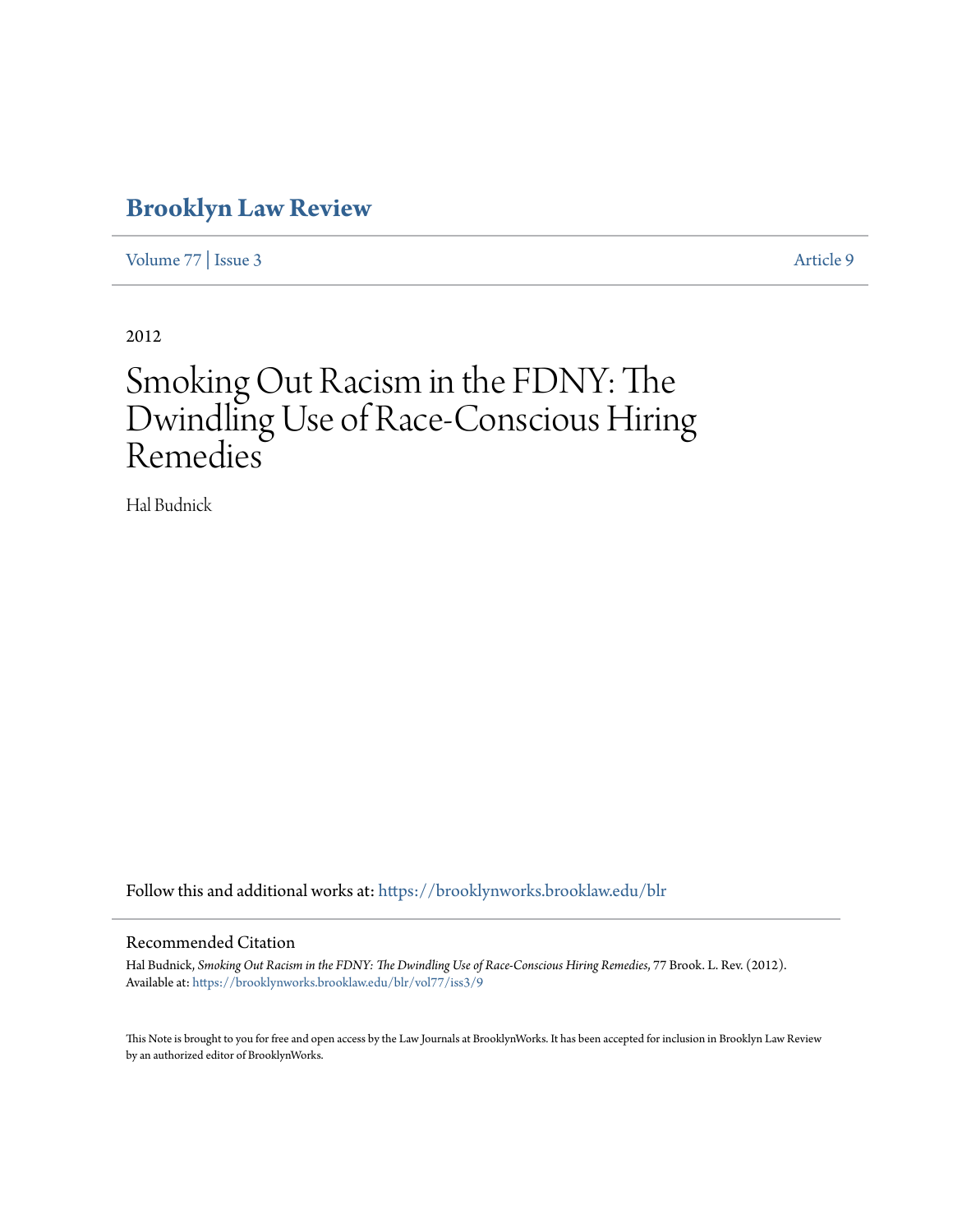# Smoking Out Racism in the FDNY

# THE DWINDLING USE OF RACE-CONSCIOUS HIRING REMEDIES

#### **INTRODUCTION**

The New York City Fire Department (the Fire Department or FDNY), despite its proud history, remains an organization unwelcoming to minorities. In 2007, the United States—later joined by the Vulcan Society and individual plaintiffs—brought suit against the Fire Department alleging that it discriminated against blacks and Hispanics in violation of Title VII of the Civil Rights Act of 1964.<sup>1</sup> The U.S. District Court for the Eastern District of New York found that the Fire Department's entry-level hiring examinations had both a disparate impact and was the product of systematic disparate treatment.<sup>2</sup> However, the initial remedy—an interim raceconscious hiring plan—did not require the hiring of a sufficient number of black and Hispanic applicants to address the severe underrepresentation of minority firefighters.<sup>3</sup> Nevertheless, the City of New York (the City) refused to implement any of these plans.4 As a result, the court imposed an extensive oversight plan that prematurely restrained the City from developing its own solution.<sup>5</sup>

Before resorting to extensive oversight, the court should have adopted a race-conscious hiring plan that requires the City to hire a sufficient number of black and Hispanic  $\overline{\phantom{a}}$ 

<sup>1</sup> *See* Complaint ¶ 1, United States v. City of New York, No. 07-CV-2067 (E.D.N.Y. May 21, 2007), ECF No. 1. The Vulcan Society also brought a similar state claim under New York Human Rights laws. Intervenors' Complaint ¶ 1, *City of New York*, No. 07-CV-2067 (E.D.N.Y. July 17, 2007), 2007 WL 3117053, ECF No. 48. 2

*See infra* Parts IV.B-C; United States v. City of New York, 637 F. Supp. 2d 77, 132 (E.D.N.Y. 2009) (disparate impact order); United States v. City of New York, 683 F. Supp. 2d 225, 273 (E.D.N.Y. 2010) (disparate treatment order). 3

*See infra* Part V.A; *City of New York*, No. 07-CV-2067, 2010 WL 3709350, at \*1 (E.D.N.Y. Sept. 13, 2010).

Letter from Michael A. Cardozo, N.Y.C. Corp. Counsel, to Nicholas G. Garaufis, Judge, E.D.N.Y., *City of New York*, No. 07-CV-2067 (E.D.N.Y. Sept. 17, 2010), ECF No. 532. 5 *See infra* Part V.B; *City of New York*, 07-CV-2067, 2011 WL 6131136, at

<sup>\*15 (</sup>E.D.N.Y. Dec. 8, 2011).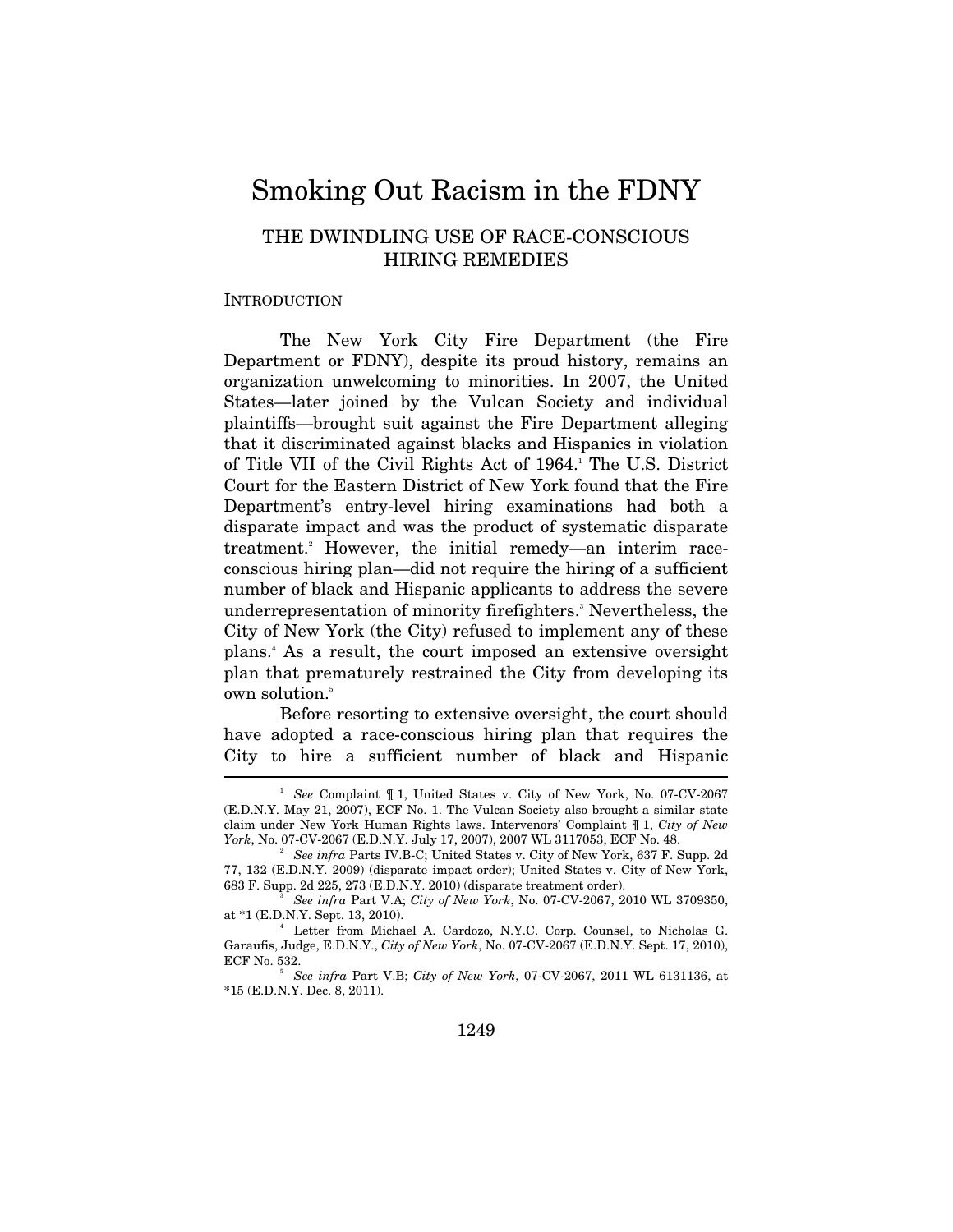applicants. If such a plan were enforced, the Fire Department would have had incentive to reform its hiring and recruiting methods without having to continuously seek court approval. The court likely avoided this option because it was sensitive to an increasing sentiment that affirmative action is no longer an appropriate method of relief.<sup>6</sup> Unless and until this social and political movement results in an amendment to Title VII, however, future courts should embrace the benefits of raceconscious hiring remedies.

Part I of this note provides a background of Title VII of the Civil Rights Act of 1964, discussing the theories of disparate treatment and disparate impact, as well as the broad range of remedies available. Part II provides a summary of the current affirmative-action debate, and concludes that courtordered, race-conscious relief is still a legitimate and important remedy in Title VII claims. Part III discusses the history of racial discrimination in the FDNY. Part IV discusses the procedural history and current posture of *United States v. City of New York*. Part V critiques the court in *United States v. City of New York* for its extensive oversight plan, and suggests that if it enforced an adequate ratio of race-conscious hiring at the outset, it would have provided sufficient incentive for the Fire Department to more permanently remedy the discrimination on its own terms. Finally, this note concludes that future courts should continue to embrace race-conscious injunctive relief, especially where deep-seated racial discrimination is found.

## I. TYPES OF CLAIMS AND RELIEF UNDER TITLE VII OF THE CIVIL RIGHTS ACT OF 1964

Under Title VII of the Civil Rights Act of 1964, the court has broad authority to grant relief. The court in *United States v. City of New York* should have used this broad authority to impose race-conscious interim hiring. Title VII makes it illegal "for an employer . . . to fail or refuse to hire or to discharge any individual, or otherwise to discriminate against any individual . . . because of such individual's race, color, religion, sex, or national origin."7 Title VII is "a law triggered by a Nation's concern over centuries of racial injustice and intended to improve the lot of those who had been excluded from the

<sup>&</sup>lt;sup>6</sup> See infra Part II.<br><sup>7</sup> Civil Pights Ast 2

 $^7$  Civil Rights Act of 1964, 42 U.S.C. § 2000e-2(a)(1) (2006).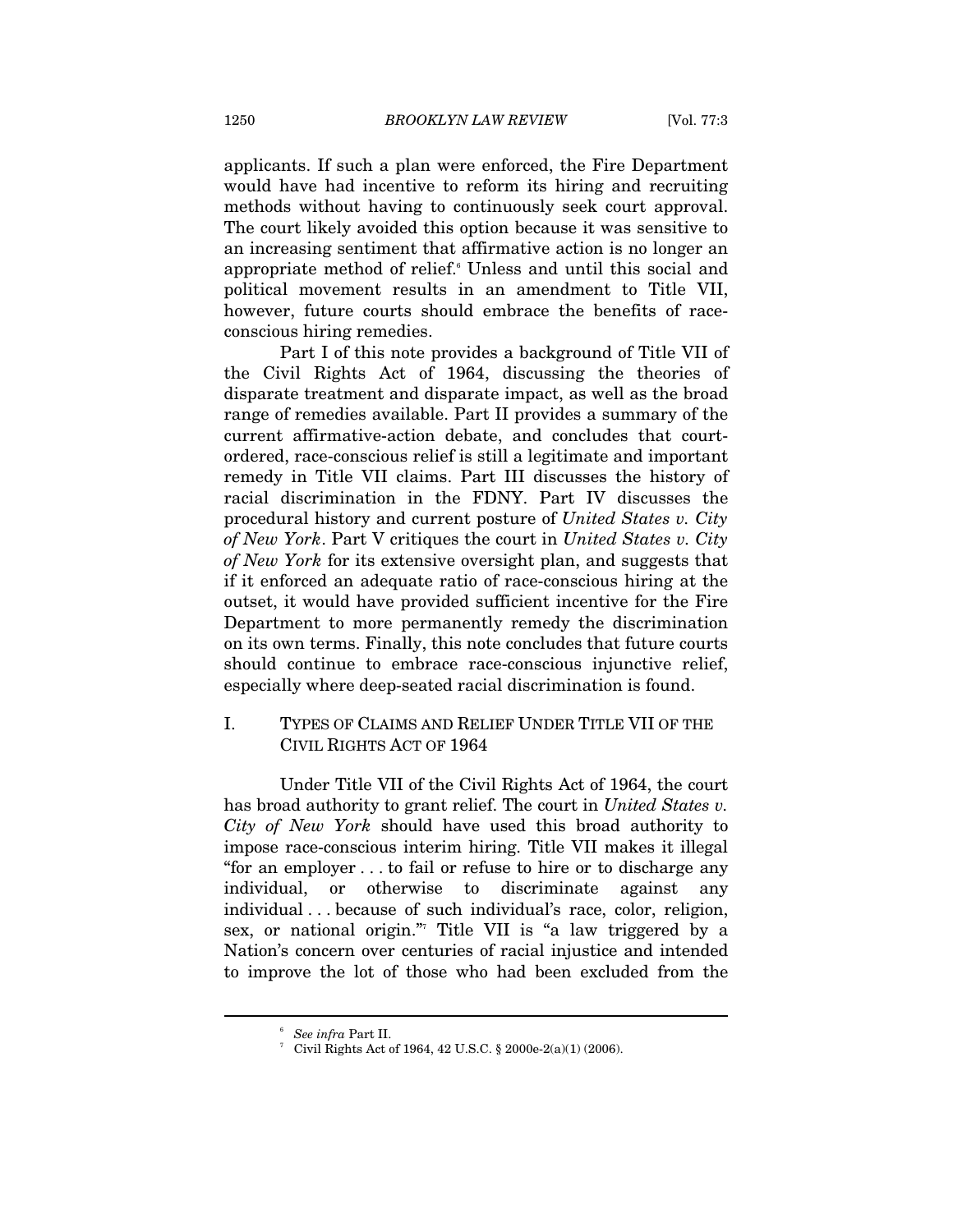American dream for so long."8 There are essentially two theories under which a plaintiff can prove an unlawful employment practice: disparate treatment and disparate impact.

#### *A. Disparate Treatment and Disparate Impact Claims*

In race-based disparate treatment claims, the principal issue is whether the employer "treats some people less favorably than others because of their race, [or] color."9 These cases typically involve discrete instances of intentional discriminatory conduct, rather than general practices.<sup>10</sup> Liability is found where the employer's decisions are "actually motivated" by the employee's protected trait.<sup>11</sup> In other words, the protected trait must have "had a determinative influence" on the employer's decision.<sup>12</sup>

Disparate treatment claims are further subdivided into single-motive, $13$  mixed-motive, $14$  and systematic disparate treatment (or "pattern or practice")<sup>15</sup> theories. Single-motive and mixed-motive claims are the more traditional and more easily supported claims because they tend to focus on discrete events. Systematic disparate treatment, on the other hand, is in many ways more difficult to prove. Nevertheless, the court found systematic disparate treatment in *United States v. City of New York*. 16

A systematic disparate treatment ("pattern or practice") case must establish that the employer has put in place an overall system that naturally (and purposely) leads to adverse employment actions that are based on employees' protected class.<sup>17</sup> Statistical evidence alone may establish such a case.<sup>18</sup> For example, in a test-taking situation, if the ratio of minority applicants who pass the exam is two or three standard

 $\overline{a}$ 

<sup>14</sup> See Price Waterhouse v. Hopkins, 490 U.S. 228, 247 & n.12 (1989).<br><sup>15</sup> Int'l Bhd. of Teamsters v. United States, 431 U.S. 324, 329, 342 (1977).

 $^{16}$  United States v. City of New York, 683 F. Supp. 2d 225, 241-42, 273 (E.D.N.Y. 2010).

<sup>8</sup> United Steelworkers of Am. v. Weber, 443 U.S. 193, 204 (1979) (citation % omitted) (internal quotation marks omitted). 9 Int'l Bhd. of Teamsters v. United States, 431 U.S. 324, 335 n.15 (1977). See, e.g., McDonnell Douglas Corp. v. Green, 411 U.S. 792 (1973).

<sup>&</sup>lt;sup>11</sup> Hazen Paper Co. v. Biggins, 507 U.S. 604, 610 (1993) (noting that disparate treatment theory is also available under the Age Discrimination in Employment Act).<br><sup>12</sup> *Id.*<br><sup>13</sup> *See McDonnell Douglas*, 411 U.S. at 801.

<sup>(</sup>E.D.N.Y. 2010). 17 *See Int'l Bhd. of Teamsters*, 431 U.S. at 334-36. 18 *See id.* at 339-40 & n.20.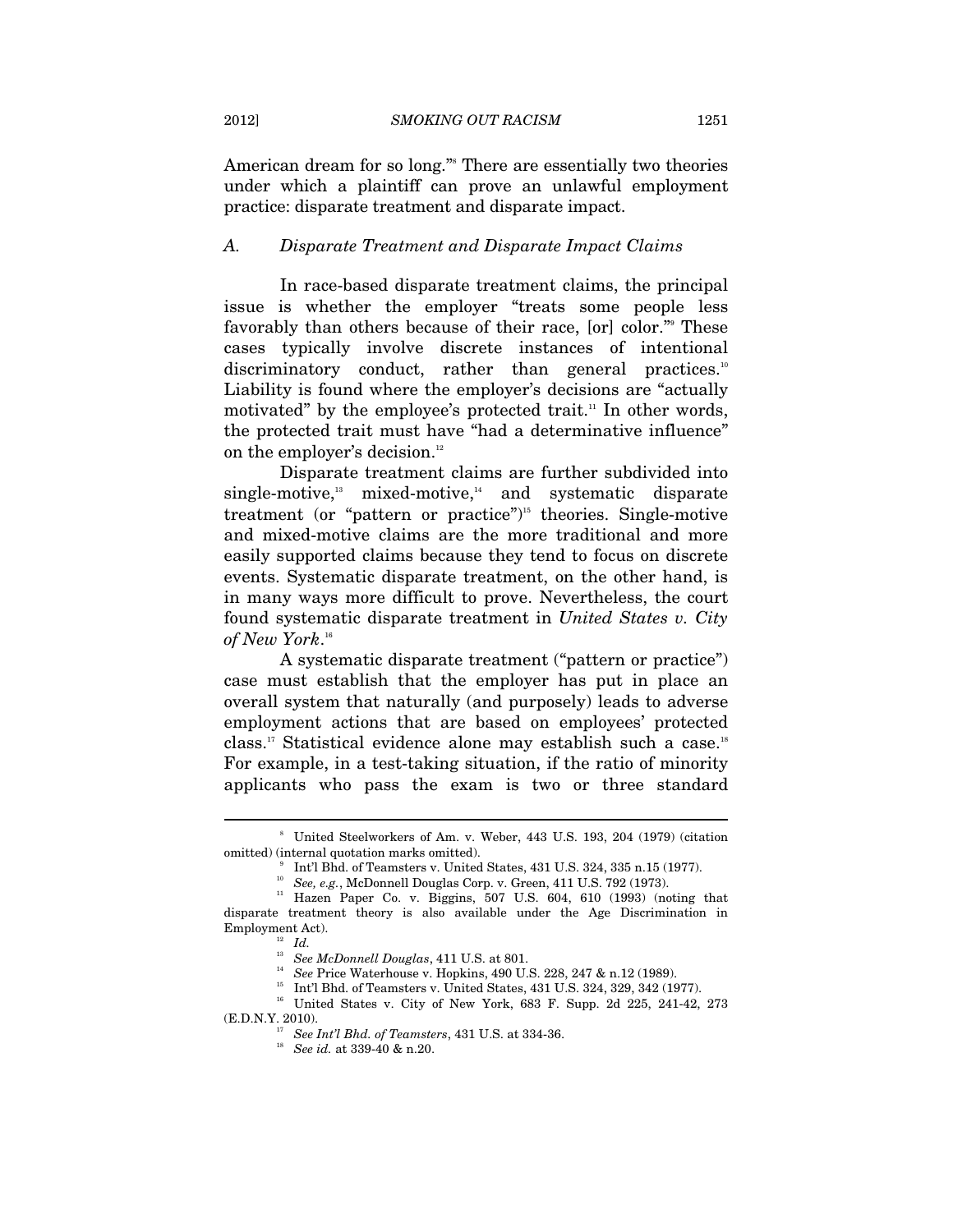deviations below the ratio of minority applicants who took the exam, that may suffice.<sup>19</sup> Typically, however, courts look for anecdotal evidence of discrimination to buttress the statistical showing.<sup>20</sup> The employer could attack the statistical showing by questioning the accuracy of the data collected, or by arguing the particular labor pool that the plaintiff used was not appropriate.<sup>21</sup> The employer could also assert a nondiscriminatory reason for the disparity—for example, that the general population within the protected class simply does not prefer the occupation—but this defense is difficult to make credibly since the employer must support it with extensive evidence and cannot base its reasoning on stereotypical inferences.<sup>22</sup> Once a pattern or practice is found, each plaintiff has the opportunity to present evidence of individual damages, for which the employer can offer a legitimate, nondiscriminatory reason.<sup>23</sup>

The court in *United States v. City of New York* also found that the City discriminated against black and Hispanic applicants under the theory of disparate impact.<sup>24</sup> Disparate impact cases, unlike disparate treatment cases, do not require discriminatory motive.<sup>25</sup> Instead, the plaintiff must show that a particular policy, while not discriminatory on its face, disproportionately affects a protected class.<sup>26</sup> This theory was developed to combat employment procedures that are not predictive of future job performance and have "built-in headwinds" that work against minority groups.<sup>27</sup> However, applicants claiming injury under the disparate impact theory must still have been qualified for the job; the theory does not

<sup>19</sup> *See* Anderson v. Douglas & Lomason Co., Inc*.*, 26 F.3d 1277, 1291 n.26 (5th Cir. 1994); *cf.* Kadas v. MCI Systemhouse Corp., 255 F.3d 359, 362 (7th Cir. 2001) (noting that not all cases find two to three standard deviations to be sufficient and that

there is no bright-line rule).<br><sup>20</sup> *See, e.g., Int'l Bhd. of Teamsters*, 431 U.S. at 339 (noting that plaintiffs did not rely on "statistics alone," but instead "brought the cold numbers convincingly to life").

<sup>&</sup>lt;sup>21</sup> See Hazelwood Sch. Dist. v. United States, 433 U.S. 299, 308-13 (1977); Robinson v. Metro-North Commuter R.R., Co., 267 F.3d 147, 159 (2d Cir. 2001)

<sup>&</sup>lt;sup>22</sup> See infra note 249 and accompanying text.<br><sup>23</sup> See Int'l Bhd. of Teamsters, 431 U.S. at 361-62.<br><sup>24</sup> See infra Part IV.B; United States v. City of New York, 637 F. Supp. 2d 77, 132 (E.D.N.Y. 2009).

 $25$  *See* Griggs v. Duke Power Co., 401 U.S. 424, 432 (1971). Like systematic disparate treatment claims, two or three standard deviations from the expected ratio will normally suffice. *See* Stagi v. Nat'l R.R. Passenger Corp., 391 F. App'x 133, 137-38

 $\overset{\text{26}}{27}$  See *Griggs*, 401 U.S. at 431. <br><sup>27</sup> See id. at 432 (internal quotation marks omitted).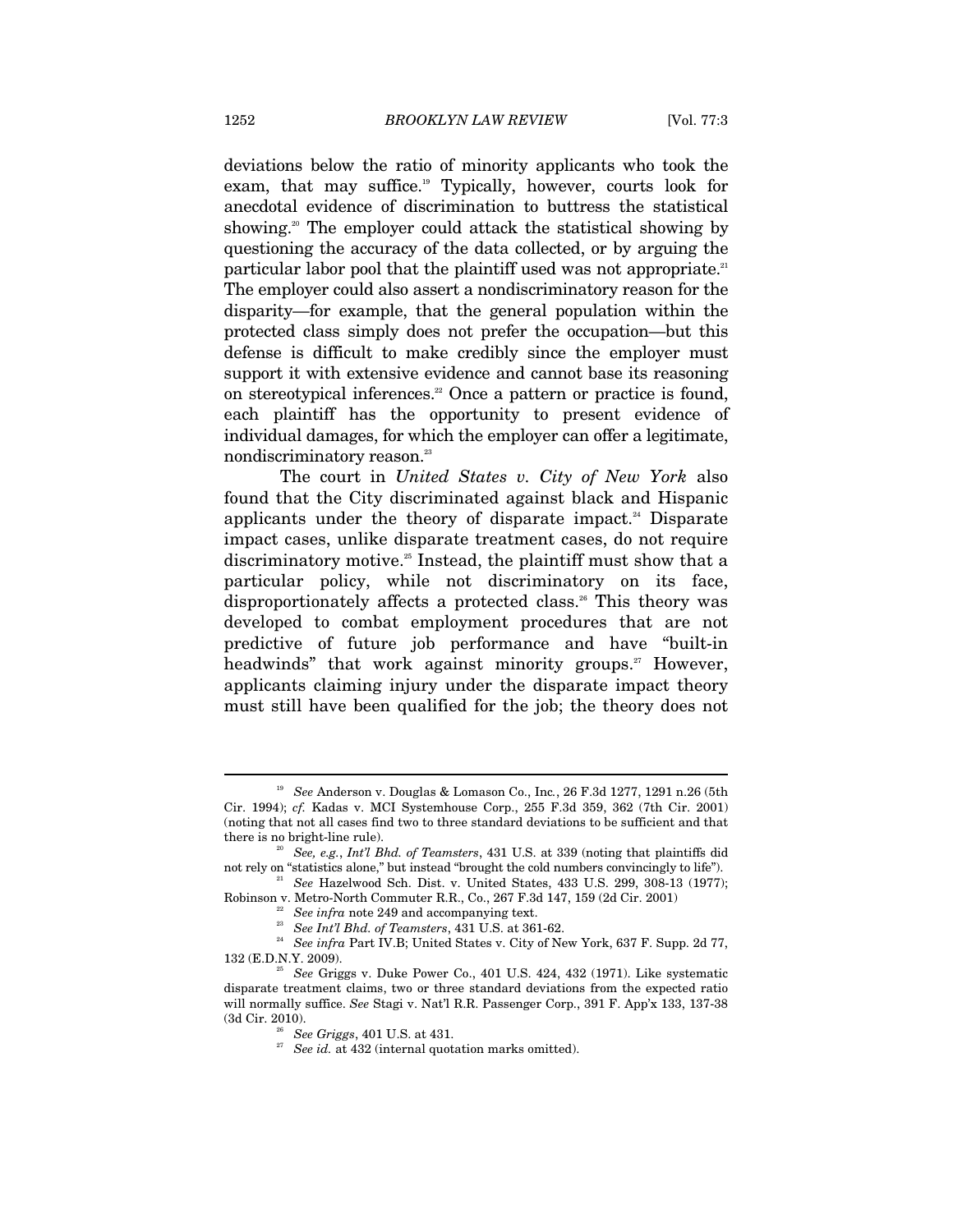simply allow "the less qualified [to] be preferred over the better qualified simply because of minority origins."28

# *B. Forms of Relief and the Value of Race-Conscious Measures*

The wide-ranging forms of relief available under Title VII demonstrate that the court in *United States v. City of New York* both failed to utilize and subsequently abused this broad authority. The goal of relief in an employment discrimination action is always a combination of deterrence and compensation.29 Forms of relief include preliminary and permanent injunctions,<sup>30</sup> back pay,<sup>31</sup> and front pay.<sup>32</sup> Disparate treatment claims, unlike disparate impact claims, also allow for compensatory damages<sup>33</sup> and "any other equitable relief."<sup>34</sup>

# 1. The Development of Race-Conscious Injunctive Relief

Injunctive relief has been interpreted broadly—a district court "has not merely the power but the duty" to "bar like discrimination in the future."<sup>355</sup> Therefore, courts will often issue remedies that allow the court to monitor—but not dictate the methods of—compliance. For example, it is regularly required that any future examination or "selection device" be reviewed by the court and approved before its use.<sup>36</sup> Other court-ordered procedures typically require applicants to be

<sup>28</sup> *Id.* at 436. 29 *See* Joseph A. Seiner, *The Failure of Punitive Damages in Employment Discrimination Cases: A Call for Change*, 50 WM. & MARY L. REV. 735, 740, 749 (2008) (discussing the history of the Civil Rights Act of 1991, stating that its purpose was largely "to effectuate a greater level of deterrence" and to "strengthen existing protections and remedies available under federal civil rights laws to provide . . . adequate compensation for victims of discrimination'" (quoting Vanessa Ruggles, Note, *The Ineffectiveness of Capped Damages in Cases of Employment Discrimination: Solutions Toward Deterrence*, 6 CONN. PUB. INT. L.J. 143, 154 (2006);

 $\begin{array}{lll} \mbox{H.R.}\ \mbox{Rep.}\ \mbox{NO.}\ 102\mbox{-}40,\, \mbox{pt.2, at}\ 1)),\\ \mbox{8.} & \mbox{See, $e.g.,}\ 42\ \mbox{U.S.C.}\ \S\S\ 2000\mbox{e-}5(f)(2),\, (g),\ 12117(a)\ (2006).\\ \mbox{9.} & \mbox{See, $e.g.,}\ 42\ \mbox{U.S.C.}\ \S\S\ 2000\mbox{e-}5(g),\ 2000\mbox{e-}16(d),\ 12117(a); \ 29\ \mbox{U.S$ award for a reasonable future period required for the victim to reestablish her rightful place in the job market.").<br><sup>33</sup> *See, e.g.*, 42 U.S.C. §§ 2000e-5, -16, 12117(a).<br><sup>34</sup> *Id.* § 2000e-5.<br><sup>35</sup> Albemarle Paper Co. v. Moody, 422 U.S. 405, 418 (1975).

<sup>36</sup> *See* United States v. City of New York, No. 07-CV-2067, 2010 WL 3709350,

at \*3-4 (E.D.N.Y. Sept. 13, 2010) (quoting Guardians Ass'n of the N.Y.C. Police Dep't, Inc. v. Civil Serv. Comm'n, 630 F.2d 79, 109 (1980)) (internal quotation marks omitted).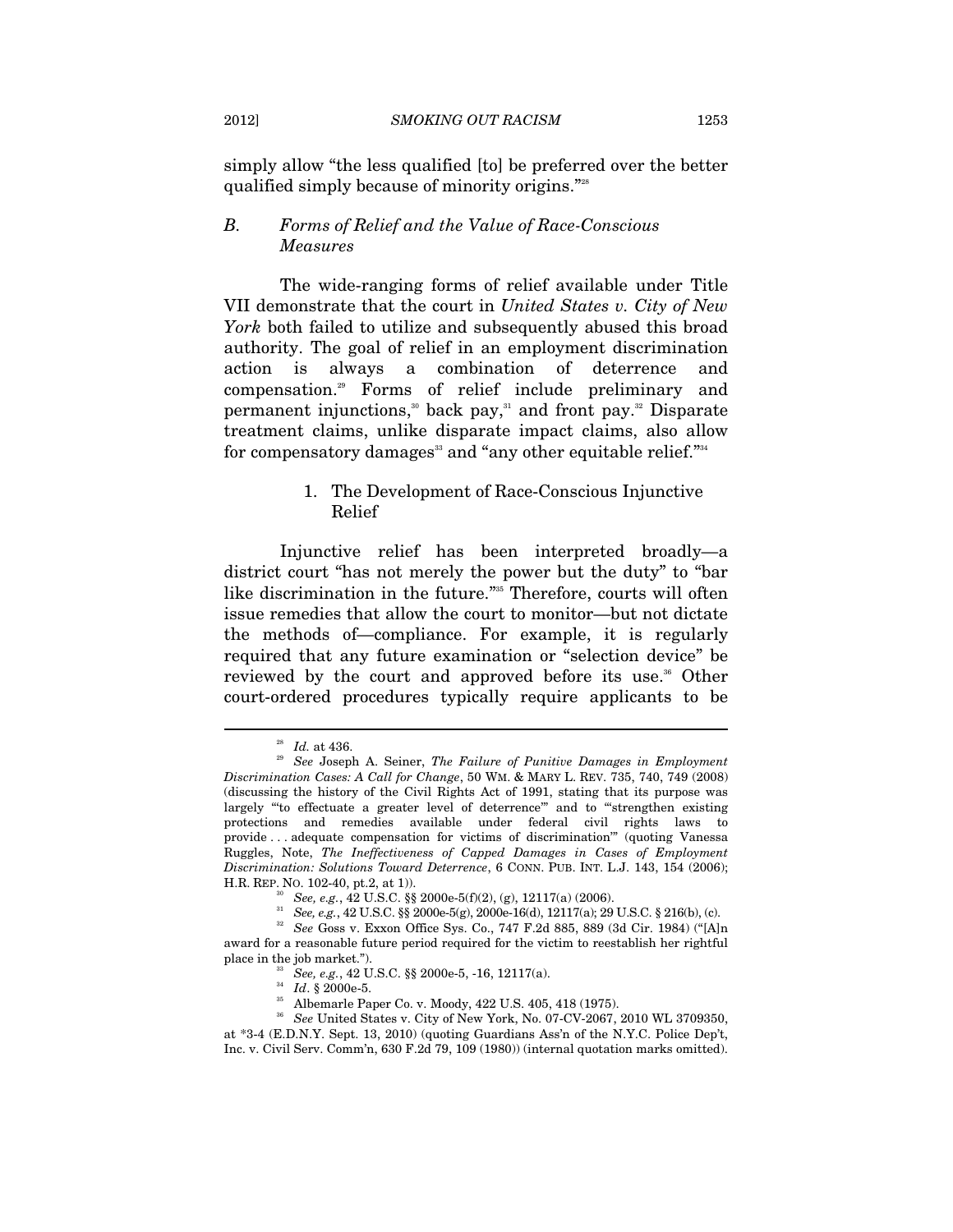hired at a certain ratio, usually reflecting "the applicant pool or the relevant work force," which ensures that no disparate impact could later be found.<sup>37</sup> Courts understand that combating future discrimination will almost invariably require a race-conscious effort in order to be effective.<sup>38</sup>

The scope of injunctive relief in Title VII cases has expanded greatly over the last thirty-plus years. At first, while employers were not forced to engage in affirmative action measures, they were given permission to do so by courts without the threat of future litigation based on "reverse discrimination." In 1979, the Court in *United Steel Workers of America v. Weber* explicitly allowed the employers to engage in "private, voluntary, race-conscious affirmative action plans."39 To deny this form of relief, the Court opined, "would 'bring about an end completely at variance with the purpose of the statute' and must be rejected."40 Since the original purpose of Title VII was to aid in the "the plight of the Negro in our economy,"<sup>41</sup> "[i]t would be ironic indeed" to use it against this purpose.<sup>42</sup>

Specifically, the Court in *Weber* allowed the employer to set racial-equality goals by reserving half of the positions in its craft-worker training programs for blacks.<sup>43</sup> The Court found that the plan did not "unnecessarily trammel the interests of the white employees" since it did not go so far as to require white employees to be discharged.<sup>44</sup> The Court also found it important to emphasize that the plan was temporary; the plan ended the moment the percentage of blacks in the labor force was properly represented in the plant.<sup>45</sup>

In 1987, *United States v. Paradise* laid the foundation for injunctive relief in the form of court-ordered affirmativeaction plans.46 The fundamental shortcoming of the court in *United States v. City of New York* was to discount the significance of *Paradise* in some instances and overextend its

<sup>37</sup> *Id.* at \*7 (quoting *Guardians*, 630 F.2d at 109). 38 *See infra* notes 51-54 and accompanying text. 39 443 U.S. 193, 208 (1979).

<sup>40</sup> *Id.* at 202 (quoting United States v. Pub. Utils. Comm'n, 345 U.S. 295, 315 (1953)). 41 *Id.* (quoting 110 CONG. REC. 6548 (1964) (remarks of Sen. Humphrey)). 42 *Id.* at 204. *But see* Ricci v. DeStefano, 129 S. Ct. 2658 (2009) (finding that

employers engaged in "reverse discrimination" when the employer voluntarily invalidated an entrance exam under the belief that the exam had a disparate impact on minority applicants).<br><sup>43</sup> *Weber*, 443 U.S. at 198.<br><sup>44</sup> *Id.* at 208-09.<br><sup>46</sup> 480 U.S. 149 (1987).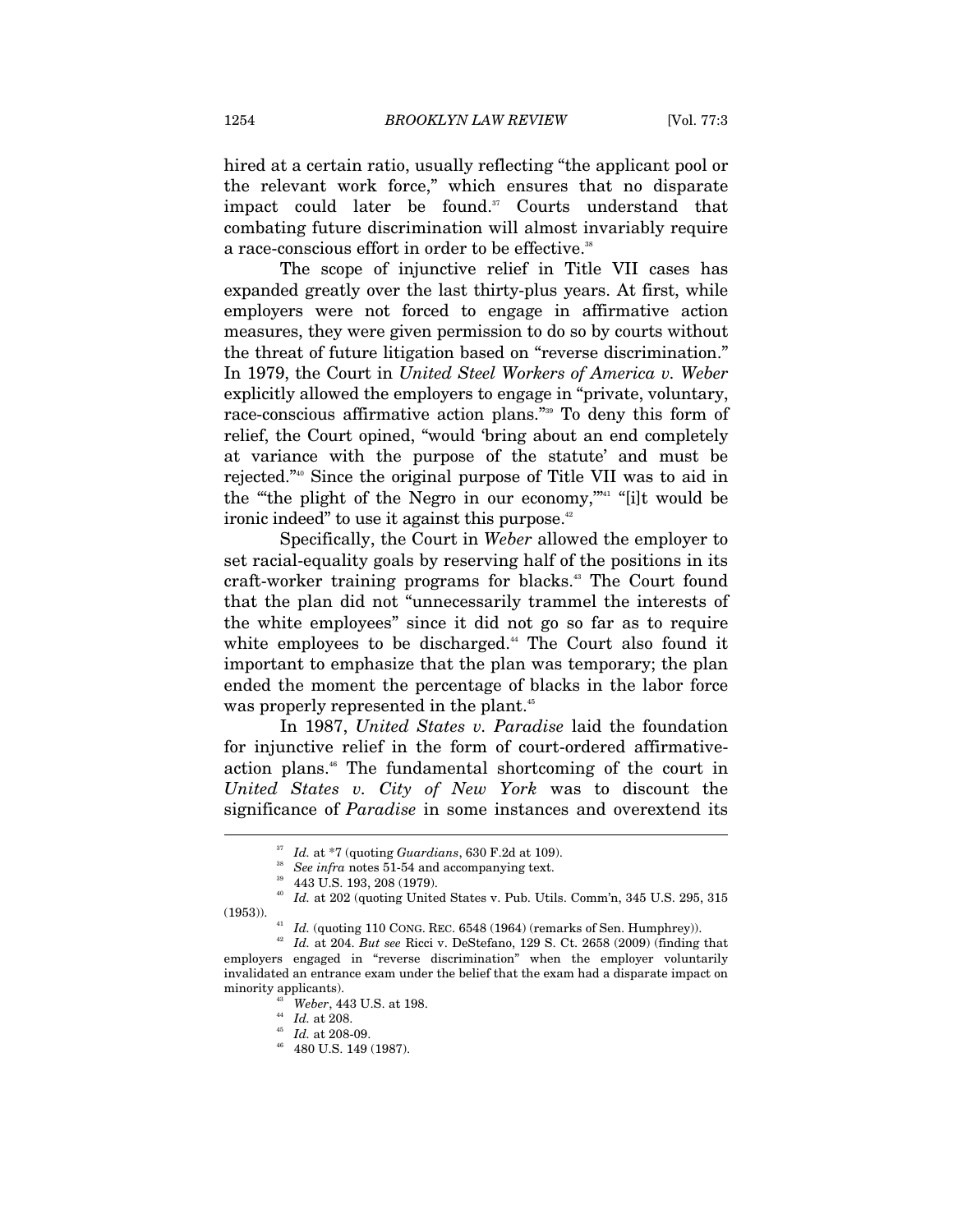scope in others. *Paradise* affirms that "courts have the authority and the duty not only to order an end to discriminatory practices, but also to correct and eliminate the present effects of past discrimination."47 Almost twelve years after the district court ordered its initial decision, the court forced the employer "to take affirmative and substantial steps to open the upper ranks to black troopers."48 The court's order required 50 percent or more of corporal promotions be given to qualified black troopers until the employer developed its own nondiscriminatory plan.49 When granting relief, the corrective plan "must unavoidably consider race."<sup>50</sup>

*Paradise* shows that broad, court-ordered injunctive relief is necessary because "the effects of past discrimination . . . 'will not wither away of their own accord."<sup>51</sup> For instance, allowing an employer to come up with its own integration plan may do little to prevent "the continuing effects" of discrimination if the courts have no mechanism to enforce the plan in the future.<sup>52</sup> The injunctive approach is particularly essential when an employer has failed to correct the problem for decades; the FDNY has failed to do so arguably since its inception and at least since the district court recognized the Fire Department's discriminatory practices in 1973.<sup>53</sup> The relief must be race-conscious because the alternatives, such as "an outright ban on hiring or promotions, or continued use of a discriminatory selection procedure," are less appealing.54

Of course, courts do not have unlimited leeway in determining what injunctive relief is appropriate, and at times the court in *United States v. City of New York* failed to pay heed to these limitations. Once the court determines that it should take some form of action, it must take care to ensure that its ordered plan is sufficiently narrow.<sup>55</sup> The Supreme Court has articulated what factors are relevant in determining whether the plan is sufficiently narrow:

(i) the efficacy of alternative remedies; (ii) the planned duration of the remedy; (iii) the relationship between the percentage of minority

<sup>47</sup> *Id.* at 154 (quoting NAACP v. Allen, 340 F. Supp. 703, 705 (M.D. Ala. 1972)) (internal quotation marks omitted). <br><sup>48</sup> *Id.* at 163 (quoting Paradise v. Prescott, 585 F. Supp. 72, 74 (M.D. Ala. 1983)).<br><sup>49</sup> *Id.* at 194 (Stevens, J., concurring).

<sup>&</sup>lt;sup>51</sup> *Id.* at 163 (majority opinion) (quoting *Paradise*, 585 F. Supp. at 75-76).<br><sup>52</sup> *Id.* (quoting *Paradise*, 585 F. Supp. at 75-76).<br><sup>53</sup> *See id.* at 166-67; *supra* Part III.<br><sup>54</sup> Local 28 of Sheet Metal Workers' I

<sup>51, 464 (1986). 55</sup> *See Paradise*, 480 U.S. at 187 (Powell, J., concurring).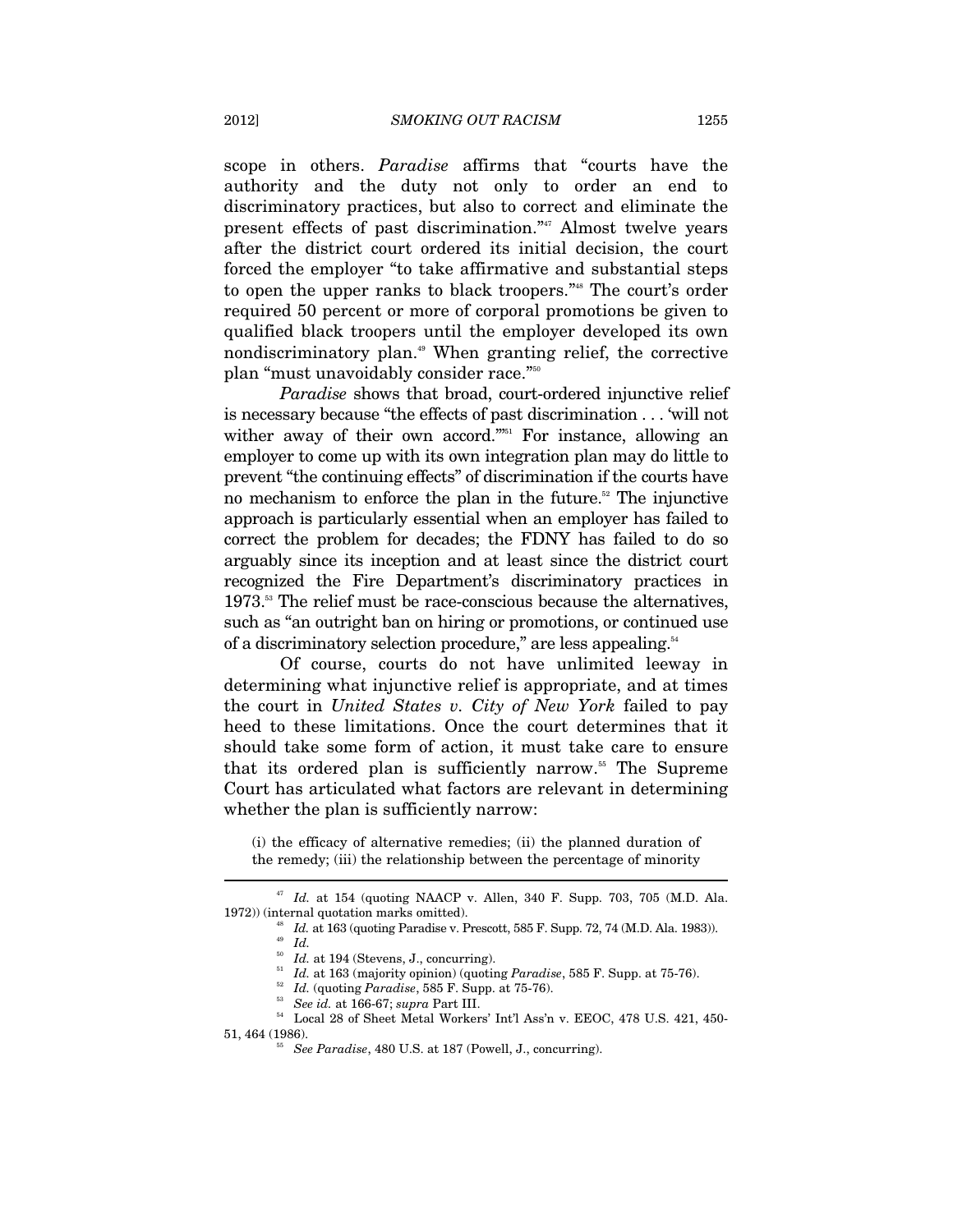workers to be employed and the percentage of minority group members in the relevant population or work force; (iv) the availability of waiver provisions if the hiring plan could not be met; and (v) the effect of the remedy upon innocent third parties.<sup>56</sup>

Under this analysis, the Court in *Paradise* found the lower court's order to be sufficiently narrow. The Court emphasized that the length of the plan was appropriate because it was "contingent upon the Department's own conduct."57 The fifty percent hiring requirement acted as "an end date, which regulated the speed of progress toward fulfillment of the hiring goal."58 In addition, the order did not place an absolute bar on white employees because it did not require that any of them be discharged,<sup>59</sup> and it did not reduce the quality of workers promoted because they must all still be qualified.60 Ultimately, the court-imposed hiring scheme in *Paradise* was successful. After the order was implemented, the defendant had sufficient incentive to promptly submit a nondiscriminatory promotion method, and as a result, the raceconscious court order was lifted shortly thereafter.<sup>61</sup> Thus, the relief granted in *Paradise* established a successful template that the court in *United States v. City of New York* failed to adequately consider.

Limits on injunctive relief are particularly salient when dealing with government entities. *Missouri v. Jenkins* set the outer limit for court control over local government through injunctive relief.<sup>62</sup> There, the Supreme Court considered whether the district court had the power to direct an increase in local government taxes to ensure adequate funding for a desegregation plan.<sup>63</sup> The Court noted that a "proper respect for the integrity and function of local government institutions" was a substantially important consideration.<sup>64</sup> The Court found that

 $\begin{array}{c} 56 \ \textrm{56} \end{array}$  *Id.* (citations omitted). The requirement endures only until the state of *Id.* at 178 (majority opinion) ("The requirement endures only until the Department comes up with a procedure that does not have a discriminatory impact on blacks—something the Department was enjoined to do in 1972 and expressly promised

to do by 1980.").<br><sup>58</sup> *Id.* at 180 (citing *Sheet Metal Workers*, 478 U.S. at 487-88 (Powell, J.,<br>concurring)).

Cf. Ricci v. DeStefano, 129 S. Ct. 2658 (2009) (finding disparate treatment where, by throwing out an entry-level exam after the applicants' scores were already submitted, the white applicants were in a sense discharged).<br>
<sup>60</sup> *See Paradise*, 480 U.S. at 183.<br>
<sup>61</sup> *See id.* at 179.<br>
<sup>62</sup> 495 U.S. 33 (1990).<br> *Id.* at 39.

 $^{\rm 64}$   $\,$   $Id.\;$  at 51.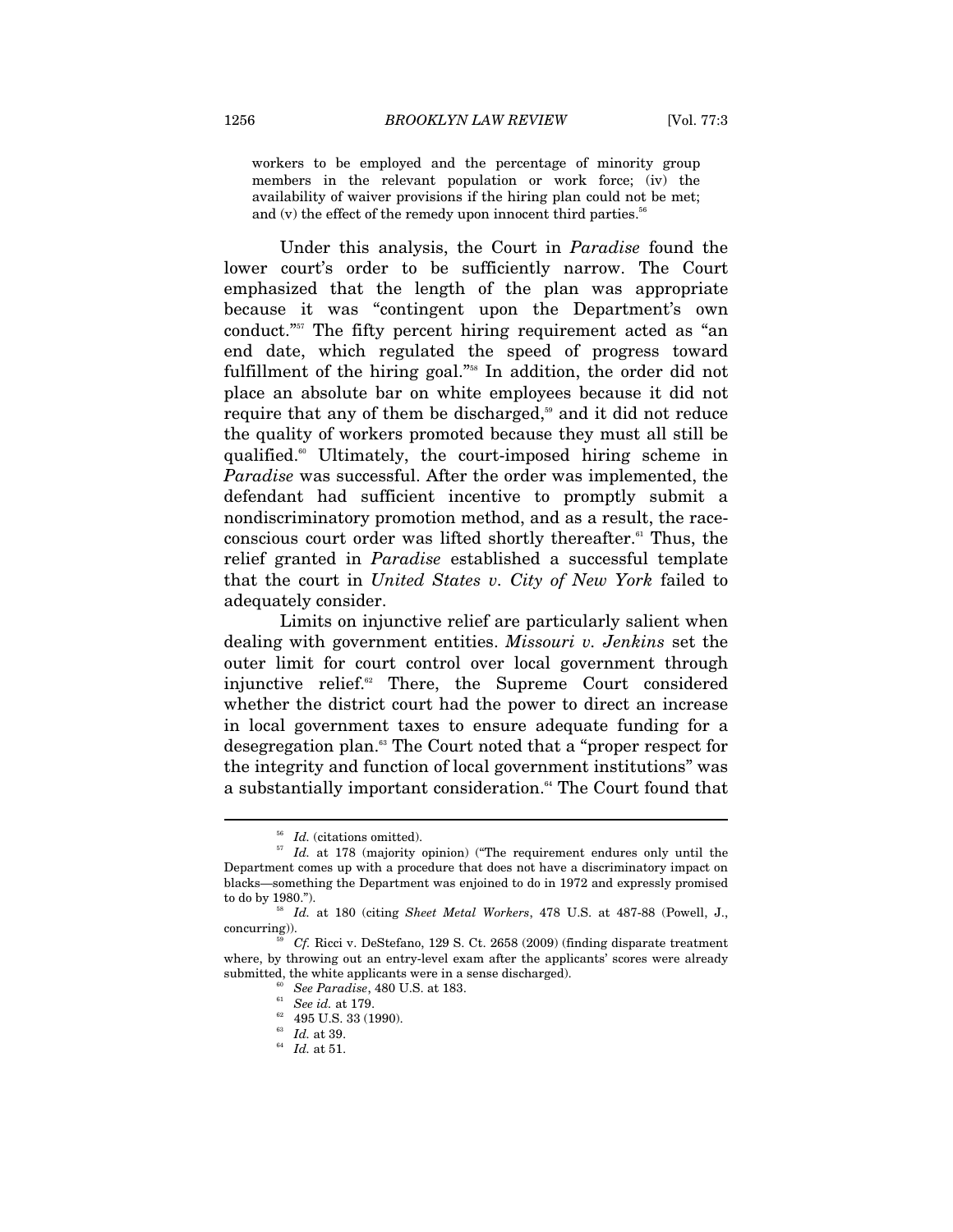the lower court, by imposing a tax increase in local government, completely circumvented local authority.<sup>65</sup> The Court noted that the lower court had an equally viable and significantly less invasive alternative; it could have simply required local government "to levy property taxes at a rate adequate to fund the desegregation remedy."66 The Court found that the "difference between these two approaches is far more than a matter of form."67 Allowing local government to create its own remedy "protects the function of those institutions" and "places the responsibility for solutions . . . upon those who have themselves created the problems."68 *Jenkins* demonstrates that the court in *United States v. City of New York* should have more seriously contemplated its alternatives before resorting to extensive oversight of the FDNY.

There is leeway for a district court to influence the actions of local government, however, particularly when other methods proved unsuccessful. In *United States v. Yonkers Board of Education*, the Court of Appeals for the Second Circuit addressed whether the district court abused its discretion by refusing to adopt the City's alternate proposal for remedying unconstitutional housing segregation, and by appointing a Housing Special Master.<sup>69</sup> In rejecting the City's contention, the Second Circuit thought it particularly significant that it had been eight years since the first order regarding remedial measures was entered, and there was little progress to show for it.70 The court also found that the City must come up with an alternative that the district court will find to "realistically ... work *now*."<sup>"1</sup> Otherwise, the district court would not be obligated to consider those alternatives. With regards to a Special Hiring Master, the court found that although the City did not have final authority when disagreements arose, it did have the ability to appeal those decisions.72 Thus, the court found that the plan did not unnecessarily restrict the local government.<sup>73</sup> By contrast, in

 $\int_{66}^{65}$  *Id.* 

<sup>66</sup> *Id.*

<sup>67</sup> *Id.* 

<sup>68</sup> *Id.*

 $^{69}$  29 F.3d 40 (2d Cir. 1994).<br><sup>70</sup> Id. at 44.

 $^{71}$   $Id.$  at 43 (quoting Green v. Cnty. Sch. Bd. of New Kent Cnty., Va., 391 U.S. 430, 439 (1968)).

 $\frac{72}{73}$  *Id.* at 44.  $\frac{1}{23}$  *Id.* Still, a court cannot simply refuse to entertain alternatives proposed by a local government. *See* Schwartz v. Dolan, 86 F.3d 315 (2d Cir. 1996) (finding that the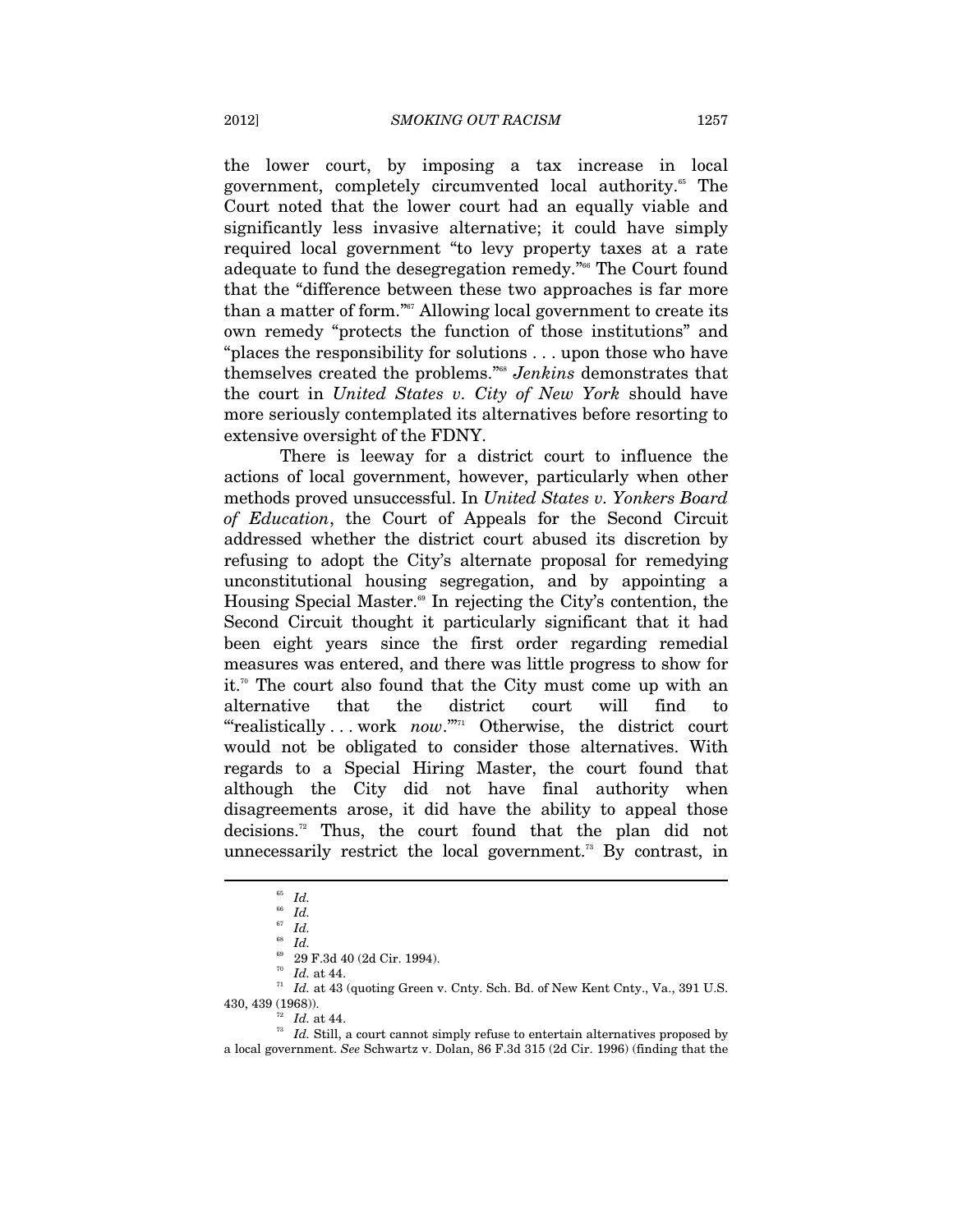*United States v. City of New York*, there was little demonstration that other alternatives did or would have failed, and it was apparent that the court heavily restricted the City's affairs.<sup>74</sup>

## 2. *Ricci v. DeStefano* and the Ebbing Support for Race-Conscious Injunctions

The court in *United States v. City of New York*, by choosing not to enforce race-conscious hiring relief, was likely influenced by *Ricci v. DeStefano*. <sup>75</sup> *Ricci*, while not explicitly contradicting or limiting race-conscious remedies—conveyed an attitude that *Paradise-*type relief may be falling out of favor. In *Ricci*, the Fire Department discarded a written exam after it had already been administered and the results submitted.<sup>76</sup> Consequently, white firefighters from the City of New Haven, Connecticut, filed suit for disparate treatment discrimination.<sup> $\pi$ </sup> The Fire Department's main defense was that it has been caught in a catch-22: in an effort to avoid discriminating against minorities it was forced to reject qualifying white applications.<sup>78</sup>

In a five-to-four decision, Justice Kennedy, writing for the Court, held in favor of the disparate treatment claim, stating the decision to throw out the exam was made "because of race."79 The Court held that an employer must have a "strong basis in evidence" that use of the test will lead to disparateimpact liability, and the employer in *Ricci* did not meet that standard.<sup>80</sup> Justice Scalia, concurring, made a prediction that disparate-impact claims may soon be extinct altogether.<sup>81</sup> He argued that the majority's decision only "postpones the evil day on which the Court will have to confront the question: Whether, or to what extent, are the disparate-impact provisions of Title VII of the Civil Rights Act of 1964 consistent with the Constitution's guarantee of equal protection?"<sup>82</sup> In furtherance of his argument, Scalia noted that the Equal Protection Clause of the Fourteenth Amendment prevents the

<sup>78</sup> *Id.* 

local government should have been given an opportunity to have its proposal heard % before the court). <br><sup>74</sup> *See infra* Part V.<br><sup>75</sup> 129 S. Ct. 2658 (2009).

 $\frac{76}{77}$  *Id.* at 2664.<br> $\frac{77}{78}$  *Id.* 

<sup>79</sup> *Id.* at 2676 (citation omitted) (internal quotation marks omitted). 80 *Id.*

<sup>&</sup>lt;sup>81</sup> *Id.* at 2682-83 (Scalia, J., concurring).<br><sup>82</sup> *Id.* at 2682.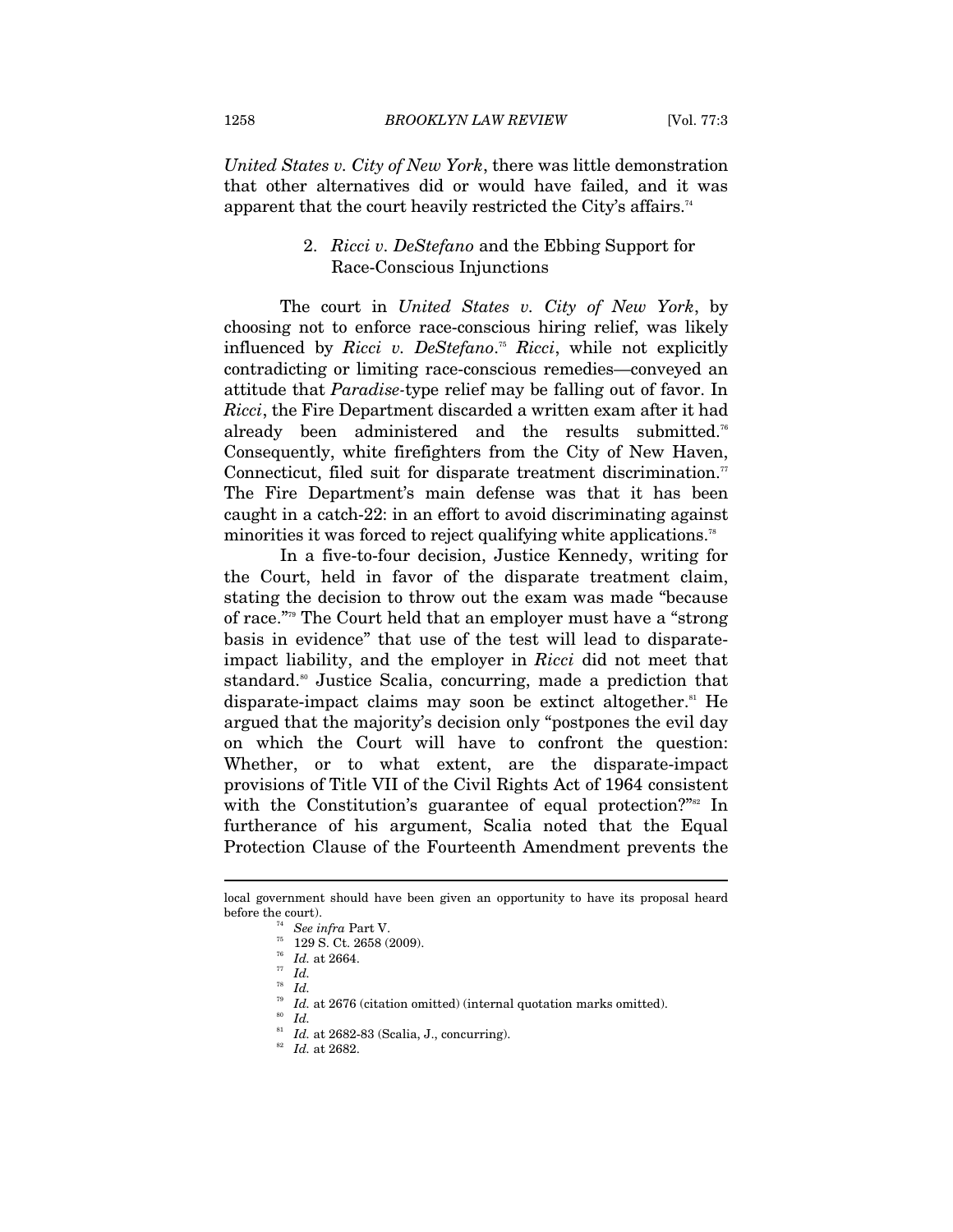government from discriminating on the basis on race.<sup>83</sup> In addition, Scalia expressed his own distaste for disparateimpact claims which, in his view, "place a racial thumb on the scales, often requiring employers to evaluate the racial outcomes of their policies, and to make decisions based on (because of) those racial outcomes."84

Lower courts sympathetic to Scalia's views might be hesitant to implement any race-conscious injunctive relief for fear of being viewed as placing a "racial thumb" on the scales.<sup>85</sup> The court in *United States v. City of New York* actually attempted to *separate* itself from *Ricci*. There, the court had a narrow interpretation of *Ricci*: whether an employer could engage in disparate treatment, yet still avoid liability by arguing it did so in order to avoid disparate impact liability.<sup>86</sup> As a result, the court found that *Ricci* has no application including in *United States v. City of New York*—where the question is whether the employment practice "*actually had* a disparate impact."87 While the court attempted to limit *Ricci*, its aversion to race-conscious hiring measures strongly suggests that the court sided with Scalia's anti-affirmative action sentiments.<sup>88</sup> As the next section demonstrates, however, the court was at best premature to adopt such an outlook.

#### II. AFFIRMATIVE ACTION AND ITS CRITICS

Affirmative action has a complex history in U.S. jurisprudence. Ever "since its inception in 1961, [it] has been under siege."89 It has been attacked on several fronts: Presidential Executive Orders,<sup>90</sup> theories of "color-blind $[ness]$ "<sup>91</sup> and "reverse discrimination,"92 hostility exemplified in academic articles and studies<sup>33</sup> and state constitutional amendments banning

<sup>83</sup> *Id*.; *see also* Darrell VanDeusen, *VanDeusen on* Ricci v. DeStefano *and Its Aftermath*, LEXSEE 2009 EMERGING ISSUES 4031, at 1, 8 (2009).<br><sup>84</sup> *Ricci*, 129 S. Ct. at 2682.<br><sup>85</sup> *Id.* 

 $86$  United States v. City of New York, 637 F. Supp. 2d 77, 83 (E.D.N.Y. 2009). <sup>87</sup> *Id.*

<sup>&</sup>lt;sup>88</sup> See infra Part IV.F.<br><sup>89</sup> andré douglas pond cummings, Commentary, *The Associated Dangers of "Brilliant Disguises," Color-Blind Constitutionalism, and Postracial Rhetoric*, 85 IND. L.J. 1277, 1277 (2010).<br>
so See, e.g., id. at 1277 & n.1.<br>
su See, e.g., id. at 1277 & n.2.<br>
se See, e.g., id. at 1277 & n.3 (citations omitted) (internal quotation marks omitted).<br>
su See, e.g., id. at 1277 & n.5.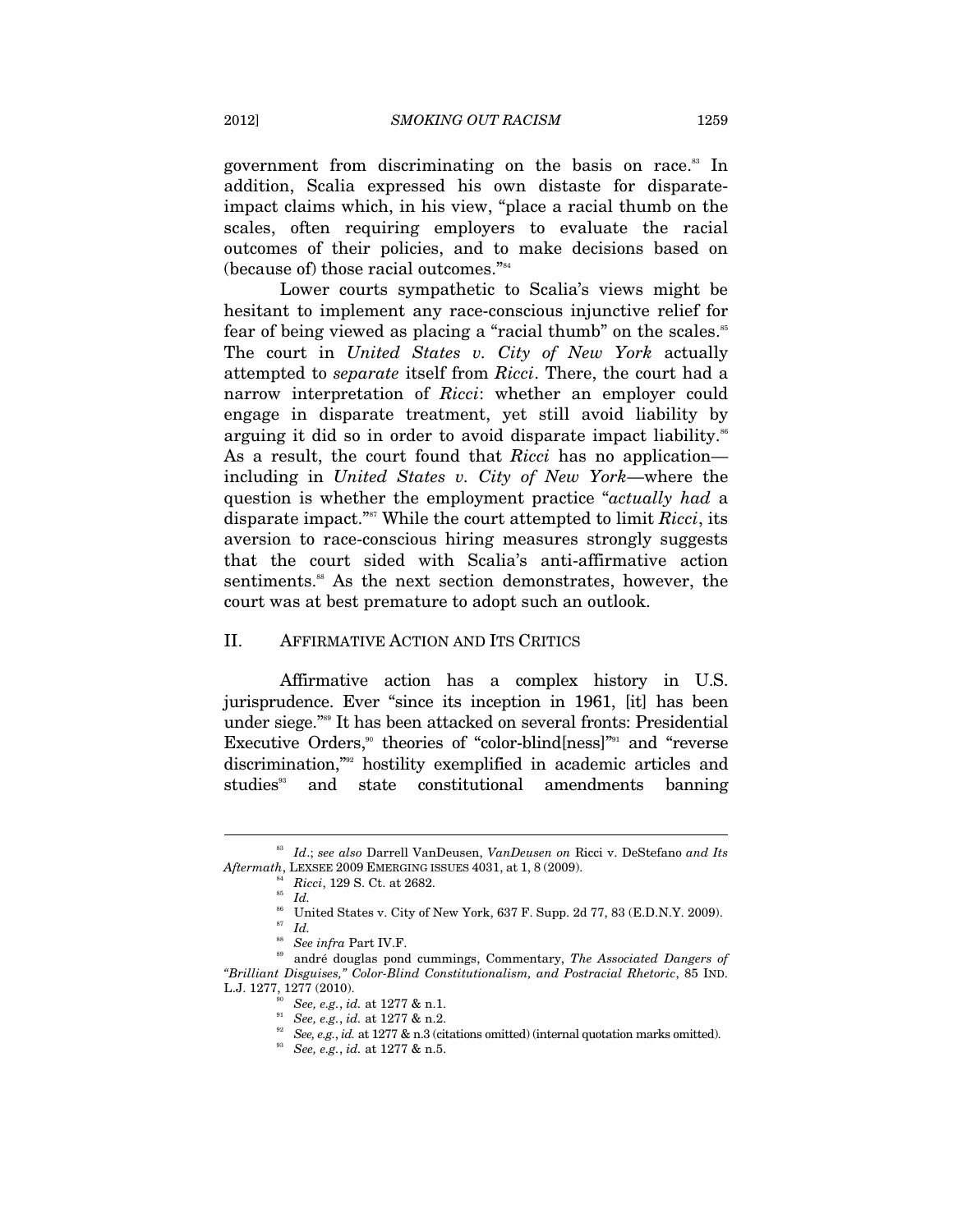affirmative action.94 Barack Obama's presidential election in 2008 made many believe that "the United States ha[d] officially entered a postracial era."95 Until this political movement directly and explicitly changes the broad range of Title VII remedies available, however, courts should not incorporate this sentiment into Title VII doctrine. In any event, the movement is ultimately flawed and should not be followed on its merits.

While the movement does appear to have had some recent success in implementing these types of statutory changes on the state level, there has not been significant change on the federal level. Ward Connerly, a black Republican political activist who "spearheaded" the proposals for state constitutional amendments, believes that "[w]ithout any doubt, we have to understand that race preferences are on the way out."96 Connerly argues that "it does not bode well for a civilized society that professes to believe in equality to countenance treating its citizens differently based on traits over which they have no control as a result of acquiring them by reason of birth."<sup>97</sup> Connerly also feels there are negative societal consequences in a society where "people can't talk honestly about issues without somebody screaming about it. . . . [and] those who are the beneficiaries [of affirmative action] never want to let go.... [I]t becomes a crutch."<sup>98</sup> On November 2, 2010, Arizona became the fifth state in the country to pass an anti-affirmative action amendment to its state constitution.<sup>99</sup>

Proponents of a postracial society, or "[c]olorblindness," hope to place race in a "vacuum," removing it from societal consciousness.100 They argue that "'racism is irrational'" since it is "'unconnected from social reality'" and is nothing more than mere ""physical presence."<sup>"101</sup> Adopting this philosophy would

 $\overline{a}$ 

*Colorblindness in Michigan*, 12 MICH. J. RACE & L. 465, 486 (2007). 101 *Id.* (quoting Neil Gotanda, *A Critique of the Constitution Is Colorblind*, 44

<sup>94</sup> *See, e.g.*, *id.* at 1277 & n.6. 95 *Id.* at 1277 & nn.7-8. 96 Peter Slevin, *Affirmative Action Foes Push Ballot Initiatives*, WASH. POST (Mar. 26, 2008), http://www.washingtonpost.com/wp-dyn/content/article/2008/03/25/

AR2008032502401.html. 97 *A Candid Discussion About Racial Preferences*, PRIMARY SOURCE: TUFTS' J. CONSERVATIVE THOUGHT (Jan. 24, 2007), http://primarysource.typepad.com/main/2007/ 01/a-candid-discus.html.<br><sup>98</sup> *Id.* 

<sup>99</sup> *See Arizona Bans Affirmative Action*, INSIDE HIGHER ED (Nov. 3, 2010, 3:00 AM), http://www.insidehighered.com/news/2010/11/03/arizona ("California, Michigan, Nebraska and Washington State have already imposed such bans."). 100 Khaled Ali Beydoun, *Without Color of Law: The Losing Race Against* 

STANFORD L. REV. 1, 48 (1991)).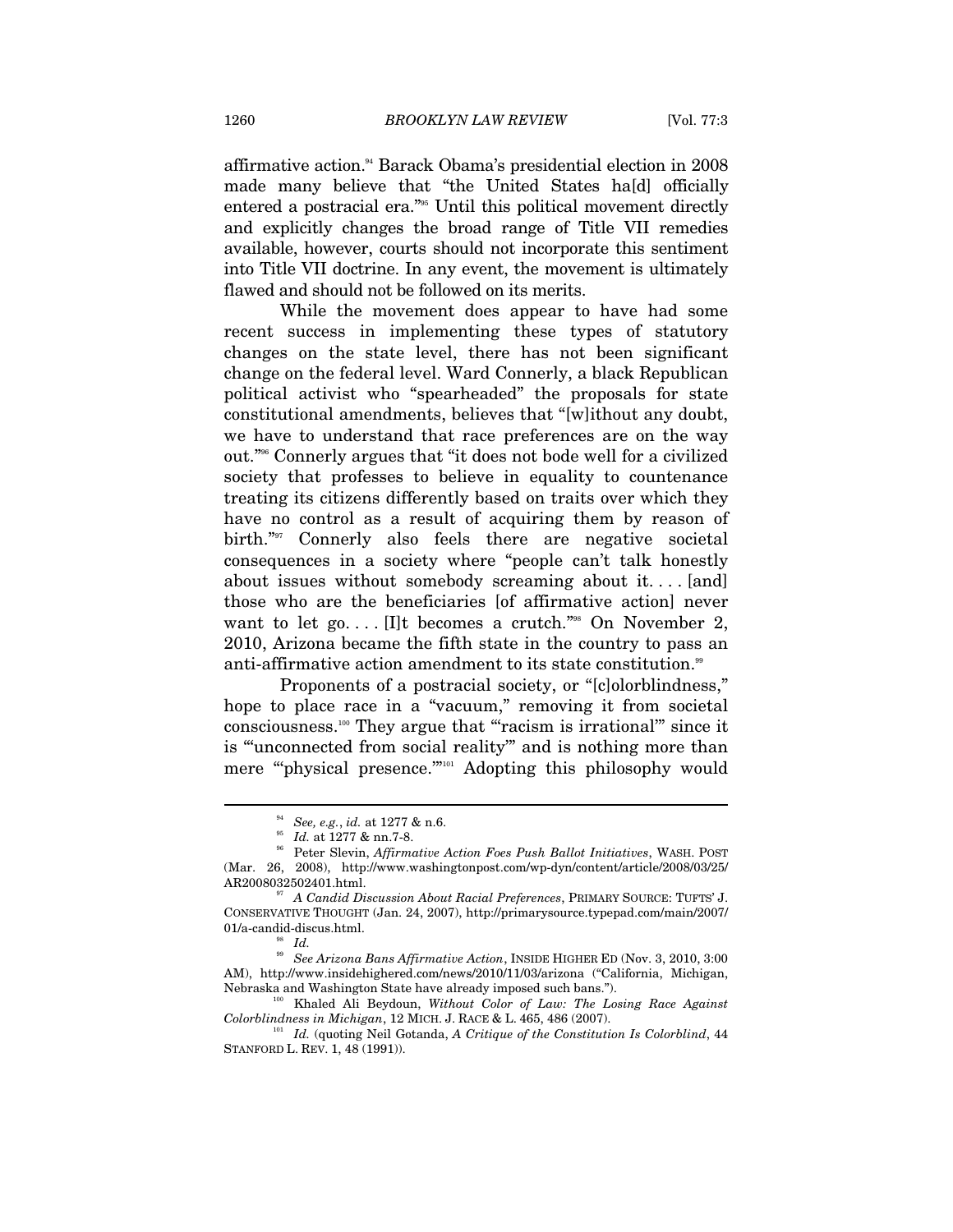require courts to provide "a consistent and categorical application of the law" across racial lines.<sup>102</sup> One goal of postracialists is to achieve a "pure meritocracy," where one's social standing is truly a result of inherent skill and perseverance, irrespective of race.103 Affirmative action arguably presents an "egregious affront" to this structure;<sup>104</sup> by definition, affirmative action reduces the need for minorities to achieve, based on the traditional standards of merit.<sup>105</sup> Because of this supposed imbalance, many proponents argue that affirmative action leads to unqualified candidates and leaves the "successful" minority candidates nevertheless stigmatized by their peers.106 Postracialists also reject race-based remedies because they believe that class-based injuries are often at the core of what we traditionally view as based on race.<sup>107</sup> They also postulate that any advantages given to one race necessarily harms all others, resulting in a "zero-sum game."<sup>108</sup> Finally, they suggest that an imbalance is created when whites, who fear they will otherwise be confronted with "false accusations of racism," decline to pursue reverse discrimination claims.<sup>109</sup>

Although the movement has had some material gains in some states, their philosophy is ultimately flawed. At best, Connerly and his followers ignore how the implementation of a so-called postracial society will impact a nation that has focused on race throughout its history.110 At worst, postracialists actually help reinstate "a formal regime of White privilege."<sup>111</sup>

 $\overline{a}$ 

<sup>109</sup> Id. (citing RICHARD THOMPSON FORD, THE RACE CARD: HOW BLUFFING ABOUT BIAS MAKES RACE RELATIONS WORSE 339 (2008)). 110 *See generally* Mario L. Barnes, Erwin Chemerinsky, & Trina Jones, *A Post-*

<sup>102</sup> *Id.*

<sup>&</sup>lt;sup>103</sup> *Id.* at 487 (internal quotation marks omitted).<br><sup>104</sup> *Id.* at 488.<br><sup>105</sup> Especially when compared to their majority counterparts.<br><sup>105</sup> Beydoun, *supra* note 100, at 488; *see also* Tanya Kateri Hernandez, *"Multiracial" Discourse: Racial Classifications in an Era of Color-Blind Jurisprudence*,

<sup>57</sup> MD. L. REV. 97, 139-40 (1998). 107 *See* Sumi Cho, *Critical Race Theory Speaker Series, CRT 20: Honoring Our Past, Charting Our Future: Post-Racialism,* 94 IOWA L. REV. 1589, 1602 (2009).

*Race Equal Protection?*, 98 GEO. L.J. 967 (2010). <sup>111</sup> Beydoun, *supra* note 100, at 486. Critics have questioned the legitimacy

and noted the hypocritical nature of the movement's tactics. For example, Ward Connerly was likely chosen as a spokesperson against affirmative action "because of his identity as a Black man." *Id.* at 489. In addition, critics note that Connerly receives a yearly salary of \$1 million to perform these duties, suggesting that his motives may not necessarily be sincere. *Id.* Critics also note that the supporters of this movement largely stem from "a small group of wealthy and powerful rights [sic] wing corporate tycoons," which suggests their motives may be in line with "trying to turn back the clock on civil rights . . . ." *Id.* at 490-91 (citing Lee Cokorinos, *The Big Money Behind*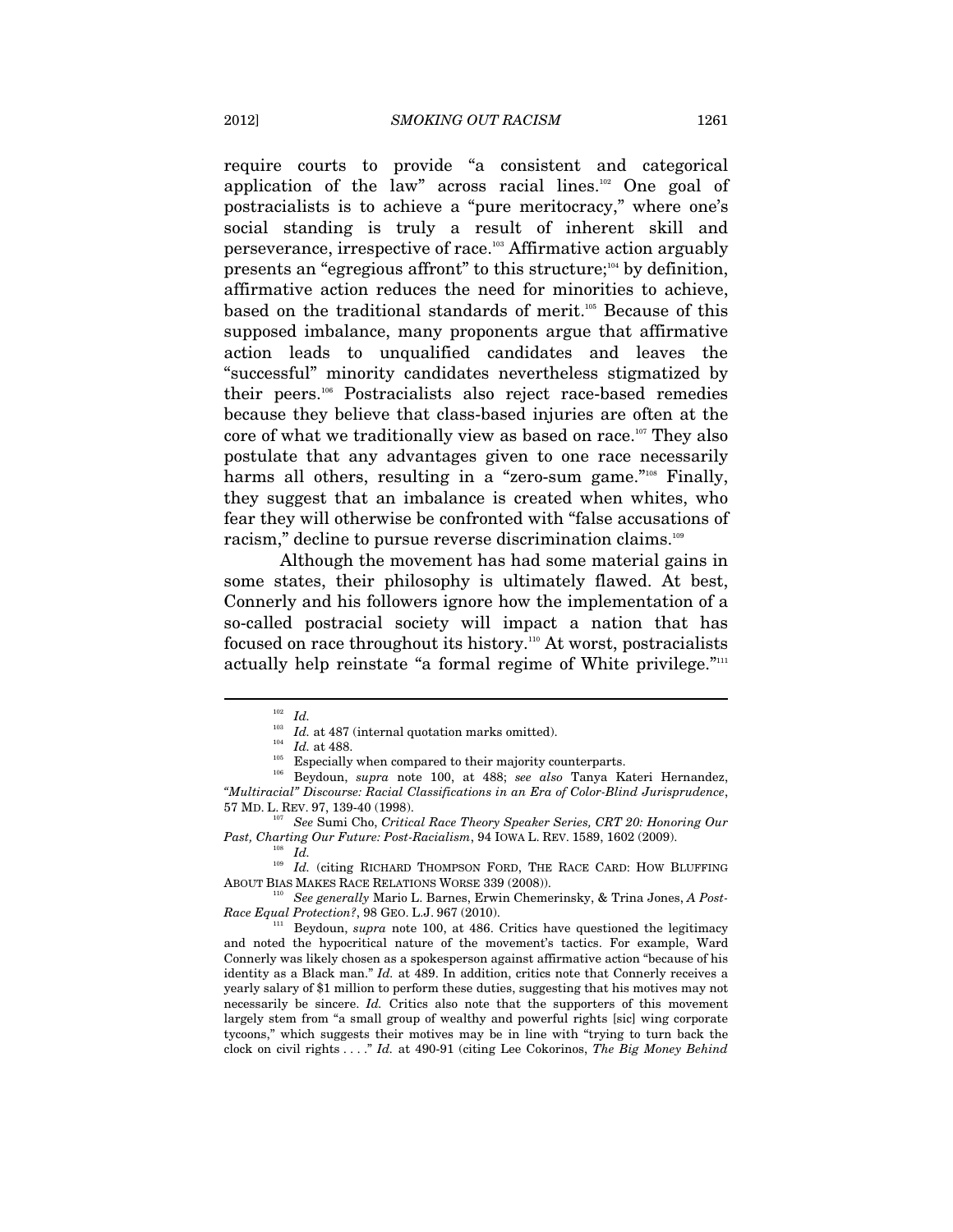First, a postracial society is simply too utopian an ideal to be successful in our current society. Second, even if a truly postracial society is possible, deep inequalities that are based on race still exist today.112 While postracialists point towards symbolically significant but nonetheless anecdotal evidence for example, President Obama's presidency—as proof of a postracial society,113 significant statistical disparities still exist across the nation that are attributable to race.<sup>114</sup> In addition, the forms of discrimination have become "more subtle and covert," not lending themselves to straightforward detection by the public or statistical analysis.115 Unconscious discrimination permeates our daily lives, especially during "the course of reasoned evaluations."116 Additionally, colorblindness, or "raceneutral universalism," is rarely applied universally and tends to benefit nonminorities disproportionately.117 Finally, the idea that we have entered a postracial era has been raised many times before—practically every time minorities have made significant strides—and those proclamations have almost universally been discredited.118 There is nothing to suggest that we have now developed the awareness and foresight necessary to determine whether race has become a nonissue.

In sum, the politics of today need not erode the purposes and goals of remedies developed under federal and state law. While the tides of public opinion may have swayed as of late,

*Ward Connerly*, EQUAL JUST. SOC'Y (May 26, 2005), http://www.equaljusticesociety.org/ Cokorinos\_Connerly\_BigMoney.pdf). 112 *See* Barnes et al., *supra* note 110; Cho, *supra* note 107; Devah Pager, *The* 

*Use of Field Experiments for Studies of Employment Discrimination: Contributions, Critiques, and Directions for the Future*, 609 ANNALS AM. ACAD. POL. & SOC. SCI. 104 (2007); Reginald T. Shuford, *Why Affirmative Action Remains Essential in the Age of Obama*, 31 CAMPBELL L. REV. 503 (2009). 113 *See* Barnes et al., *supra* note 110, at 981-82. 114 *See id.* at 982-91 (noting that significant statistical disparities still exist in

terms of poverty, income and wealth, homeownership, employment, education, and criminal justice statistics); *see also* Pager, *supra* note 112, at 107 (noting that "blacks, and young black men in particular, have become increasingly likely to drop out of the labor market altogether when faced with the prospect of long-term unemployment or marginal employment opportunities").<br><sup>115</sup> Pager, *supra* note 112, at 105 ("It could be the case . . . that discrimination

remains fairly routine in certain contexts, despite infrequent public exposure.").<br><sup>116</sup> *Id.* at 108 (citations omitted).<br><sup>117</sup> Cho, *supra* note 107, at 1602 (citing john a. powell, *Post-Racialism or* 

*Targeted Universalism?*, 86 DENV. U. L. REV. 785, 789-98 (2009)). For example, model recipients for the "G.I. Bill, welfare, and social security" are "white, able-bodied, and male." *Id.* (citing powell, *supra*, at 794-98). <sup>118</sup> See Barnes et al., *supra* note 110, at 972 ("Almost from the moment the

Civil War ended and the Thirteenth Amendment abolished slavery, there were declarations that the United States had moved beyond race.").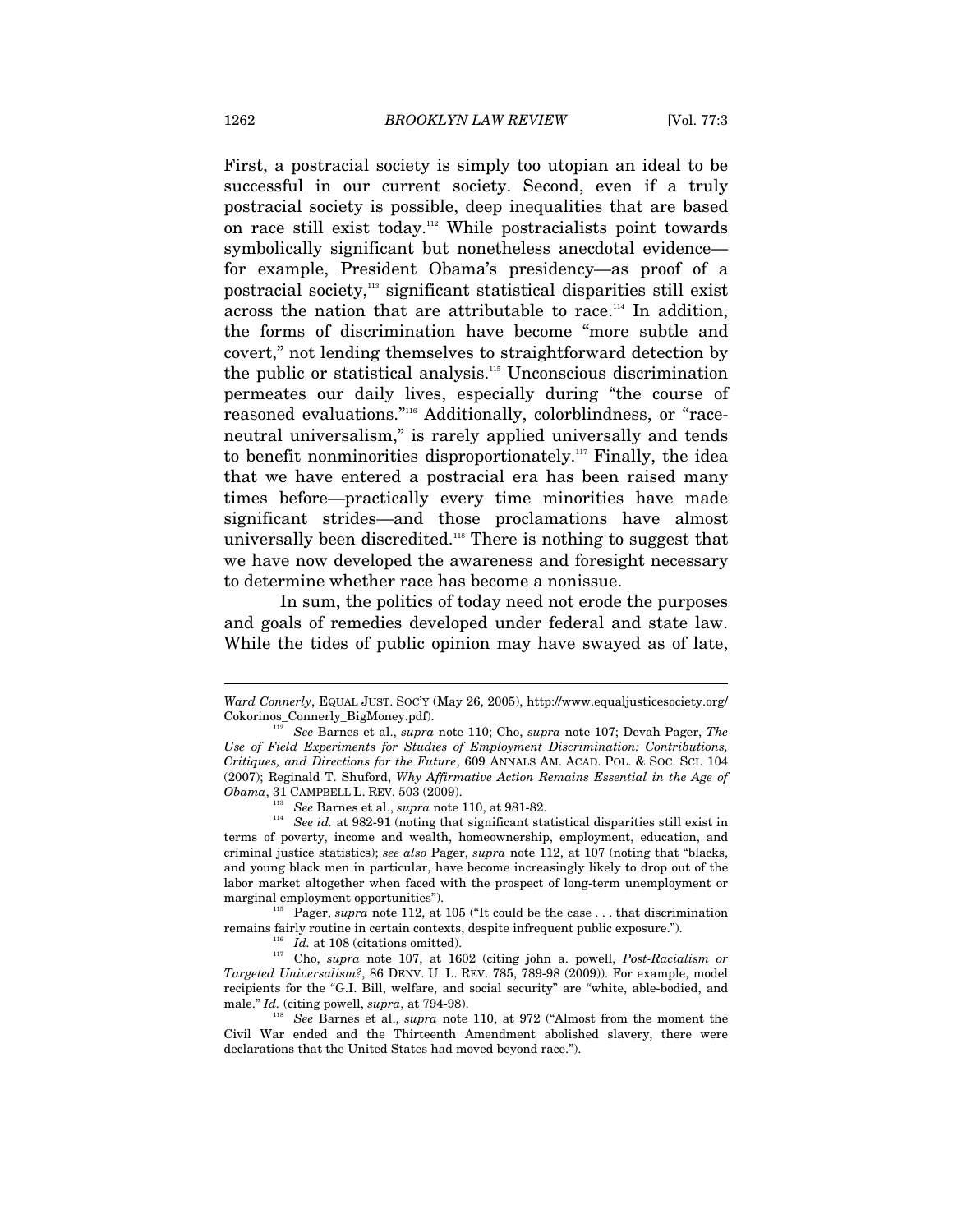there is nothing to suggest that courts—particularly federal courts and the great majority of state courts where affirmative action is still permitted—should lessen their resolve to provide race-conscious remedies. These remedies help achieve the very thing postracialists believe we already have—a society in which one's race does not hamper one's equal opportunity to succeed.

#### III. HISTORY OF RACE DISCRIMINATION IN THE FDNY

The long history of racial discrimination in the FDNY only emphasizes the need to implement impactful raceconscious hiring in *United States v. City of New York*. In the 1920s, Black firefighters needed strong resolve to last in the Fire Department. They lived—and literally slept—with reminders that they were not welcomed. For instance, while on overnight duty they were assigned to a "black bed" at the firehouse, "which whites refused to use even when no black firefighters were on duty."119 Being a New York City Firefighter "tends to be a family business."120 As a result, black and Hispanic citizens do not have the same access or encouragement to become part of the Fire Department.

Black and Hispanic firefighters, however, were not without their champions. In 1940, Wesley Williams, the third black firefighter in the Fire Department,<sup>121</sup> helped establish the Vulcan Society in an effort to draw the black-firefighter community together.122 By 1944, the Vulcan Society had successfully lobbied for regulations that banned racial discrimination—at least officially—within the Fire Department.<sup>123</sup>

By the 1970s, overt racial discrimination had been supplanted by more subtle, yet equally virulent, racial discrimination. A typical experience for a black firefighter at this time was akin to that of "being in Archie Bunker's living room."124 They often found "racial epithets written on the

<sup>&</sup>lt;sup>119</sup> TERRY GOLWAY, SO OTHERS MIGHT LIVE: A HISTORY OF NEW YORK'S BRAVEST 203 (2002).<br><sup>120</sup> Tom Deignan, *Is the FDNY Racist?*, VOICES THAT MUST BE HEARD (Feb.

<sup>23, 2005),</sup> http://www.indypressny.org/nycma/voices/158/editorials/editorials/. 121 GOLWAY, *supra* note 119, at 203; *see also History of the Vulcan Society*,

VULCAN SOCIETY INC. FDNY: OFFICIAL WEB SITE OF THE VULCAN SOCIETY INC., http://www.vulcansocietyfdny.org/History.html (last visited Jan. 26, 2012).

<sup>&</sup>lt;sup>122</sup> History of the Vulcan Society, *supra* note 121; *see also* GOLWAY, *supra* note 119, at 204. 123 *History of the Vulcan Society*, *supra* note 121; *see also* GOLWAY, *supra* note

<sup>119,</sup> at 204. Although, "the black bed ... persisted into the immediate postwar years . . . ." *Id.* at 205. <br>GOLWAY, *supra* note 119, at 277 (internal quotation marks omitted).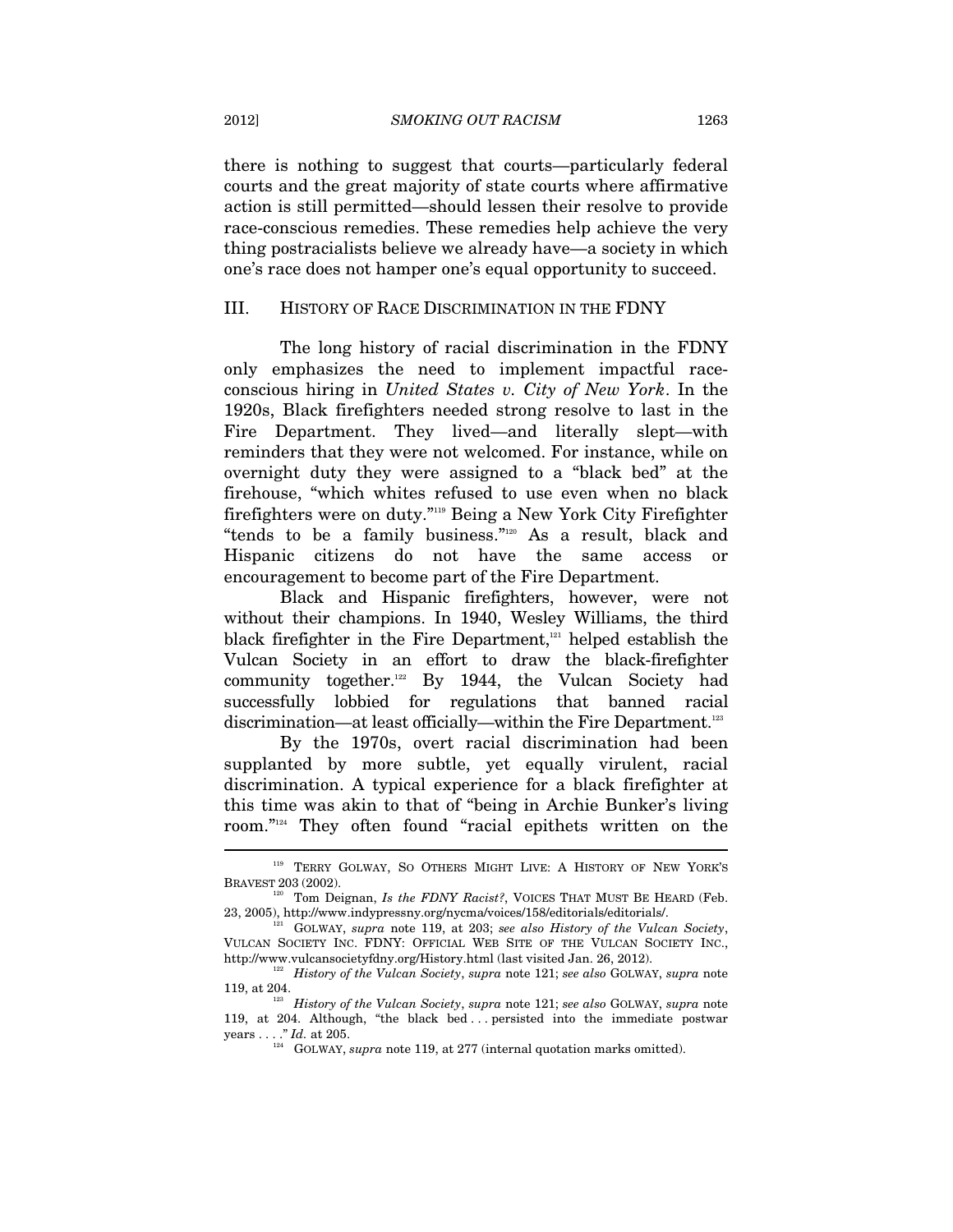firehouse blackboard,"125 and it was apparent that their "white colleagues were not particularly fond" of the "black neighborhoods."126 In fact, in 1973 the United States District Court for the Southern District of New York found that the Fire Department discriminated against minorities, holding that the City's entry-level exams had a disparate impact<sup>127</sup> on minority firefighters.<sup>128</sup>

Minority representation in the FDNY has not appreciably improved since 1973. In that year, only 5 percent of blacks and Hispanics made up the Fire Department while making up 32 percent of the general population.<sup>129</sup> Between 1991 and 2007, the percentage of black firefighters never exceeded 3.9 percent, and by 2007, had dropped to 3.4 percent.130 In a 1999 census of minority firefighter representation in large American cities, New York ranked at the bottom of the list; New York minority firefighters were only one-tenth as represented in the FDNY relative to the city's general population.131 Not surprisingly, a discrimination suit was again brought in 2007.

# IV. BACKGROUND AND ORDERS ISSUED THUS FAR IN *UNITED STATES V. CITY OF NEW YORK*

#### *A. Facts and Prior History*

In 2007, the United States, followed by the Vulcan Society of the New York Fire Department and individual plaintiffs, filed suit in District Court within the Eastern District of New York alleging that the Fire Department's hiring practices violated Title VII of the Civil Rights Act of 1964.132 The focus of the complaint concerned two written exams that ranked prospective entry-level firefighters and significantly impacted hiring.<sup>133</sup> Plaintiffs argued that the tests had a disparate impact on black

 $^{125}$   $\,$   $Id.$ 

<sup>&</sup>lt;sup>126</sup> *Id.*<br><sup>126</sup> *Id.* For a general discussion on the theory of disparate impact, see *supra* Part I.A. <sup>128</sup> See *infra* Part IV.A: Vulcan Soc'y of N.Y.C. Fire Dep't, Inc. v. Civil Serv.

 $\begin{array}{ll} \text{Comm'n, 360 F. Supp. 1265, 1272, 1275 (S.D.N.Y. 1973).}\\ \text{United States v. City of New York, 683 F. Supp. 2d 225, 241 (E.D.N.Y. 2010).}\\ \text{130} \quad \text{Id.}\\ \text{131} \quad \text{Id. at 242 (citations omitted).} \end{array}$ 

<sup>&</sup>lt;sup>132</sup> Complaint  $\parallel$  1, *City of New York*, No. 07-CV-2067 (E.D.N.Y. May 21, 2007), ECF No. 1; Intervenors' Complaint ¶ 1, *City of New York*, No. 07-CV-2067 (E.D.N.Y.

<sup>133</sup> Complaint  $\P$  1, *City of New York*, No. 07-CV-2067 (E.D.N.Y. May 21, 2007), ECF No. 1.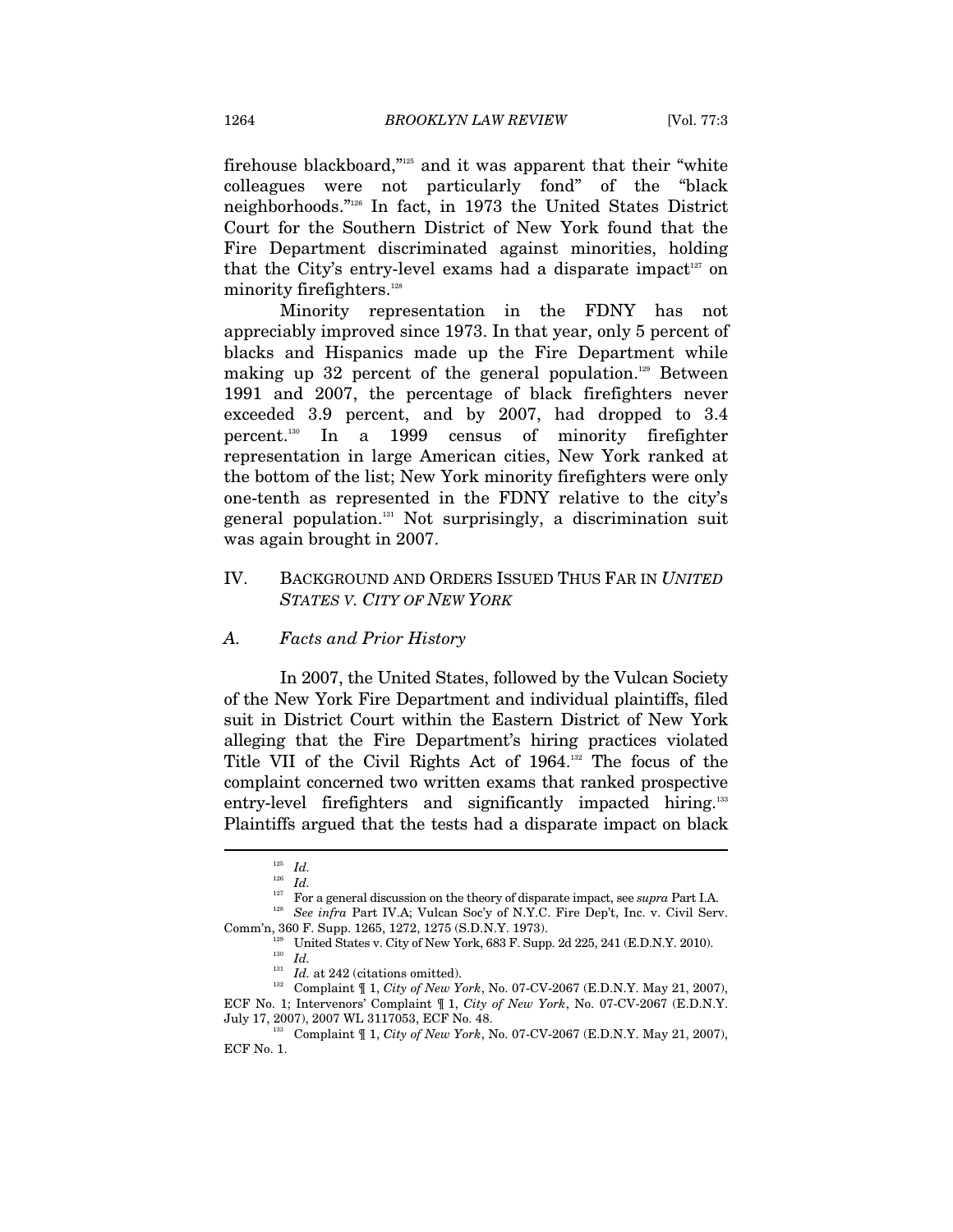and Hispanic applicants.134 The Vulcan Society also argued that the continued racial disparities in the Fire Department amounted to disparate treatment and that defendants "have been long-aware of the discriminatory impact" their examination process has had on blacks.135 The Vulcan Society alleged that defendants "continued rel[ying] on and perpetuat[ing] . . . these racially discriminatory hiring processes."<sup>136</sup>

The entry-level exams for New York City firefighters have been under scrutiny for some time. In 1973, the city's entry-level exams were similarly found to have had a disparate impact on minority firefighters.<sup>137</sup> In fact, the court in *United States v. City of New York* found the testing procedures used during the 1973 decision to be "strikingly similar to the testing procedures in this case."138 In addition, the defendants in the 1973 decision "failed to . . . demonstrat[e] that the examination was job-related," which had "the quality of déjà vu" when compared to the current action.139 The 1973 court ordered the City to hire one-third minority applicants until they were able to develop a new, nondiscriminatory test.<sup>140</sup> The City also hired a private consulting firm to help develop the tests.<sup>141</sup>

Only three years later, however, the City abandoned their relationship with the private consulting firm purportedly because of a "fiscal crisis."142 The City also failed to follow the minority hiring requirement and instead "instituted a hiring procedure that required ... minimum appointment requirements such as college credits, a driver's license, and certified first responder with defibrillation training."143 The 2012 court found that any effect the 1973 decision had on minority hiring "constituted little more than a brief departure from an otherwise relentless pattern" of discrimination.<sup>144</sup> Ϊ

<sup>141</sup> *Id.* at 241 (citing Berkman v. City of New York, 536 F. Supp. 177, 184 n.1 (E.D.N.Y. 1982)).

<sup>134</sup> *Id.*

<sup>135</sup> Intervenors' Complaint ¶ 51, *City of New York*, No. 07-CV-2067 (E.D.N.Y.

July 17, 2007), 2007 WL 3117053, ECF No. 48. 136 *Id.*, *cited in City of New York*, 637 F. Supp. 2d 77 (E.D.N.Y. 2009). 137 *See City of New York*, 683 F. Supp. 2d 225, 238 (E.D.N.Y. 2010) (citing Vulcan Soc'y of N.Y.C. Fire Dep't, Inc., 360 F. Supp. 1265, 1269 (S.D.N.Y. 1973)). The court notes this case "furnishes proof of an old adage: the more things change, the more they remain the same."  $Id$ .<br><sup>138</sup>  $Id$ . at 239.<br><sup>139</sup>  $Id$ . at 240.

<sup>&</sup>lt;sup>140</sup> *Id.* (citing Vulcan Soc'y of N.Y.C. Fire Dep't, Inc. v. Civil Serv. Comm'n, 490 F.2d 387, 391 (2d Cir. 1973)).

<sup>&</sup>lt;sup>142</sup> *Id.* (citing *Berkman*, 536 F. Supp. at 184).<br><sup>143</sup> *Id.* (citation omitted). <sup>144</sup> *Id.*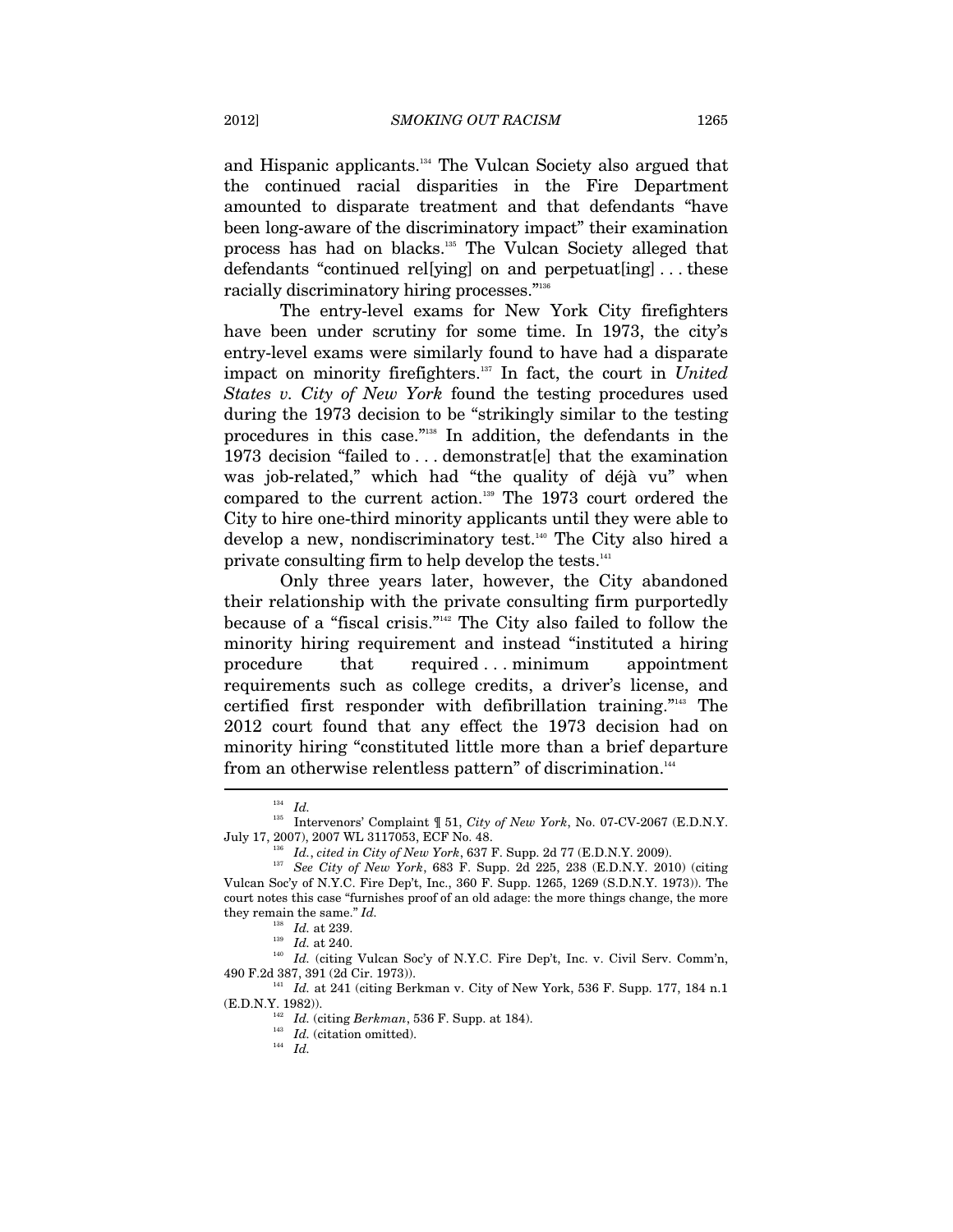#### *B. Disparate Impact Decision*

On July 22, 2009, the court in *United States v. City of New York* found that the entry-level exams—Written Examinations 7029 and 2043—had a disparate impact on black and Hispanic applicants in violation of Title VII of the Civil Rights Act of  $1964.^{145}$ 

Both exams were "an 85-question, paper-and-pencil multiple choice test" administered from 1999 through 2002 and from 2002 through 2007, respectively.<sup>146</sup> Passing either exam was a prerequisite for taking the physical performance test  $(PPT)$ <sup>147</sup>. The applicants were ranked in order by combining the results of both the written and physical tests.<sup>148</sup> About 1750 black applicants and 2125 Hispanic applicants took exam 7029.149 Only 104 (3.2 percent) blacks were hired from those who took the exam.<sup>150</sup> Also, black applicants passed the exam only 67 percent as often as white applicants.<sup>151</sup> This "disparity" [amounted] to 33.9 units of standard deviation,"152 which means the probability the disparity "occurred by chance [was] less than 1 in 4.5 million-billion."153 In addition, only 274 (8.5 percent) Hispanics who took the exam were hired.154 Hispanic candidates passed the exam 85.3 percent as often as white candidates.155 "[T]his disparity is equivalent to 17.4 units of standard deviation, meaning that the likelihood it occurred by chance is less than 1 in 4.5 million-billion."156 A similar set of statistics was present for Exam 2043.157

The court found that there were no "material factual disputes sufficient to preclude summary judgment on jobrelatedness."158 The court stated that "the City tested for tasks and abilities that could be learned on the job,"159 rather than

- 
- 

<sup>&</sup>lt;sup>145</sup> *City of New York*, 637 F. Supp. 2d 77, 82-83 (E.D.N.Y. 2009).<br>
<sup>146</sup> *Id.* at 84-85.<br>
<sup>147</sup> *Id.* at 85.<br>
<sup>148</sup> *Id.* 148<sup>*Id.*</sup>

<sup>149</sup> *Id.* at 86. 150 *Id*. 151 *Id.* at 88. 152 *Id.*

<sup>&</sup>lt;sup>153</sup> *Id.* (citations omitted).<br>
<sup>154</sup> *Id.* at 86.<br>
<sup>155</sup> *Id.* at 88-89.<br>
<sup>156</sup> *Id.* (citations omitted).<br>
<sup>157</sup> *See id.* at 89-90.

<sup>&</sup>lt;sup>158</sup> *Id.* at 110.<br><sup>159</sup> *Id.* at 113 (citations omitted).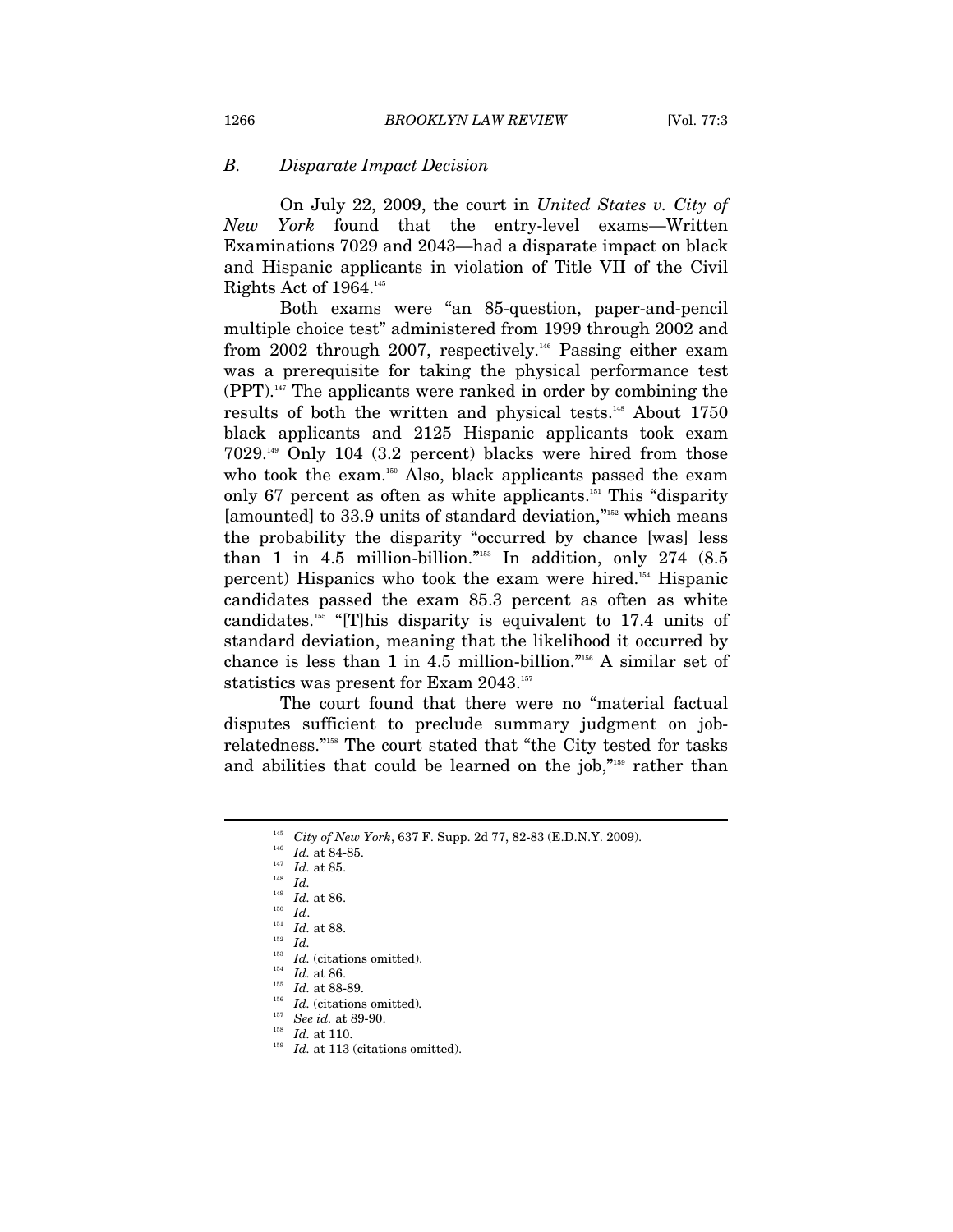measuring tasks and abilities that "are needed at entry."160 In addition, the court found that "the City [did] not offer[] any evidence of a competent test construction process.... Instead, ... the City appear[ed] to be relying on the same practices for which it was criticized by the Second Circuit thirty years ago."161 The court also found the City "fail[ed] to test various cognitive and non-cognitive abilities . . . [and] fail[ed] to show that the examinations had an appropriate reading level."162 Finally, the court found that a reasonable fact-finder could not conclude that exams had the "reliability or validity" necessary to refute the statistical claims.<sup>163</sup> In sum, the court found that the exams—in which a disproportionate number of black and Hispanics had failed—did not adequately predict future performance. Therefore, the court found that the exams had a disparate impact on black and Hispanic applicants.<sup>164</sup>

#### *C. Disparate Treatment Decision*

On January 13, 2010, the court also found that the City engaged in systematic disparate treatment.<sup>165</sup> The court stated the exams were "part of a pattern, practice, and policy of intentional discrimination against black applicants that has deep historical antecedents and uniquely disabling effects."166 The plaintiffs were able to establish their prima facie case primarily through "undisputed statistical and anecdotal evidence."<sup>167</sup> The large standard deviation in racial disparityfrom 10.5 to 33.9 units—made the statistical evidence legally significant,<sup>168</sup> and the statistical evidence was "supplemented . . . [by] showing with extensive historical, anecdotal, and testimonial evidence that intentional discrimination was the City's 'standard operating procedure."<sup>169</sup>

The City made no attempt to show that the plaintiffs' proof was either "inaccurate or insignificant" by questioning its

<sup>&</sup>lt;sup>160</sup> *Id.* (citations omitted).<br>
<sup>161</sup> *Id.* at 116.<br>
<sup>162</sup> *Id.* at 123.<br>
<sup>163</sup> *Id.* at 131.<br>
<sup>164</sup> *Id.*<br> *City of New York*, 683 F. Supp. 2d 225, 233 (E.D.N.Y. 2010).

<sup>&</sup>lt;sup>166</sup> Id. at 273.<br><sup>167</sup> Id. at 251.<br><sup>168</sup> Id. at 236.<br><sup>168</sup> Id. at 236.<br><sup>169</sup> Id. at 250 (quoting Int'l Bhd. of Teamsters v. United States, 431 U.S. 324, 336 (1977)).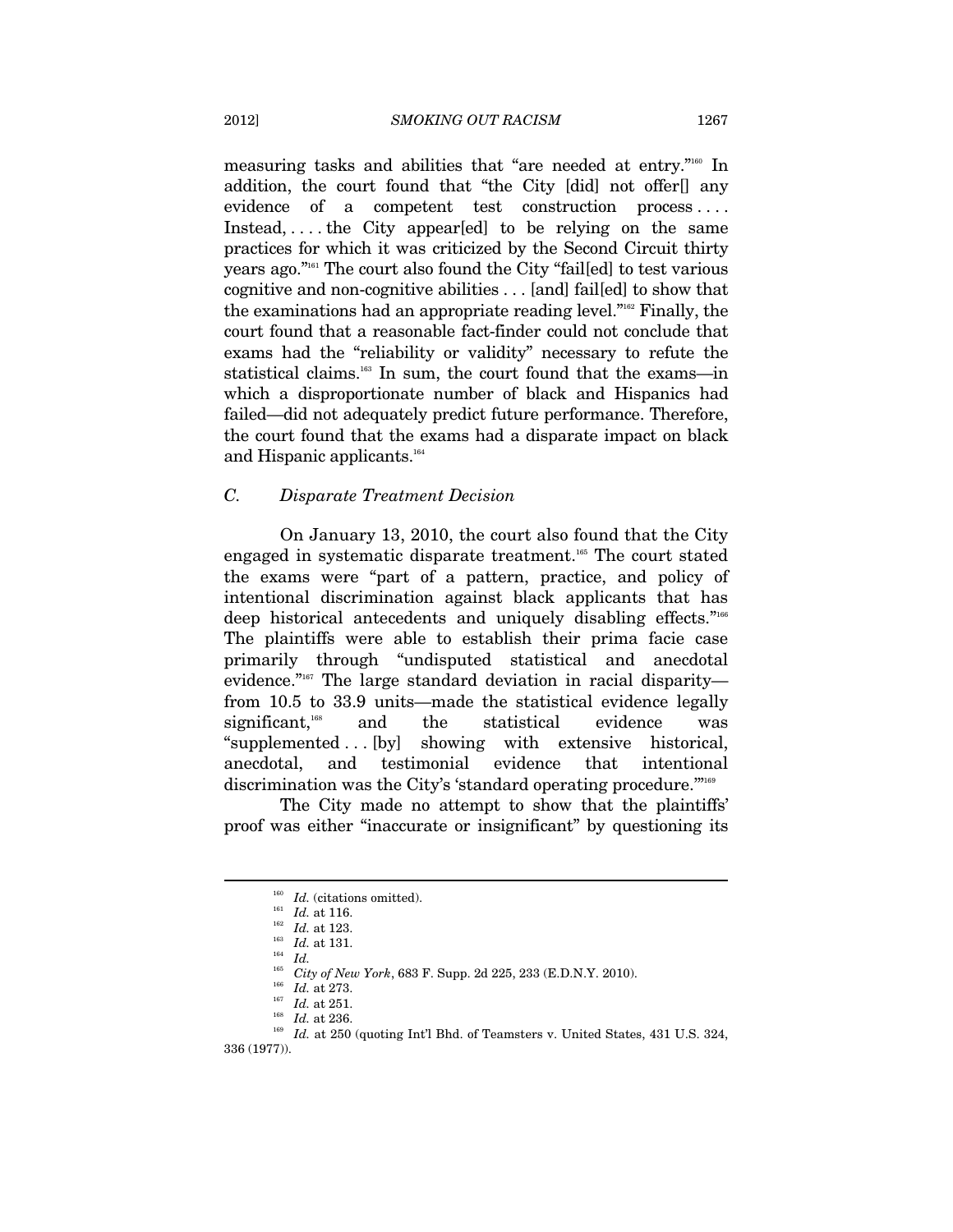"source, accuracy, or probative force."170 Instead, the City attempted (and failed) to show that it had no "subjective intent to discriminate."171 Therefore, the court found that the defendants engaged in disparate treatment based on a pattern and practice of discrimination<sup>172</sup> and left the form of relief to the remedial stage.<sup>173</sup>

#### *D. Preliminary Injunction Decision*

On June 29, 2010, the City stated that it "expect[ed] to hire approximately 300 new firefighters" from a new test, "Exam 6019."174 Plaintiffs were able to demonstrate, however, that this new exam would still produce a disparity between black and white applicants' pass rates—estimated at 22.70 units of standard deviation.<sup>175</sup> The plaintiffs also demonstrated that Hispanics and white applicants' pass rates would be separated by  $11.35$  units of standard deviation.<sup>176</sup> The court was persuaded that this potential disparity was more than sufficient to show that a prima facie case would be met if litigation was brought regarding the new exam. $177$ 

The court also found that the City would be unable to raise a proper business necessity defense, since it still could not successfully demonstrate that a higher test score, by as much as three points, detected any marked increase in an applicant's actual skill as an entry-level firefighter.<sup>178</sup> In addition, the City failed to demonstrate that the new exam was "content valid."<sup>179</sup> As a result, the court enjoined any further hiring by the City under the new exam until October 1, 2010, giving the court time to develop an interim hiring plan that would not violate federal or state discrimination laws.<sup>180</sup>

<sup>&</sup>lt;sup>170</sup> Id. at 253-55 (quoting Robinson v. Metro-North Commuter R.R., 267 F.3d

<sup>147, 158</sup> n.4 (2d Cir. 2001)). 171 *Id.* at 251. 172 *Id.* at 255. 173 *Id.* at 273. 174 Letter from James M. Lemonedes, *City of New York*, No. 07-CV-2067 (E.D.N.Y. June 29, 2010), ECF No. 456. <sup>175</sup> *City of New York*, 731 F. Supp. 2d 291, 300 (E.D.N.Y. 2010).<br><sup>176</sup> *Id.* 177 *Id.* at 301. <sup>178</sup> *Id.* at 315.

<sup>&</sup>lt;sup>179</sup> That is, the exam failed to test specific knowledge necessary for entry-level firefighters to possess. *Id.*

<sup>180</sup> *Id.*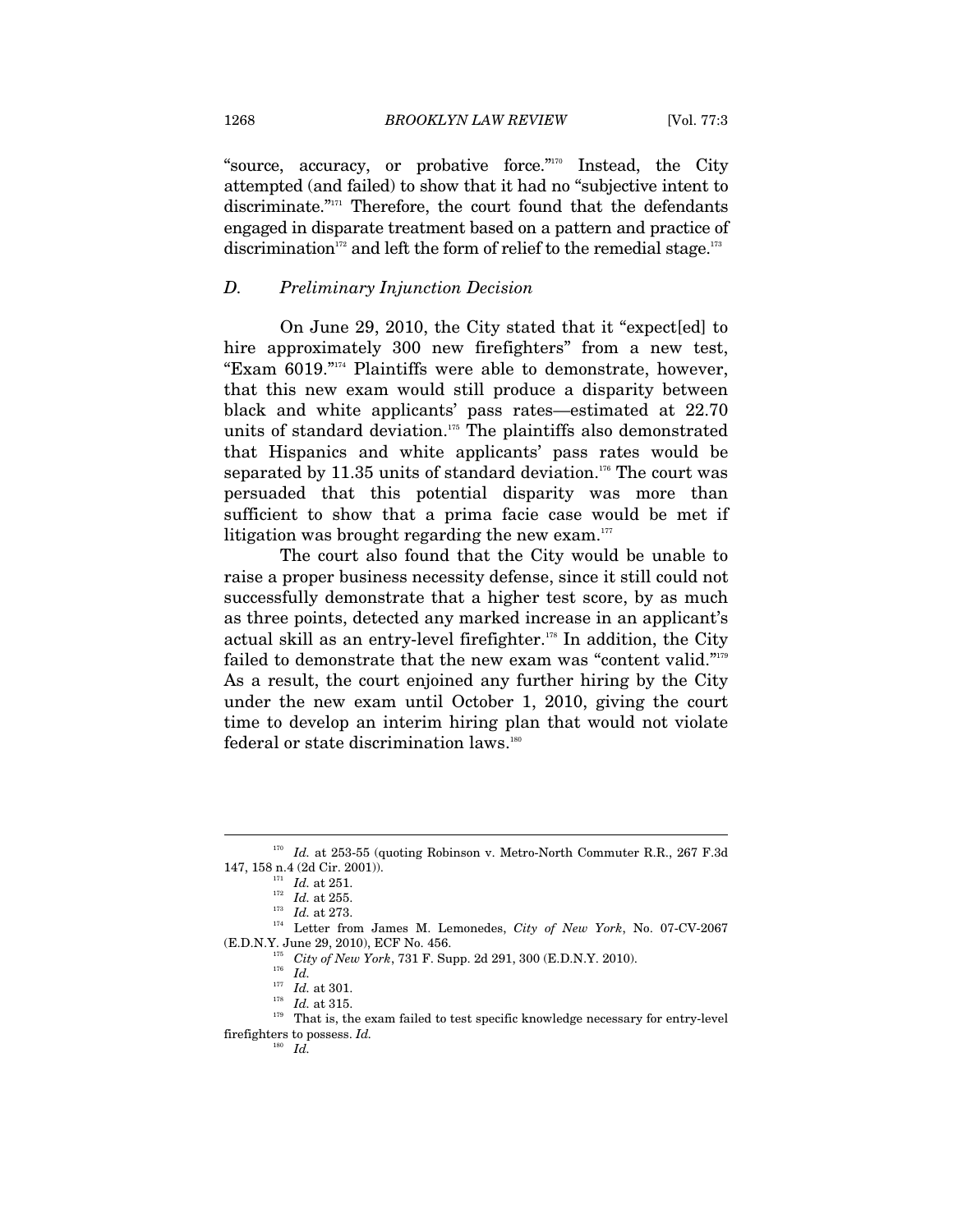#### *E. Interim Hiring Decision*

On September 13, 2010, the court offered several hiring alternatives from which the City was to choose, most or all of which contained race-conscious adjustments to the Exam 6019 rankings.181 The court emphasized it had the power to issue broad relief to combat past discrimination; "the district court 'has not merely the power but the duty' to 'bar like discrimination in the future."<sup>182</sup> The proposals included variations of "random selection" procedures, where a specified pool of qualified applicants (avoiding the lowest-scoring candidates) would be hired at random, as well as "applicant flow" procedures.<sup>183</sup>

The "random selection" proposals included race-conscious adjustments.184 For example, one proposal allowed the white applicants who were ranked at the bottom 2500 candidates to be replaced by minority candidates who were just below the 2500 mark, and this new pool would be used to select candidates at random.<sup>185</sup> While the court admitted that "the rank-adjustment" proposal [was] a race-conscious compliance measure," the court had no doubt that the proposal was lawful.<sup>186</sup> Indeed, "[a]n unbroken string of Supreme Court and Second Circuit case law confirm[ed] that race-conscious remedial compliance measures are permissible under Title VII."187

The "applicant flow" procedures arguably had a more blatant race-conscious component; the City could hire using "any criteria [it] desired" as long as it did so in proportion to the minority representation of the applicant pool.<sup>188</sup> The court recognized that "these proposals [also] strongly resemble[d]

<sup>181</sup> *See City of New York*, No. 07-CV-2067, 2010 WL 3709350, at \*7 (E.D.N.Y. Sept. 13, 2010) (admitting that "[t]here is no question that the rank-adjustment

proposal" along with its other proposals, are "race-conscious compliance measure[s]").<br>
<sup>182</sup> *Id.* at \*3 (quoting Albermarle Paper Co. v. Moody, 422 U.S. 405, 418 (1975)).<br>
<sup>183</sup> *Id.* at \*5, \*12.<br>
<sup>184</sup> *Id.* at \*5-12 ( Special Master's Report at 1, *City of New York*, No. 07-CV-2067, (E.D.N.Y. Sept. 4, 2010), ECF No. 522. 187 *City of New York*, 2010 WL 3709350, at \*7 (citing Local 28 of Sheet Metal

Workers' Int'l Ass'n v. EEOC, 478 U.S. 421, 450-51, 464 (1986); United States v. Paradise, 480 U.S. 149, 166 (1987)). 188 *Id.* at \*12.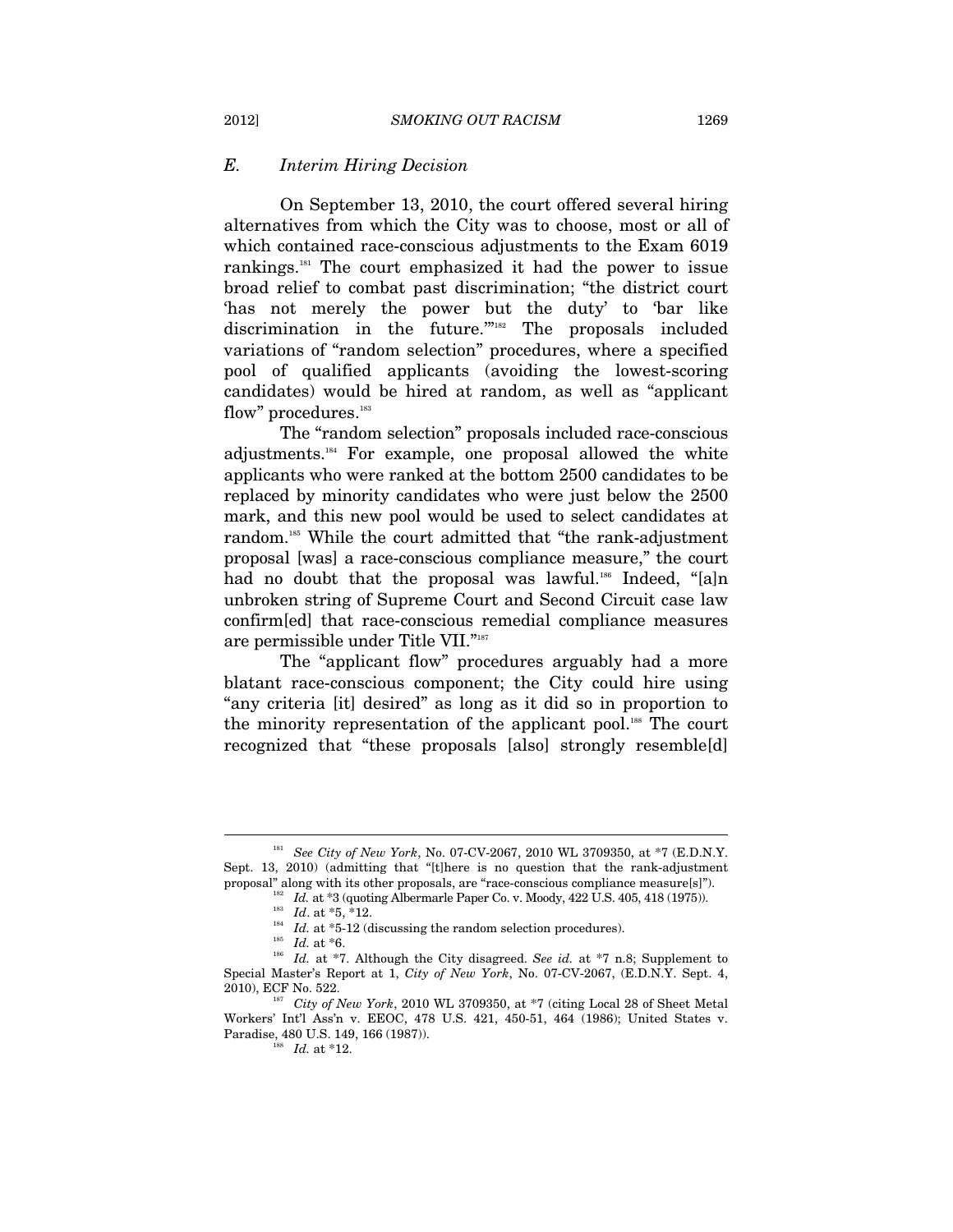racial hiring quotas," but believed that precedent allowed this procedure.<sup>189</sup>

The court was partially persuaded by the fact that the City proclaimed its "current fiscal condition may . . . be such that it cannot reasonably bear the costs of further firefighter hiring delays."<sup>190</sup> A major advantage of the court-proposed interim hiring procedures was that they could be implemented in a matter of weeks rather than months or even years.<sup>191</sup>

# *F. The City's Rejection of Interim Hiring and the Court's Response*

On September 17, 2010, the City enigmatically ignored all of its previous financial and safety concerns. In a letter to the presiding judge, the City stated that "[e]very one of the five proposals from which the Court [was] allowing the city to select involve[d] some form of race-based quota."192 The defendants recognized that, as a consequence, the City would not be "permitted to hire any entry level firefighters for the duration of the 'temporary injunction.'"193 The City would simply try to make a valid examination "as expeditiously as possible."194

The court—with unambiguous distaste for the City's tactics195—"permanently enjoin[ed] the City from hiring firefighters based on the results of Exam 6019."196 The court found that the City's refusal to follow the court's order was "compelling evidence that enjoining the City from hiring off that test, except according to one of the Hiring Options, would not unduly burden the City  $\dots$ ."<sup>197</sup>

Thus, the court did not require the City to implement any of the offered interim hiring procedures.<sup>198</sup> Instead, the

<sup>189</sup> *Id.* at \*14 (citing *Local 28 of Sheet Metal Workers' Int'l Ass'n*, 478 U.S. at 450-51, 464; *Paradise*, 480 U.S. at 166; Guardians Ass'n of the N.Y.C. Police Dep't, Inc. v. Civil Serv. Comm'n, 630 F.2d 79, 109 (1980)).<br><sup>190</sup> *Id.* at \*15.<br>*Id. Id. Id.* 

<sup>192</sup> Letter from Michael A. Cardozo, *City of New York*, No. 07-CV-2067 (E.D.N.Y. Sept. 17, 2010), ECF No. 532.

 $\int_{194}^{193} \frac{Id}{Id}$ .

 $^{195}$  Indeed, the court contemplated "sanctions either pursuant to Federal Rule of Civil Procedure 11 or the court's inherent power." *City of New York*, No. 07-CV-2067, 2010 WL 4137536, at \*1 (E.D.N.Y. Oct. 19, 2010) (citing Chambers v. NASCO, Inc., 501 U.S. 32, 43-46, 50 (1991)).<br>
<sup>196</sup> *Id.* at \*2.<br>
<sup>197</sup> *Id.* at \*8.<br>
<sup>198</sup> *Id.* at \*2.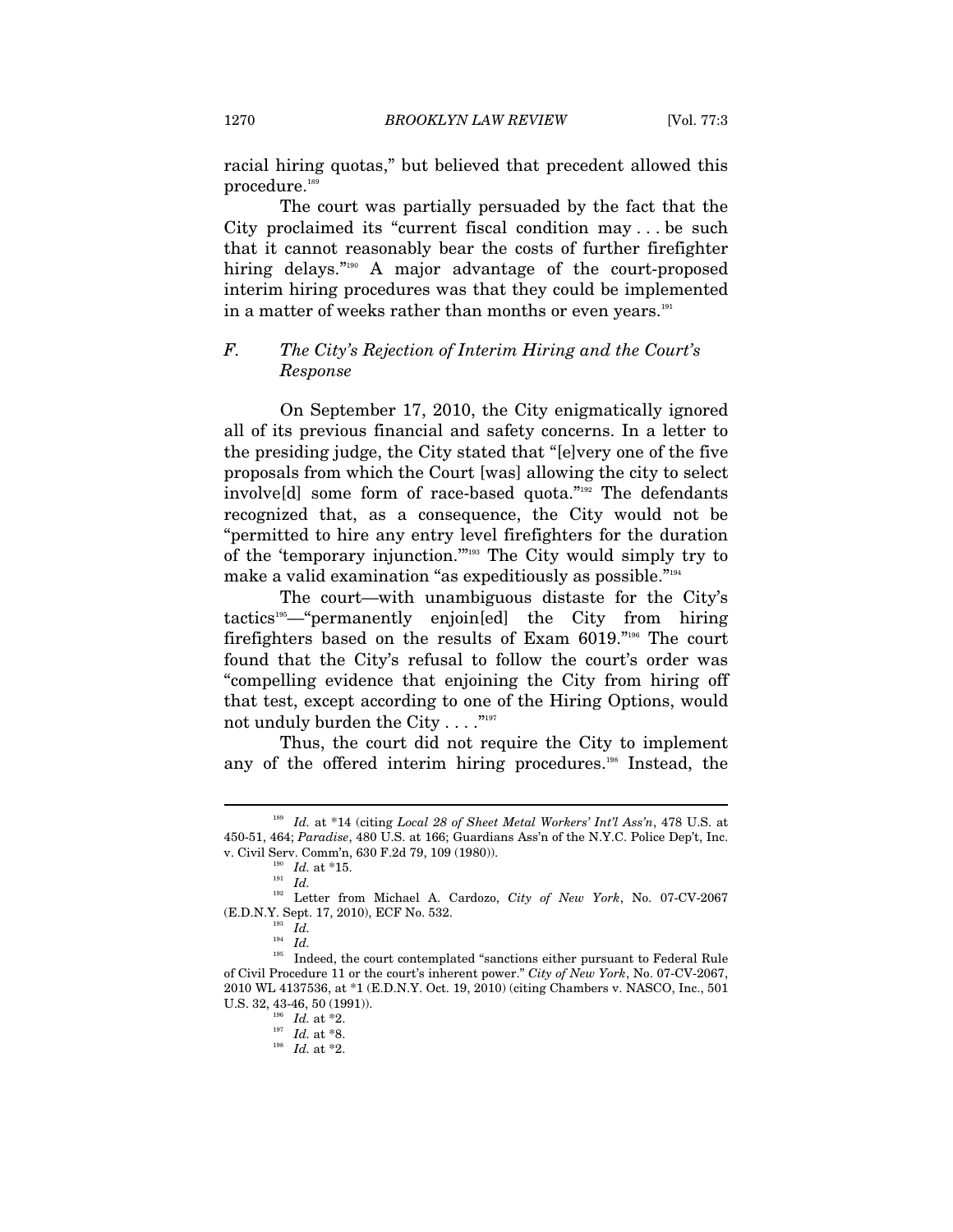court enjoined any immediate hiring and gave the City the option to change its mind at any time, leaving the plaintiffs, and everyone else who spent a significant amount of time preparing and taking entry-level exams 7029 and 2043, without any legitimate hiring opportunities in the interim.<sup>199</sup> Although the court was aware that the City's "shifting and contradictory positions"200 were "simply the latest episode in the City's long campaign to avoid responsibility for discrimination in its Fire Department, whatever the cost,"201 it left the City to come up with its own nondiscriminatory procedure. The court chose not to enforce any of its temporary hiring procedures despite the fact that even the City "now implicitly accept[ed] that the court has the authority to order quotas in the appropriate circumstances."202

# *G. Subsequent Motion by the Plaintiffs for Compensatory and Injunctive Relief*

On December 19, 2010, the plaintiffs filed a motion for a proposed order for injunctive and monetary relief.203 The plaintiffs requested that the court appoint a "Special Monitor to oversee compliance with the Court's Order."204 The plaintiffs also requested specific injunctive relief, including a requirement that the Fire Department administer an entrylevel exam every two years rather than every four.205 This frequency would alleviate the fact that blacks and Hispanics are less likely to be aware of the exam or exam date.206

In addition, the plaintiffs moved for the court to order the Fire Department to enhance their minority recruitment and publicity programs.<sup>207</sup> In doing so, the Fire Department should "ensure that blacks, Hispanics, and whites are equally informed about employment opportunities . . . ."208 The goal

<sup>199</sup> *See id.*

 $\begin{array}{c} \n\frac{200}{201} \quad \text{Id.} \text{ at } *1. \\
\frac{201}{202} \quad \text{Id.} \text{ at } *7. \n\end{array}$ 

<sup>&</sup>lt;sup>203</sup> Memorandum of Law in Support of Plaintiffs-Intervenors' Proposed Order for Injunctive Relief, *City of New York*, No. 07-CV-2067 (E.D.N.Y. Dec. 9, 2010), 2010 WL 6917514, ECF No. 596.<br><sup>204</sup> *Id.* at 2, 6 (arguing that "District Courts have the authority to appoint a

Special Master or Monitor when broad injunctive relief is ordered" (citing United States v. Yonkers Bd. of Educ., 29 F.3d 40, 44 (2d Cir. 1994))).<br>
<sup>205</sup> *Id.* at 7-8.<br>
<sup>206</sup> *Id.* at 8.<br>
<sup>207</sup> *Id.* at 8-9.<br> *Id.* at 9.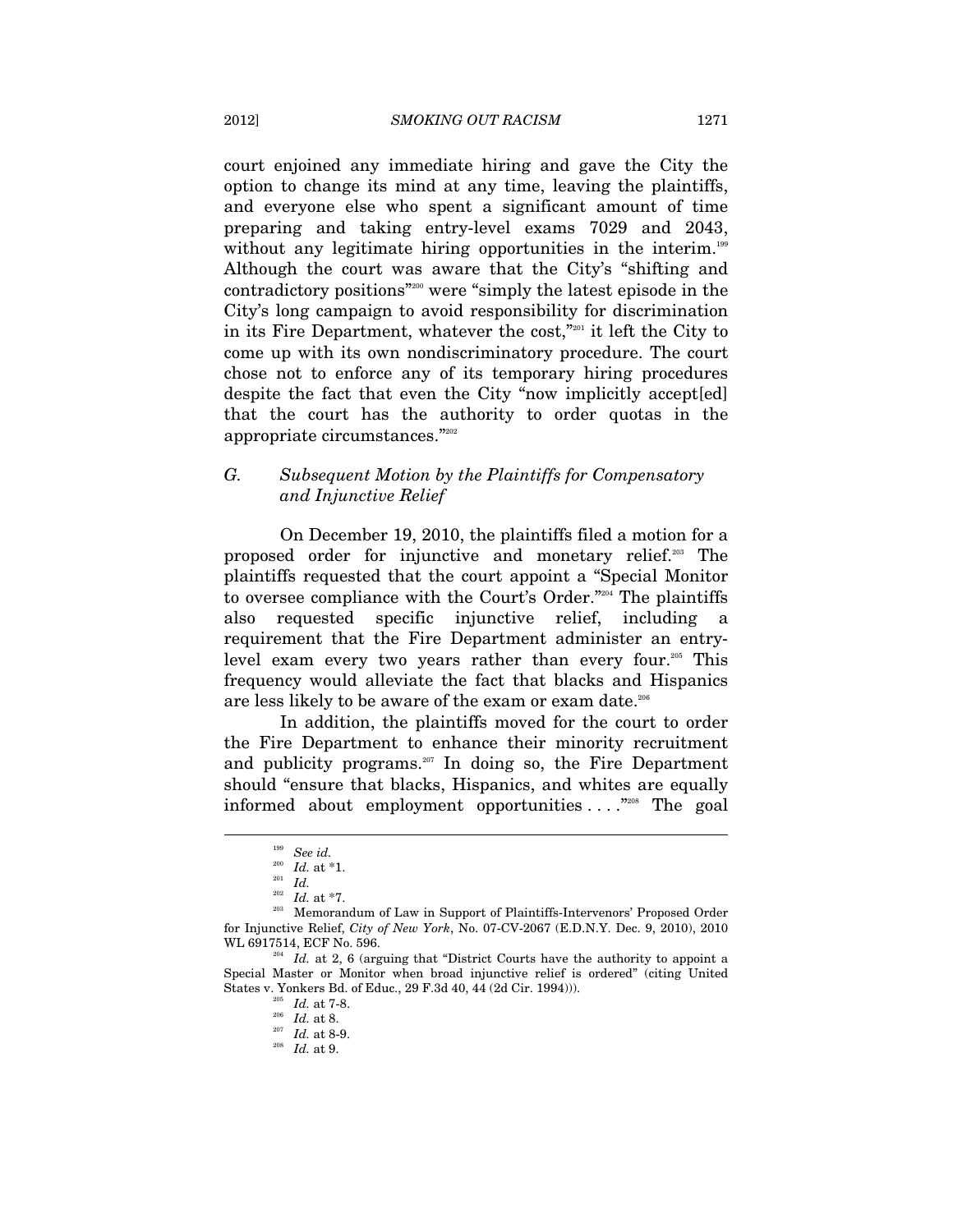would be to have an applicant pool that is "representative of the racial and ethnic makeup of the age-eligible residents of New York City."209 Such a plan included retaining an expert recruitment consultant, employing thirty full-time recruiters, and providing for an adequate budget.<sup>210</sup> The plan would also include quality test-preparation courses that are "[f]ree and  $[a]$ ccessible" to minority applicants.<sup>211</sup>

The plaintiffs also sought to implement changes to the postexam candidate screening process.212 The plaintiffs noted that minority candidates who were eligible for consideration were screened out "at much higher rates than white candidates."213 This disparity occurred because the Fire Department often failed to successfully notify minority candidates about their "initial candidate screening intake interview,"214 and others were disproportionately scrutinized for "arrests that did not result in convictions."215 In addition, the plaintiffs requested that the Fire Department should have a system in place for monitoring and preventing retaliation and workplace discrimination against minority firefighters.<sup>216</sup>

# *H. The Court Finds Continued Supervision Necessary to Eliminate Recruiting and Hiring Racial Discrimination in the Fire Department*

On September 30, 2011, the court issued a Memorandum and Findings of Fact highlighting many of the issues that remain with regards to the Fire Department's hiring and recruiting processes, creating a strong impression that the entry-level exams only reach the surface of the Fire

<sup>&</sup>lt;sup>209</sup> *Id.*<br><sup>210</sup> *Id.* at 12-14.<br><sup>211</sup> *Id.* at 15.

<sup>&</sup>lt;sup>212</sup> *Id.* at 16-17.<br><sup>213</sup> *Id.* at 17.<br><sup>214</sup> *Id.* at 17-18 (noting that minorities were generally harder to reach because their addresses changed more often, but little was done to try to ensure notice when it

was apparent the addresses were incorrect). 215 *Id.* at 17; *see also* Dave Saltonstall, *Bravest's Hiring Under Fire Minorities Seek Larger Numbers on Force That's 93% White*, DAILY NEWS (N.Y.C.), May 2, 1999 (noting that family members of firefighters receive help with "training and surviving the required background checks that minority firefighters say are often used to keep them out of the department. Such checks . . . have snared black candidates for jumping subway turnstiles as kids, while whites with more troubling records are allowed to pass.").<br><sup>216</sup> Memorandum of Law in Support of Plaintiffs-Intervenors' Proposed Order

for Injunctive Relief at 24-28, *City of New York*, 07-CV-2067 (E.D.N.Y. Dec. 9, 2010), 2010 WL 6917514, ECF No. 596.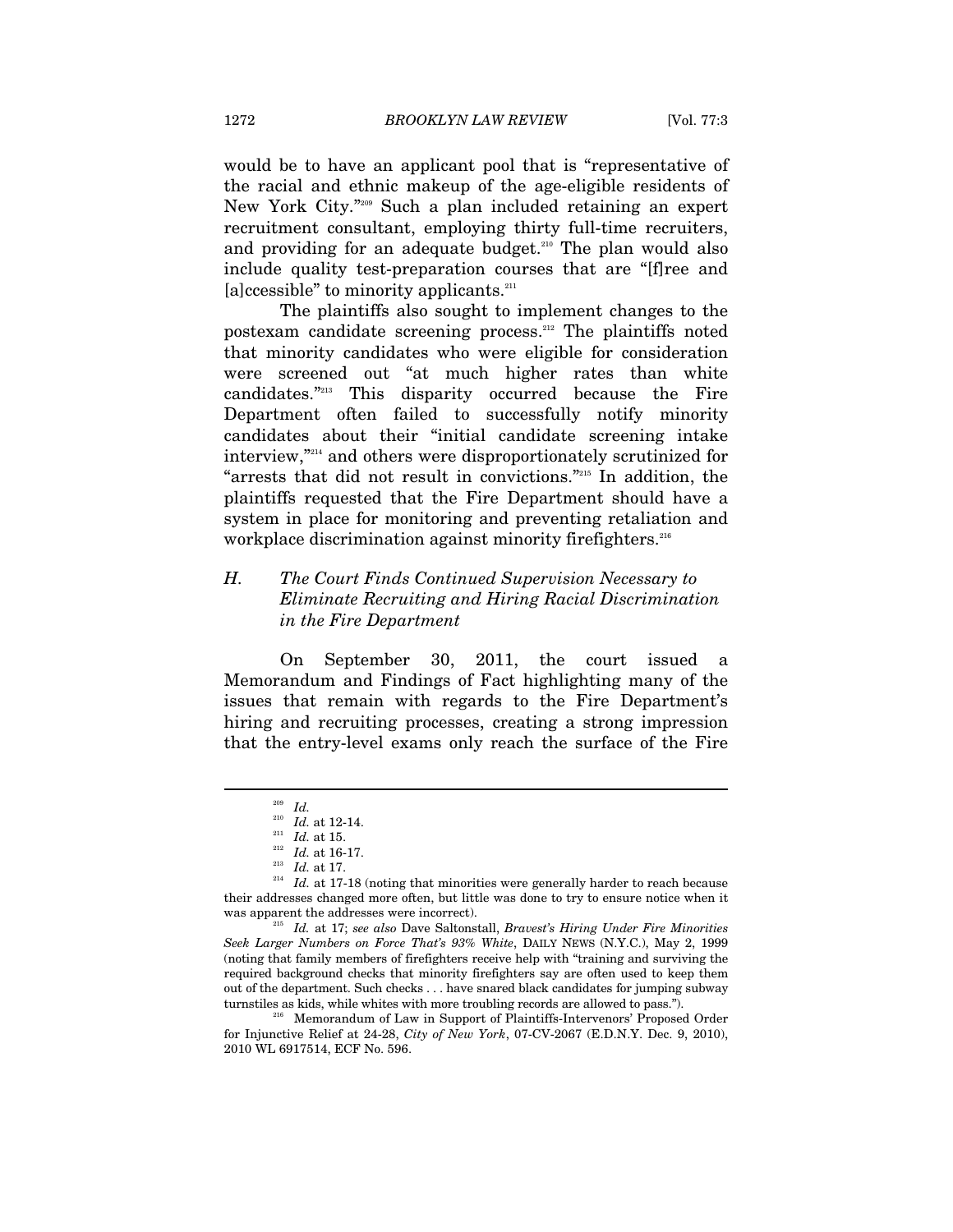Department's discriminatory practices. $217$  The court found the need for an attrition-mitigation plan for its entry-level hiring process.218 The elongated hiring process made black candidates 40 percent more likely than white candidates to eventually be disqualified.<sup>219</sup> The court noted several other areas of concern that needed to be addressed, including setting measurable goals and ensuring continued support.220

In essence, the court found the City unwilling to address the issue and thus felt the need to impose a structure for remedial measures. Indeed, the court felt that if the City had "shown the least bit of concern . . . this would be a much different order."221 The court based this conclusion in part on the amount of time that had passed in this litigation—four years rather than the amount of time that an actual plan has been implemented, which had not yet occurred. Thus, although the remedial phase of the litigation was in its opening stages, the City was not given an opportunity to implement its own plan.

The Order itself called for extensive oversight by multiple independent parties, and required the City to explain itself when it disagreed with the independent parties.<sup>222</sup> For example, an independent Court Monitor was appointed, and the City could not take "any step in any process for the selection of entry-level firefighters . . . without first obtaining the approval of the Court Monitor."223 In addition, the City must "retain an independent recruitment consultant . . . subject to the approval of the Court Monitor," who, among other things, "identifies best practices for the recruitment of black and Hispanic" applicants.<sup>224</sup> The City must also come up with a plan to prevent "voluntary" attrition.<sup>225</sup>

The Order also imposes extensive record-keeping and document retention measures and gives the Court Monitor broad authority to request on "short notice" any document or investigation of any individual it deems relevant.226 Any employee, including unpaid interns, who are "formally or

<sup>217</sup> Memorandum [and] Findings of Fact, *City of New York*, 07-CV-2067 (E.D.N.Y. Sept. 30, 2011), ECF No. 741.<br>
<sup>218</sup> *Id.* at 13-14.<br>
<sup>219</sup> *Id.* at 15.<br>
<sup>220</sup> *Id.* at 18.<br>
<sup>221</sup> *Id.* at 18.<br>
<sup>222</sup> *City of New York*, 07 Civ. 2067, 2011 WL 6131136 (E.D.N.Y. Dec. 8, 2011).<br>
<sup>223</sup> *Id.* at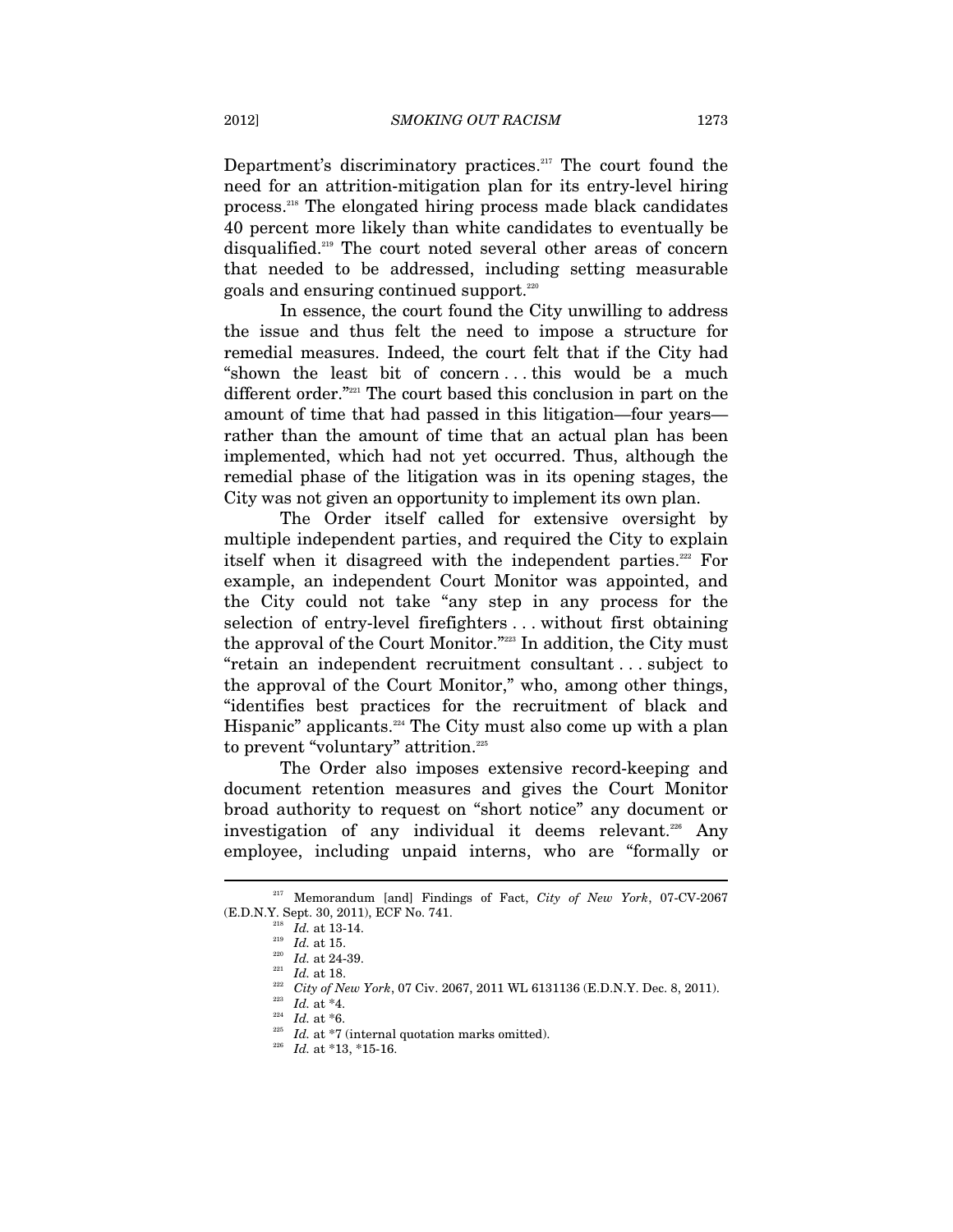informally" involved in the hiring process of an entry-level firefighter must "immediately create a written record of all oral communications in which they are involved" relating to such conversations.<sup>227</sup> In addition, the City must appoint an independent EEO consultant, who will produce a report that, among other things, "identifies all tasks the EEO Office should be performing to ensure the FDNY's compliance with applicable equal employment opportunity laws."228 Most notably, the Order is enforceable for up to ten years, unless upon the second civil service hiring list, the City is essentially able to show that there currently is no disparate impact or treatment, and there is no reason to believe that such discrimination would present itself in the near future.<sup>229</sup>

The court explicitly refused to entertain alternatives to this extensive oversight. Indeed, despite the court's previous attempt to implement race-conscious hiring measures, it emphasized that the Order "does not impose hiring quotas in any shape or form," and that "this court has never endorsed hiring quotas . . . it does not believe quotas would be an effective remedy to the City's discrimination."230 From this context, it is apparent that the decision to impose extensive oversight so early in the remedial phase was due to the court's unjustified aversion to race-conscious hiring.

# V. *UNITED STATES V. CITY OF NEW YORK* PROPOSED AN INSUFFICIENT REMEDIAL PLAN AND PREMATURELY IMPOSED RESTRAINTS ON LOCAL GOVERNMENT

In *United States v. City of New York*, the court initially failed to fully exercise its duty to remedy long-institutionalized racial disparity. Subsequently, the court overstepped its bounds by not respecting local government independence over federal courts. When "proposing" its interim plan for relief, the court should have created a plan that required a greater ratio of raceconscious hiring and should have imposed it despite the City's objections. Instead, after the City rejected the interim plan, the court severely limited the City's control over its own hiring practices by imposing extensive oversight. While there is

<sup>227</sup> *Id.* at \*8. 228 *Id.* at \*11. 229 *Id.* at \*17-18. 230 Memorandum [and] Findings of Fact at 20, *City of New York*, 07-CV-2067 (E.D.N.Y. Sept. 30, 2011), ECF No. 741.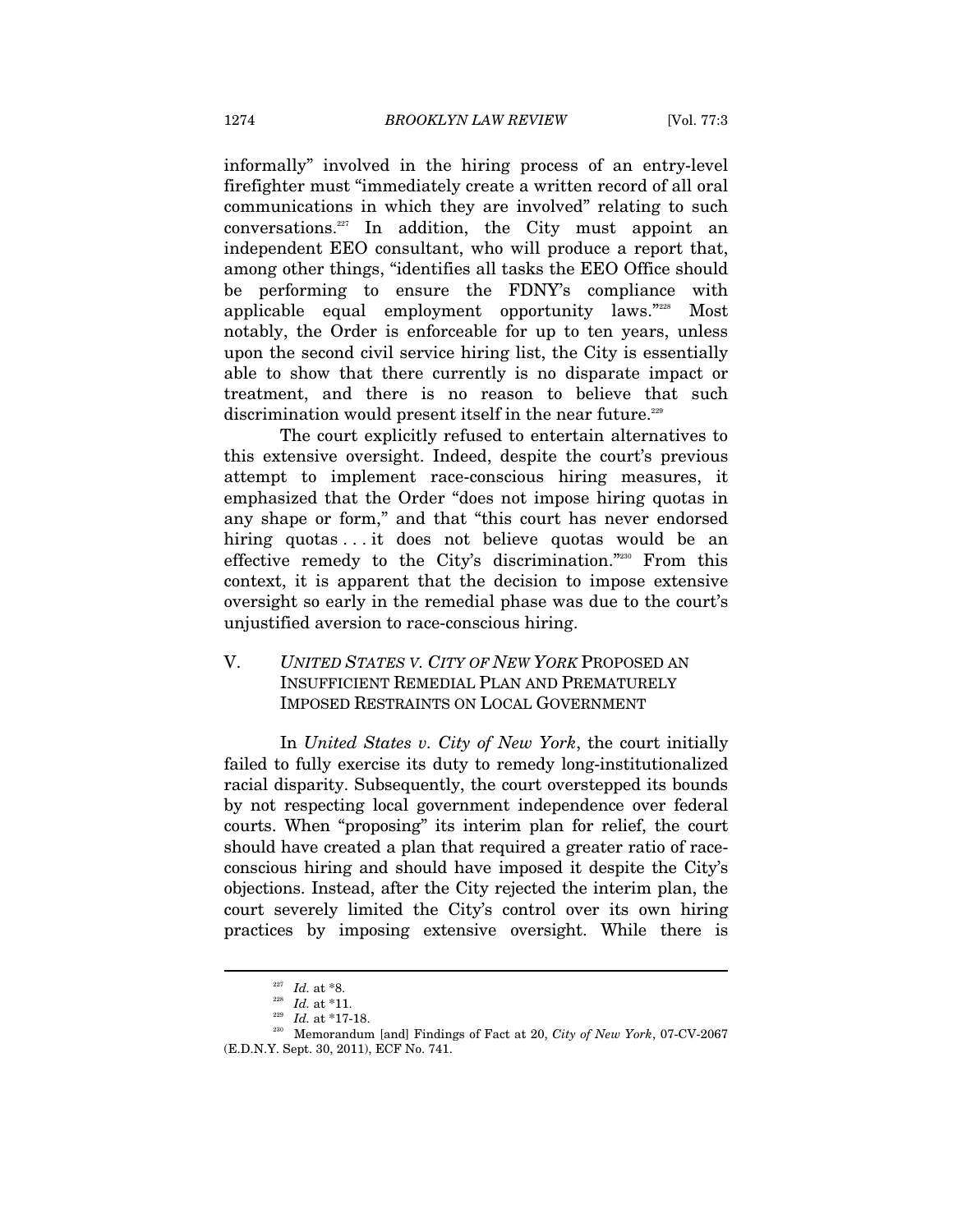potential for the current plan to address many of the deepseated racial issues in the FDNY, it unnecessarily does so at the expense of local government's control over its own affairs.

#### *A. The Interim Relief of Race-Conscious Hiring Practices*

When the court offered several interim hiring plans from which the City could choose (but ultimately rejected), the plans should have been more expansive in order for them to effectively eradicate racial discrimination. In addition, it was within the court's power to issue a preliminary injunction ordering, rather than asking, that the City follow these proposed hiring procedures.<sup>231</sup>

# 1. The Proposed Hiring Procedures Should Have Required a Greater Ratio of Minority Firefighters

Under each proposal, the number of black and Hispanic candidates passing the test must have been a "Representative Pool<sup>"232</sup> of all the applicants. In other words, the percentage of black and Hispanics who pass the entry-level exam should be equal to the percentage of black and Hispanic applicants who take the exam. On its face, this proposal would provide a measure of remedy for the particular applicants who had brought a claim. The proposal fails, however, to adequately address the extensive discriminatory effects of the Fire Department's actions in two respects.

First, requiring that the Fire Department hire a "Representative Pool" of the applicants fails to provide relief to the greater minority population because the number of minority applicants was insufficient in itself. Minorities have understandably been discouraged from applying to the Fire Department after witnessing decades of minority applicants who fell short of success.<sup>233</sup> In order to address the long history of discrimination, a greater minority hiring ratio—that of the age-eligible local population—is required.<sup>234</sup> This ratio would

<sup>&</sup>lt;sup>231</sup> See supra notes 46-60 and accompanying text; United States v. Paradise, 480 U.S. 149, 180 (1987). 232 *City of New York*, No. 07-CV-2067, 2010 WL 3709350, at \*4 (E.D.N.Y. Sept.

<sup>13, 2010) (</sup>defining "Representative Pool" to mean "that the subgroup's racial demographics reflect the racial demographics of the entire applicant pool").<br><sup>234</sup> See supra Part III. 234<br>*See* Memorandum of Law in Support of Plaintiffs-Intervenors' Proposed

Order for Injunctive Relief at 7-12, *City of New York*, No. 07-CV-2067, 2010 WL 6917514 (E.D.N.Y. Dec. 9, 2010).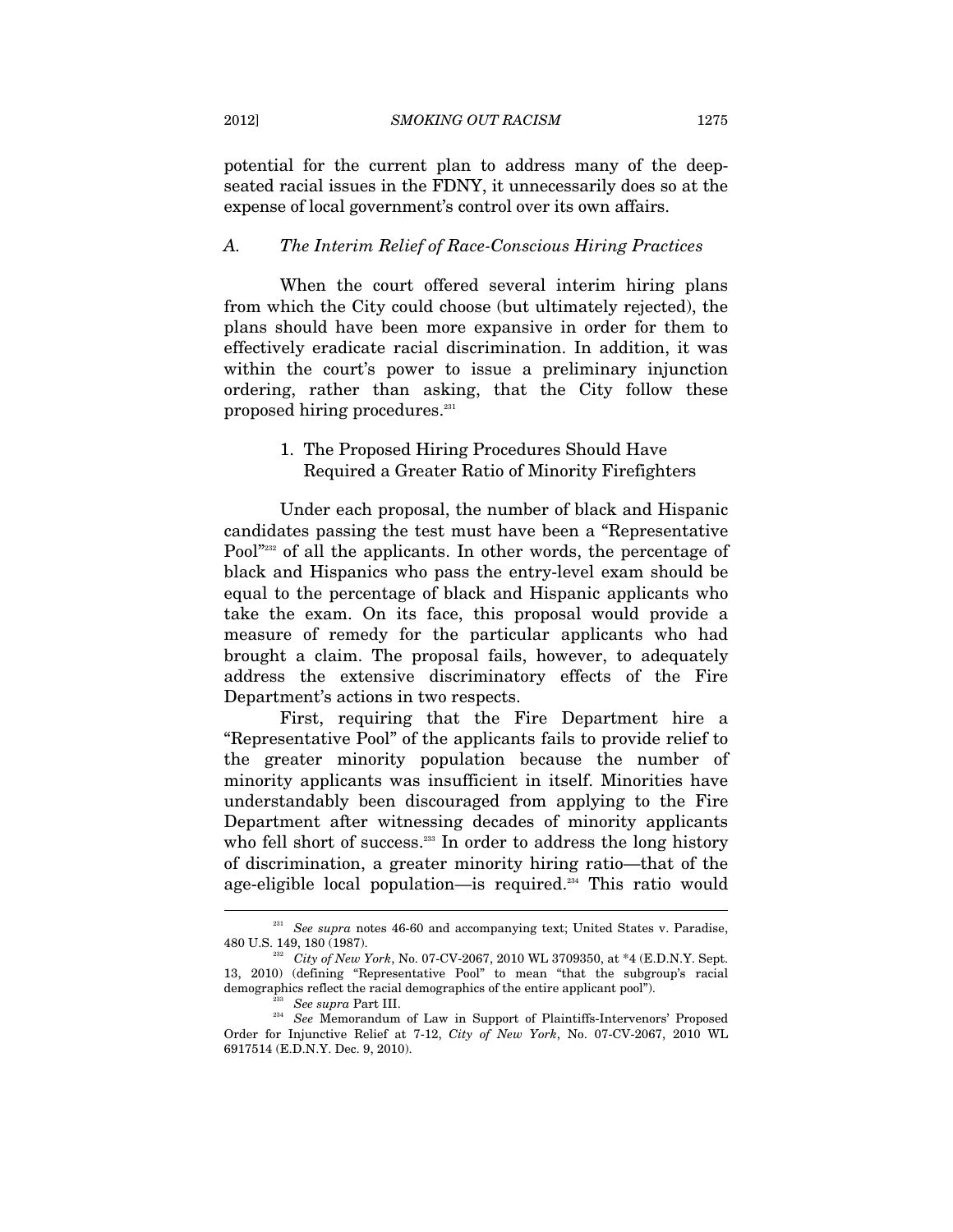better represent the potential applicants that would have applied had the City not engaged in disparate treatment, which in turn would help alleviate the long-term effects of discrimination.

Second, even considering the court's modest goal of reaching the ratio of minority applicants, it will take a significant (if not an indefinite) amount of time for the entire Fire Department—rather than just the newest, entry-level firefighters—to reach the desired minority ratio.<sup>235</sup> In essence, most nonminority firefighters hired before this plan would have to retire or resign in order for the appropriate ratio to be reached. In addition, considering that this measure, if implemented, would have been only temporary, minority representation would not have significantly increased during that limited time. As a result, the ultimate goal of the plan would not have been reached since the City would have had little incentive to promptly come up with an examination procedure that lacked disparate impact.

Indeed, the "relevant population or work force," rather than the relevant applicant pool, is traditionally used as the standard ratio for race-conscious hiring.<sup>236</sup> It is within the court's scope to use the relevant population or work force as a point of comparison, since "eradicat[ing] race discrimination may include reasonable race-conscious relief that benefits individuals who were not actual victims of discrimination."237 This type of ratio would do much to address the long history of discrimination in the Fire Department. It would ensure that

<sup>235</sup> *See Paradise*, 480 U.S. at 180 (holding that a "one-for-one" promotion requirement would "have determined how quickly the Department progressed toward [the] ultimate goal"). There, the Court found that "[s]ome promptness in the administration of relief was plainly justified" where the previous "use of deadlines or end dates had proved ineffective." *Id.* In that case, the implementation of a "one-forone" ratio, where it was determined that the labor pool was twenty-five percent black, "was crafted and applied flexibly, [and] was constitutionally permissible." *Id.*

<sup>236</sup> *Id.* at 187. *See, e.g.*, Firefighters Local Union No. 1784 v. Stotts, 467 U.S. 561, 565 (1984) (where the employer agreed to "adopt[] the long-term goal of increasing the proportion of minority representation in *each* job classification in the Fire Department to approximate[] the proportion of blacks in the labor force" (emphasis added)); United Steelworkers v. Weber, 443 U.S. 193, 199 (1979) (upholding an agreement that "50% of the new trainees were to be black until the percentage of black skilled craftworkers in the Gramercy plant *approximated the percentage of blacks in the local labor force*" (emphasis added)).<br><sup>237</sup> Local Number 93, Int'l Ass'n of Firefighters v. City of Cleveland, 478 U.S.

<sup>501, 516 (1986);</sup> *see also Paradise*, 480 U.S. at 184 (recognizing that "the choice of remedies to redress racial discrimination is 'a balancing process left, within appropriate constitutional or statutory limits, to the sound discretion of the trial court'" (citing Fullilove v. Klutznick, 448 U.S. 448, 508 (1980) (Powell, J., concurring))).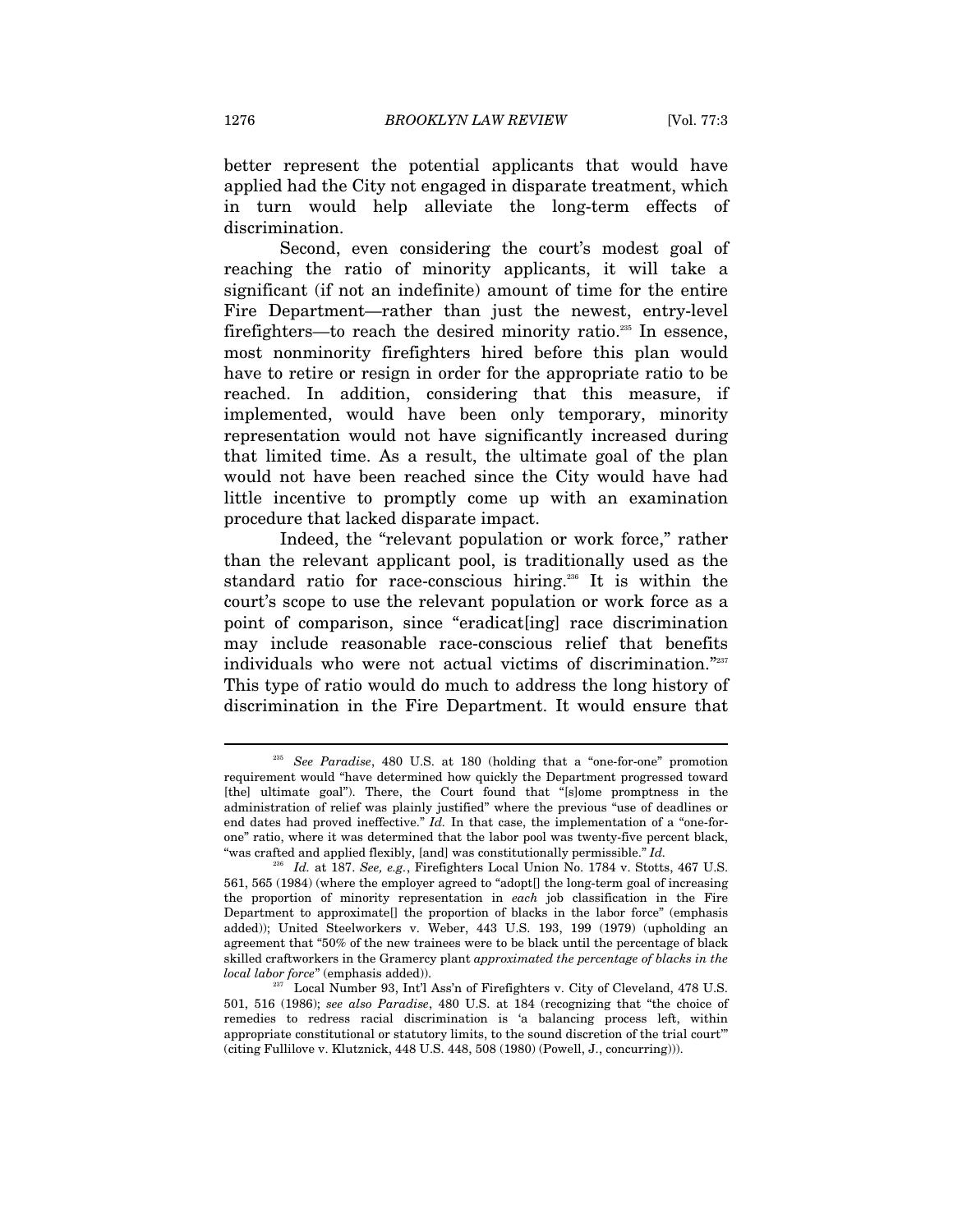integration of minority firefighters would occur at a sufficient pace. In addition, the rate of integration would remain consistent even if minority applicants continued to be discouraged from becoming firefighters.<sup>238</sup>

The greater ratio also helps prevent future disparate impact discrimination, which was one of the court's main goals.239 If the minority applicant ratio were applied, the Fire Department would be incentivized to dissuade minorities from applying in the first place since it would reduce the impact of the interim hiring plan. If the Fire Department engaged in this activity, however, it would create an acute possibility of future disparate impact and treatment liability.<sup>240</sup> On the other hand, a hiring ratio based on the general population would eliminate that incentive. Indeed, the general population ratio would actually dissuade the City from such a practice because it would only serve to reduce the pool of minority firefighters from which they could choose—thus lowering the chances that the new hires would be the highest qualified.

This higher ratio would not "trammel the rights" of white employees, $241$  nor would it put the qualifications of the accepted applicants into question. The court's reasoning for interim relief still holds in this respect.<sup>242</sup> There, the court felt the hiring procedures were not "likely to upset the expectations of the Qualified Candidates, white and minority alike" because "a high percentage of the [so-called] Qualified Candidates will be appointed to one of the next two firefighter classes."243 By ensuring that all the candidates are "qualified"<sup>244</sup> and that

<sup>&</sup>lt;sup>238</sup> A hiring ratio based on the number of applicants might incentivize the Fire Department to discourage minorities from applying; reducing the pool of minority applicants would in turn reduce the number of minority entry-level firefighters they would have to hire. This tactic would have no impact, however, on a hiring ratio based

on minority representation in the local population.<br><sup>239</sup> See supra Part I.B; Albemarle Paper Co. v. Moody, 422 U.S. 405, 418 (1975).<br><sup>240</sup> Plaintiffs could bring a disparate treatment or disparate impact claim against the Fire Department regarding its recruitment of minority applicants. Even if the Fire Department ultimately hired a sufficient ratio of minorities, this event would not preclude a disparate impact claim because the "bottom line defense" is not a legitimate defense against disparate impact claims. *See* Connecticut v. Teal, 457 U.S.

<sup>440, 442 (1982). 241</sup> *See Paradise*, 480 U.S. at 183 (noting that any promotion requirement would give an advantage to black applicants, the "situation is only temporary, and is subject to amelioration by the action of the Department itself").

<sup>&</sup>lt;sup>242</sup> See United States v. City of New York, No. 07-CV-2067, 2010 WL 3709350, at \*6 (E.D.N.Y. Sept. 13, 2010) (addressing interim hiring).  $Id$ .

<sup>&</sup>lt;sup>244</sup> *Paradise*, 480 U.S. at 183 ("[T]he basic limitation, that black troopers promoted must be qualified, remains. Qualified white candidates simply have to compete with qualified black candidates.").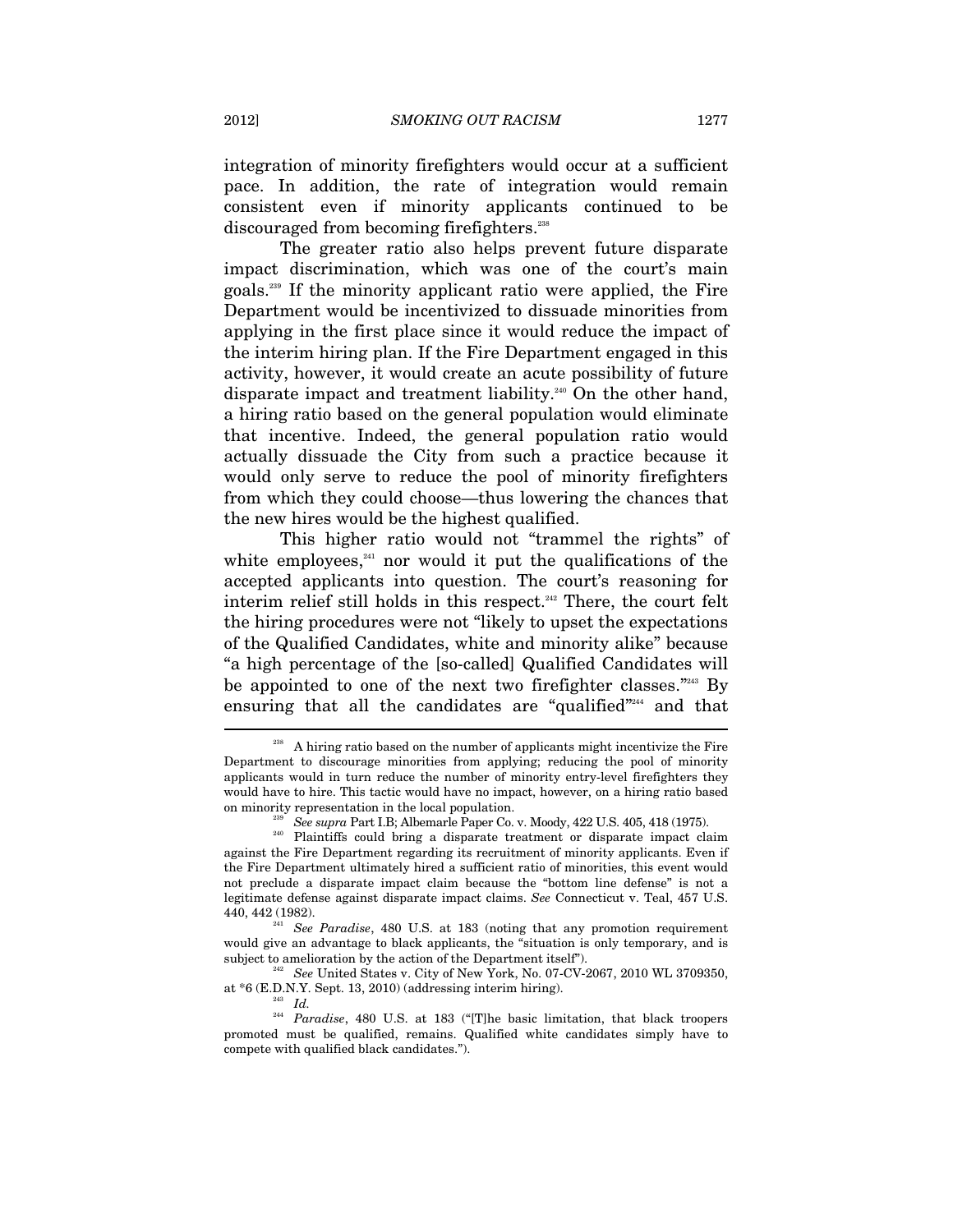white employees do not face an "absolute bar" from employment,<sup>245</sup> the court would be able to institute temporary relief that allows for a greater ratio of black and Hispanic workers to be hired.

In addition, such a hiring procedure would actually help keep race-conscious relief a temporary measure. Because the hiring would create a substantial and predictable inflow of minority firefighters, the procedure would have a substantial  $effect$ —enough to encourage the City to develop nondiscriminatory test that the court could accept. The incentives to develop an acceptable test would persist even if the City's intentions for doing so were dubious. For example, because a nondiscriminating test does not necessarily mean that the ratio of the eligible population will be hired,<sup>246</sup> the City—in an effort to *reduce* minority integration—may calculate that developing their own court-approved exam will actually slow the integration of minority firefighters.

The City opposed hiring blacks at a ratio matching the percentage of blacks that are age-eligible within the City. The City first argued that some of these members will inevitably "self select out because they know they do not meet some of the unassailably objective criteria for being a firefighter."247 This argument is at best incomplete, because it does not provide any legitimate reason why potential black applicants would "select out" at a higher rate than white applicants. The City also suggests that "[n]o matter how effective the FDNY's recruitment efforts are, and no matter how positively an FDNY career is viewed in diverse communities, at the end of the day firefighting will not be everyone's career choice."248 This statement implies that blacks are simply not as interested in becoming firefighters. However, such an argument must be

<sup>245</sup> *See id.* at 182 (stating that an "'absolute bar' to white advancement" does not exist where "50% of those elevated were white" and the procedure "does not require the layoff and discharge of white employees" (citing Wygant v. Jackson Bd. of Educ., 476 U.S. 267, 283 (1986))). The Court in *Wygant* notes that "layoffs impose the entire burden of achieving racial equality on particular individuals, often resulting in serious disruption of their lives." 476 U.S. at 283.<br><sup>246</sup> The disparity will generally need to be between two to three standard

deviations away from the eligible population for a disparate impact claim to be successful, which leaves room for the "neutral" test to have results that are somewhat below the ratio of minorities in the relevant population. *See supra* note 19 and accompanying text.<br><sup>247</sup> Defendants' Memorandum of Law in Opposition to Plaintiffs-Intervenors'

Motion for a Proposed Order for Injunctive Relief at 18, *City of New York*, No. 07-CV-2067 (E.D.N.Y. Dec. 9, 2010), 2010 WL 6917516, ECF No. 599. 248 *Id*.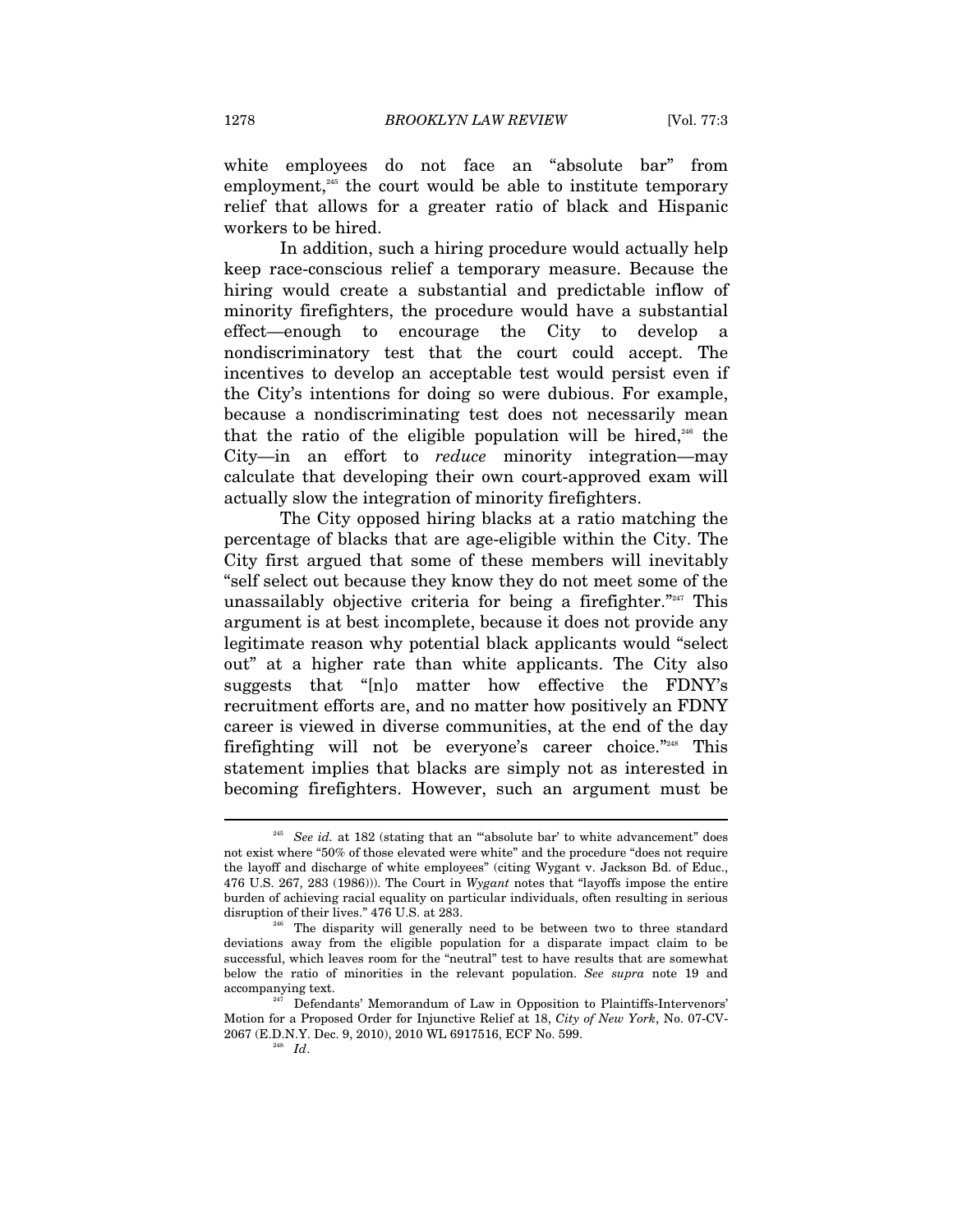supported by strong evidence that is not based on stereotypical belief.<sup>249</sup> Here, not only does the City fail to provide such evidence, but it also fails to rebut the presumption that many minorities have been discouraged specifically because of the intentional discrimination<sup>250</sup> that has existed in the Fire Department for decades.<sup>251</sup>

> 2. The Court Should Have Required Implementation of an Interim Hiring Procedure Rather Than Issue a Permanent Injunction and a Subsequent Intensive Oversight Program

A race-conscious hiring procedure (using either ratio) would have been preferable over the court's permanent injunction because of the injunction's effect upon third-party bystanders. The injunction forced all the applicants who took entry-level exams 7029 and 2043 to bear the costs of the finding of discrimination. None of the applicants who took these exams will be able to begin employment for an indefinite period of time. Even if a hiring procedure came close to "trammel[ing] the rights" of white employees $252$ —for example, by hiring little or no white firefighters for a specified time period—there would still be a substantial benefit in allowing the current plaintiffs some form of immediate relief. The permanent injunction, on the other hand, leaves *all* the applicants with no prospects of employment, as now they all must wait for the City to develop an adequate exam.253 If the court intended to use this delay to allow the City to work on a more effective plan, it could have instead simply implemented a temporary race-conscious hiring procedure and let the City use the subsequent time to come up with a more permanent solution.

In addition, the injunction did not create sufficient incentive for the City to develop a nondiscriminatory exam. If the court does not accept the City's new proposals, the court

<sup>249</sup> EEOC v. O & G Spring & Wire Forms Specialty Co., 38 F.3d 872, 876-77 (7th Cir. 1994) (an employer cannot simply assert that the racial disparity is based on lack of interest without providing closely scrutinized evidence); *cf.* EEOC v. Sears, Roebuck & Co., 839 F.2d 302, 313-14 (1988) (employer successfully argued with extensive evidence that women were not interested in becoming salespersons).

<sup>&</sup>lt;sup>250</sup> The court acknowledges that such discrimination exists. *See City of New York*, 683 F. Supp. 2d 225, 241 (E.D.N.Y. 2010).

<sup>&</sup>lt;sup>251</sup> See supra Part III.<br><sup>252</sup> See supra note 241 and accompanying text.<br><sup>253</sup> City of New York, No. 07-CV-2067, 2010 WL 4137536, at \*11 (E.D.N.Y. Oct. 19, 2010).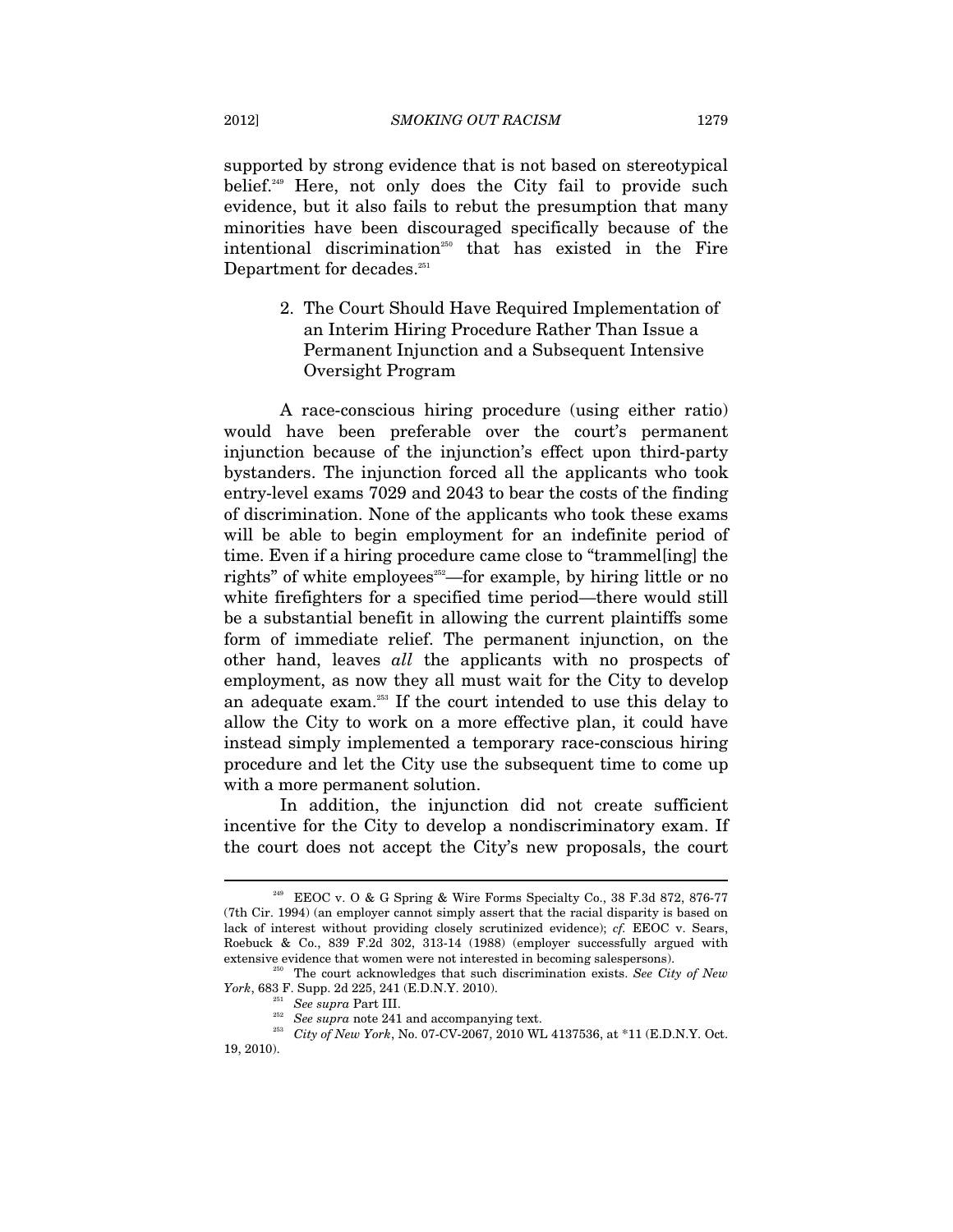would be again forced to offer interim race-conscious hiring procedures before the City could commence hiring. Given the fact that the court's proposals as constituted would not have a significant impact over time, $254$  the consequences for the City are small if it does not produce an adequate exam.

#### *B. The Court Overzealously and Prematurely Imposed Restraints on Local Government*

Despite the apparent difficulty the court faced in getting the City to cooperate with its interim hiring plan, the court was overzealous and premature in developing an extensive oversight system. While the plan allows the City to have its proposals heard before the court and provides for the ability to take appeal—and thus does not on its face violate the limits on local government outlined in *Missouri v. Jenkins*<sup>255</sup> and *Schwartz v. Dolan*<sup>256</sup>—the plan was implemented too soon and puts into question the City's practical ability to effect such proposals.

The limits on injunctive relief set forth in *Paradise* shed light on this plan.<sup>257</sup> A significant factor in determining whether injunctive relief is too broad is the planned duration of the remedy.<sup>258</sup> Here, the plan could last as long as ten years. Admittedly, the length of the plan is somewhat "contingent upon the [City's] own conduct," as it was in *Paradise*; 259 the court could relinquish its control if the City were able to meet certain goals.<sup>260</sup> The goals the City must reach, however, are unrealistic. For example, the City must prove, by a preponderance of the evidence, that it does not and will not use "any examination that in any way results in a disparate impact" and must be job-related or required by business necessity.261 Even with earnest intentions and generous resources, no amount of evidence can definitively pronounce that future examinations will not have a disparate impact. A proposed change in any step of the examination procedure, up to and including the examination questions, can have an unexpectedly profound effect on the results. j

<sup>&</sup>lt;sup>254</sup> See infra Part V.A.1.<br><sup>255</sup> 495 U.S. 33 (1990).<br><sup>256</sup> 86 F.3d 315 (2d Cir. 1996); *see supra* notes 62-73.<br><sup>257</sup> United States v. Paradise, 480 U.S. 149 (1987).<br><sup>258</sup> Id. at 187.<br><sup>259</sup> Id. at 178.<br><sup>259</sup> United State

 $*17-18$  (E.D.N.Y. Dec. 8, 2011).<br><sup>261</sup> *Id.* at  $*17$ .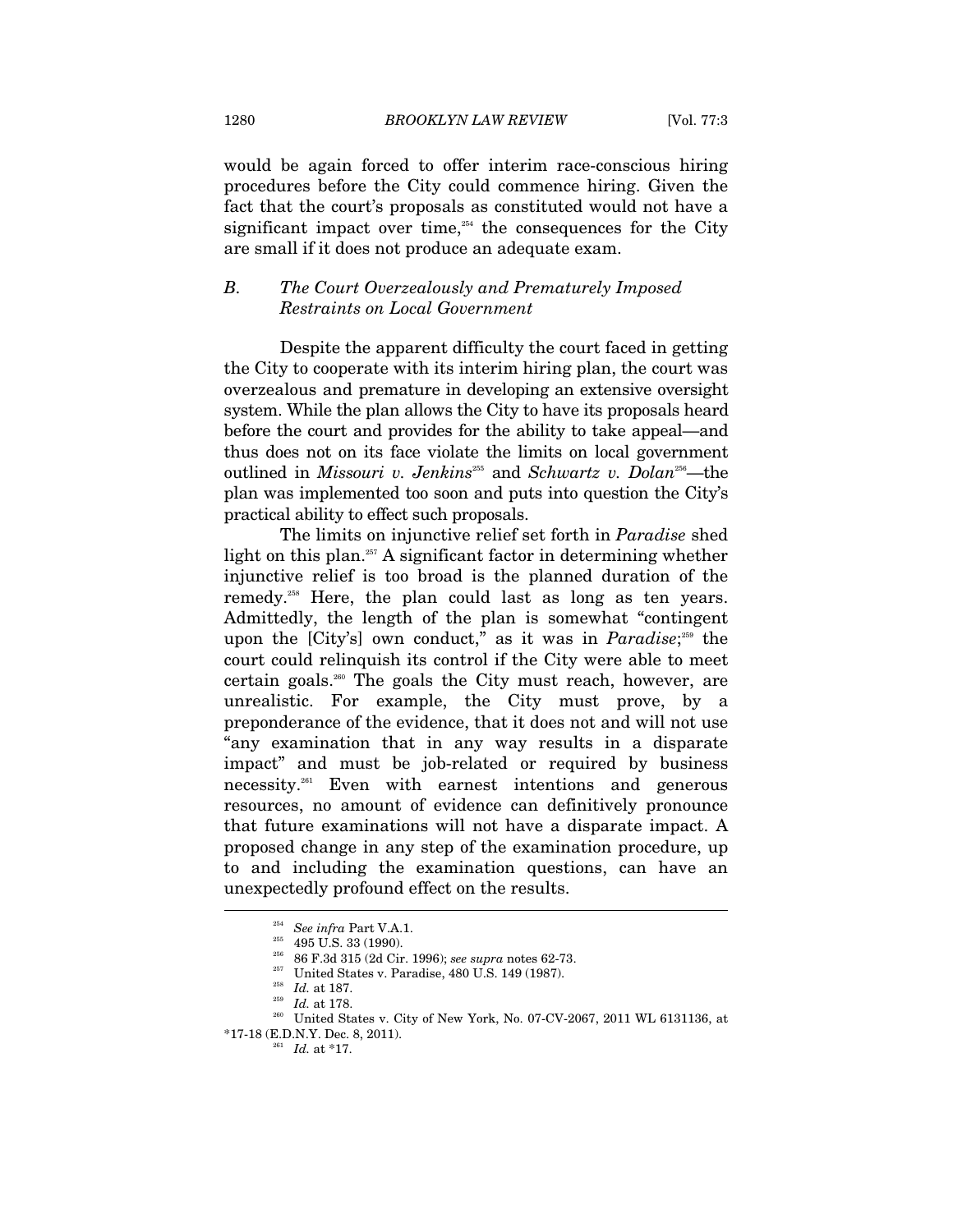2012] *SMOKING OUT RACISM* 1281

In addition, even if the Fire Department were able to meet these goals, the court would enforce the plan at least while the next two entry-level exams were administered. Currently, the Fire Department administers the exam every four years, but plaintiffs are hoping to condense it to every two years.<sup>262</sup> Therefore, the court will likely enforce the plan for at least four years—if not eight—regardless of the Fire Department's progress.

More importantly, the court overstepped its authority by failing to properly address the "efficacy of alternative remedies."263 Specifically, the court refused to address the efficacy of more direct race-conscious hiring practices, and in fact outright rejected this possibility. A potent race-conscious interim hiring measure has the potential to be just as successful in attacking racial discrimination without encroaching on local government.<sup>264</sup> In the event that these measures were unsuccessful, only then could the court find that more intensive oversight is necessary.

# *C. Regardless of Who Is in Control, Minority Focused Recruitment Measures Should Be Implemented*

Providing for recruitment policies will lead to many of the advantages of race-conscious hiring without directly imposing a race-conscious remedy.<sup>265</sup> Therefore, whether the court or the Fire Department is in control of developing the hiring program, it should be apparent to both parties that enhanced recruiting measures would be both beneficial and not politically costly. Thus, even if the court did not impose strict oversight, it is highly likely that the Fire Department would have implemented its own recruiting procedures.<sup>266</sup>  $\overline{a}$ 

<sup>262</sup> *See supra* note 218. 263 *Paradise*, 480 U.S. at 187. 264 *See supra* Part V.A. 265 While minority recruiting efforts are "race-conscious" in the general sense of the word, such efforts are not as controversial as affirmative action techniques that account for race during or after the application process itself. Minority recruiting, for example, does not raise any possible doubt as to the qualifications of the accepted applicants, because they objectively scored well on the test without adjusting for race. Similarly, it poses little threat to white applicants who fear that minority applicants who did less well on the exam will nevertheless be hired in place of them.<br><sup>266</sup> Indeed, the Fire Department has already proposed and began to

implement recruitment efforts. *See* Alan Feuer, *A Fire Department Under Pressure to Diversify*, N.Y. TIMES (Aug. 26, 2011), http://www.nytimes.com/2011/08/28/nyregion/afire-department-under-pressure-to-diversify.html?pagewanted=all; Tim Stelloh, *Fire Commissioner Visits Black Church to Seek Recruits*, N.Y. TIMES (July 17, 2011), http://www.nytimes.com/2011/07/18/nyregion/nyc-fire-commissioner-recruits-at-blackchurch.html.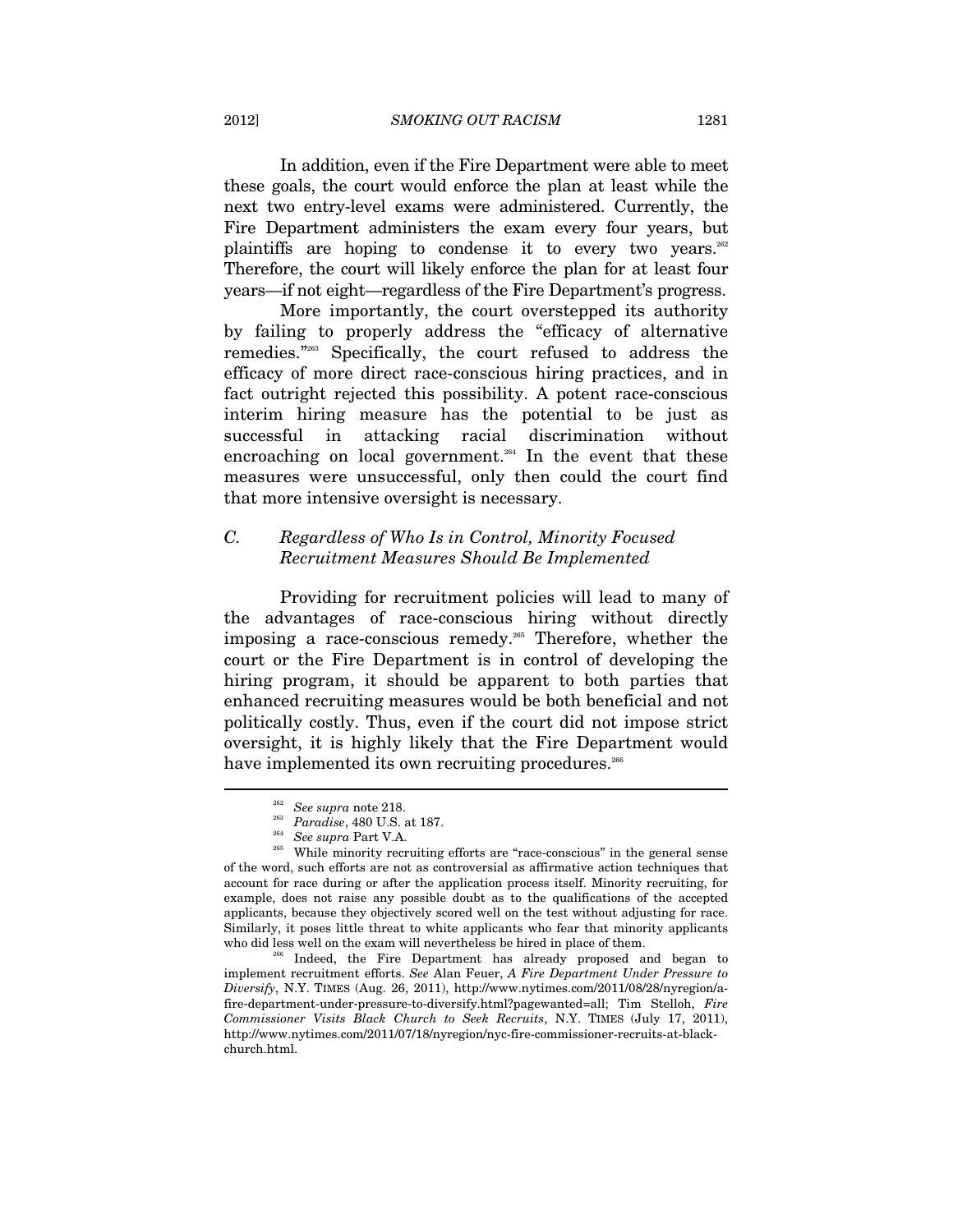Although minority recruitment efforts in the Fire Department began as early as 1991, the sincerity of the effort and its actual successes are open to question. In 1991, the City's first black mayor and first Hispanic fire commissioner stated they would increase firefighter diversity.<sup>267</sup> Fire Department officials, however, would rarely if ever attend meetings when minority recruitment was the topic of discussion and future meetings were eventually cancelled.<sup>268</sup> The Fire Commissioner at the time, Carlos Rivera, complained that City Hall "was not really committed to minority hiring and . . . never gave him authorization to spend more money for recruiting."<sup>269</sup> The recruiting drive was not successful by any calculation; not only were minority applicants who passed the exam still underrepresented as compared with the total number of minority applicants, but the total number of minority applicants continued to be underrepresented when compared to the local labor pool.<sup>270</sup>

Although unsuccessful in the past, if the Fire Department were required to implement a race-conscious hiring procedure until it could provide a reasonable alternative, it would have incentive to conduct a recruitment campaign properly. Under those circumstances, a successful recruitment campaign would be politically desirable because it would allow the Fire Department to avoid the public backlash from using quotas or race-conscious hiring; if they successfully recruit and train a sufficient number of qualified black and Hispanic applicants to meet the imposed hiring ratios, they would not need to engage in any race-conscious hiring after the scores were submitted. Thus, the desire to avoid race-conscious relief should make developing a recruitment policy an especially attractive option to both the court and the Fire Department.<sup>271</sup>

There are many other advantages to developing a successful recruitment program to the benefit of all parties. It

<sup>&</sup>lt;sup>267</sup> William Murphy & Joseph W. Queen, *Recruiting Farce FDNY Minority Drive Described as Sadly Lacking*, *NEWSDAY* (N.Y.C.), June 25, 1996, at A04.

<sup>&</sup>lt;sup>268</sup> Id. (noting that "[r]ecruiters could not attend some strategy meetings because their supervisors gave them 'priority' assignments that took them elsewhere"). The authors derived their information from the "city's Equal Employment Practices Commission, a mayoral agency, in its 1994 annual report." *Id.*

<sup>269</sup> *Id.*

<sup>270</sup> *See* Saltonstall, *supra* note 215 (noting that in February 1999, "only 10% of those who took the February exam were black and only 12% Hispanic, an increase of only a few percentage points from 1992, when the last test was given"). The lack of minority turnout resulted "despite a much-ballyhooed minority recruiting drive the department undertook in 1994." *Id.*

<sup>&</sup>lt;sup>271</sup> The court in *United States v. City of New York* has shown a propensity to limit race-conscious relief when possible. *See supra* notes 85-88 and accompanying text.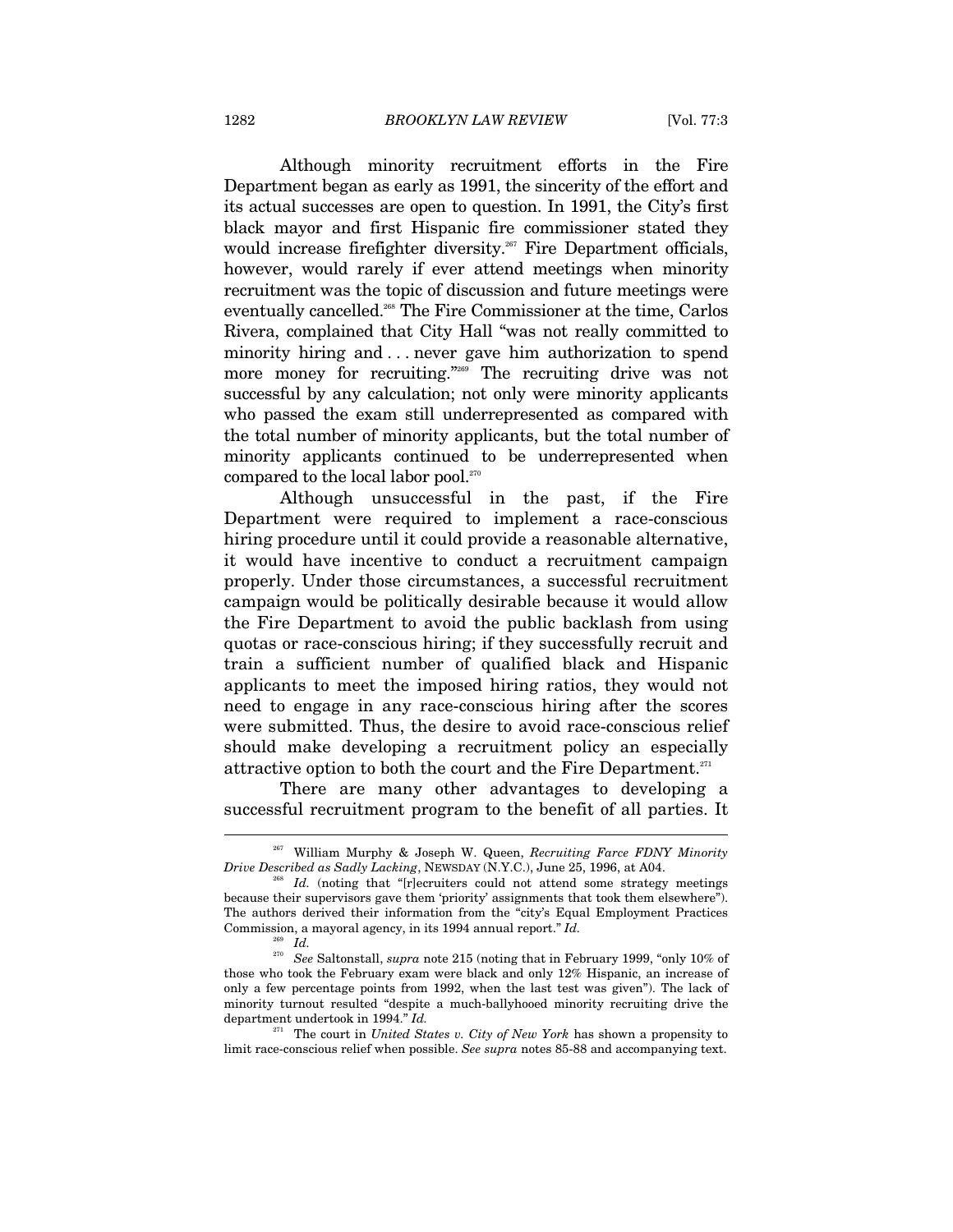would naturally increase the number of minorities who choose to join the applicant pool, which no amount of race-conscious hiring could ever achieve directly. It would also lessen the negative impact of using the pool of applicants as the "Representative Ratio," since the ratio of minority applicants could equal and possibly even eclipse the ratio of minorities in the local population after successful recruitment.

A recruitment program would also help prevent the type of disparate impact liability that would stem from an underrepresentation of minority applicants. Lieutenant Rod Lewis believes "the recruiting problem is, in part, a matter of perception in the city's minority neighborhoods . . . [y]ou see the Fire Department . . . [b]ut you don't see black firefighters, so many kids don't think it's an option."<sup>272</sup> By reaching out to minorities, and sending the message that they have legitimate opportunities to become firefighters, the Fire Department will be able to break the "Irish and Italian firehouse culture in which fathers routinely pass on their knowledge and contacts to sons eager for work."273 As a result, the City will be better protected from racial discrimination claims regarding its recruiting programs.

The methods of recruitment suggested in plaintiffs' memorandum should largely be implemented.<sup> $274$ </sup> It is especially important to develop outreach programs that help train minority candidates for the entry-level exam,<sup>275</sup> since current firefighters' families have been enjoying access to similar preparatory programs for some time.<sup>276</sup> Such a program would be directly related to the subject of the litigation because it would decrease the disparate impact of any future testing.<sup> $277$ </sup> It may also be a more cost-effective and reliable way to reduce disparate impact than relying on consultants to create a test that is reliable, predictive, and consistent with business necessity. Standardized tests, such  $\overline{a}$ 

<sup>272</sup> Saltonstall, *supra* note 215. 273 *See id.*

<sup>&</sup>lt;sup>274</sup> See generally Memorandum of Law in Support of Plaintiffs-Intervenors' Proposed Order for Injunctive Relief, *City of New York*, No. 07-CV-2067 (E.D.N.Y. Dec.

<sup>9, 2010), 2010</sup> WL 6917514, ECF No. 596; *see also supra* Part IV.G. 275 *See* Memorandum of Law in Support of Plaintiffs-Intervenors' Proposed Order for Injunctive Relief at 15, *City of New York*, No. 07-CV-2067 (E.D.N.Y. Dec. 9,

<sup>&</sup>lt;sup>276</sup> See Saltonstall, *supra* note 215. 277 The City argued that their recruitment process was not the subject of the litigation, despite acknowledging that the court has great leeway in developing a remedy. *See* Defendants' Memorandum of Law in Opposition to Plaintiffs-Intervenors' Motion for a Proposed Order for Injunctive Relief at 2-7, *City of New York*, No. 07-CV-2067 (E.D.N.Y. Dec. 9, 2010), 2010 WL 6917516, ECF No. 599.